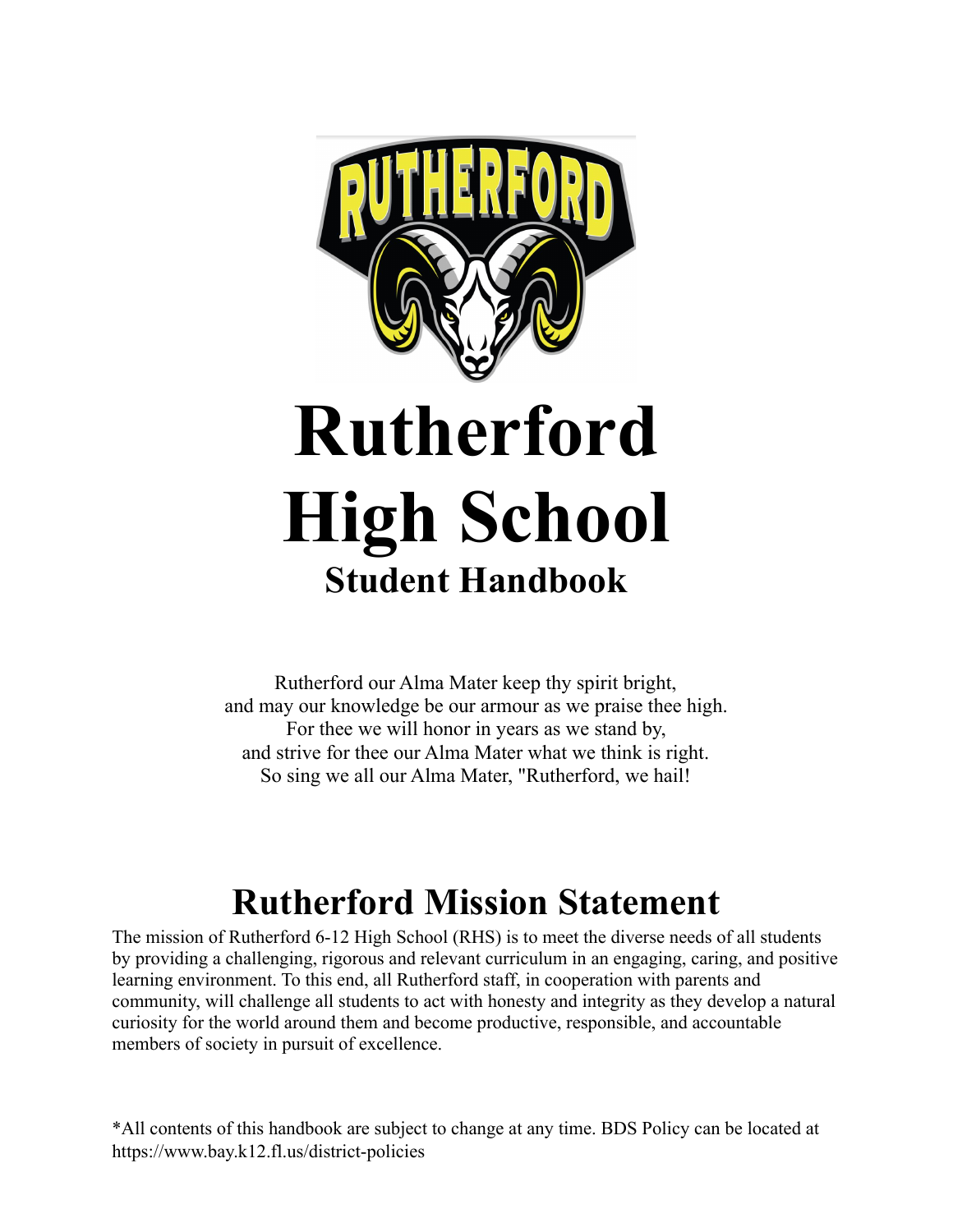## **Table of Contents**

| <b>Rutherford Mission Statement</b>                                             | $\mathbf{1}$ |
|---------------------------------------------------------------------------------|--------------|
| <b>General Information</b>                                                      | 6            |
| <b>Campus Expectations</b>                                                      | 6            |
| <b>Campus Hours</b>                                                             | 6            |
| <b>Contact Information</b>                                                      | 6            |
| <b>FOCUS / Parent Portal</b>                                                    | 6            |
| <b>BDS Non-Discrimination Statement</b>                                         | 6            |
| <b>Parent Pick-up/Drop-off</b>                                                  | 7            |
| <b>PBIS Rewards</b>                                                             | 7            |
| <b>Academic Expectations</b>                                                    | 7            |
| Grading                                                                         | 7            |
| <b>Grade Promotion Requirements</b>                                             | 8            |
| <b>High School Graduation Requirements</b>                                      | 8            |
| Middle and High School CTE Information                                          | 10           |
| <b>RAM Time (Critical Thinking for Middle School Only)</b>                      | 11           |
| <b>Attendance Policies (BDS Policy 7.105)</b>                                   | 11           |
| <b>Attendance/Absences</b>                                                      | 11           |
| <b>Advanced Leave Absences</b>                                                  | 11           |
| <b>Excused Absences</b>                                                         | 11           |
| <b>Unexcused Absences</b>                                                       | 11           |
| <b>Attendance Appeals</b>                                                       | 12           |
| <b>Tardiness</b>                                                                | 12           |
| <b>Leaving School during the Day</b>                                            | 12           |
| <b>Signing Out</b>                                                              | 12           |
| Make up work – Excused absences                                                 | 13           |
| Make up work – Unexcused absences                                               | 13           |
| <b>Unexcused Absences and Athletic Eligibility / Extracurricular Activities</b> | 13           |
| <b>Minimum Attendance</b>                                                       | 13           |
| <b>Student Discipline (BDS Policy 7.203)</b>                                    | 13           |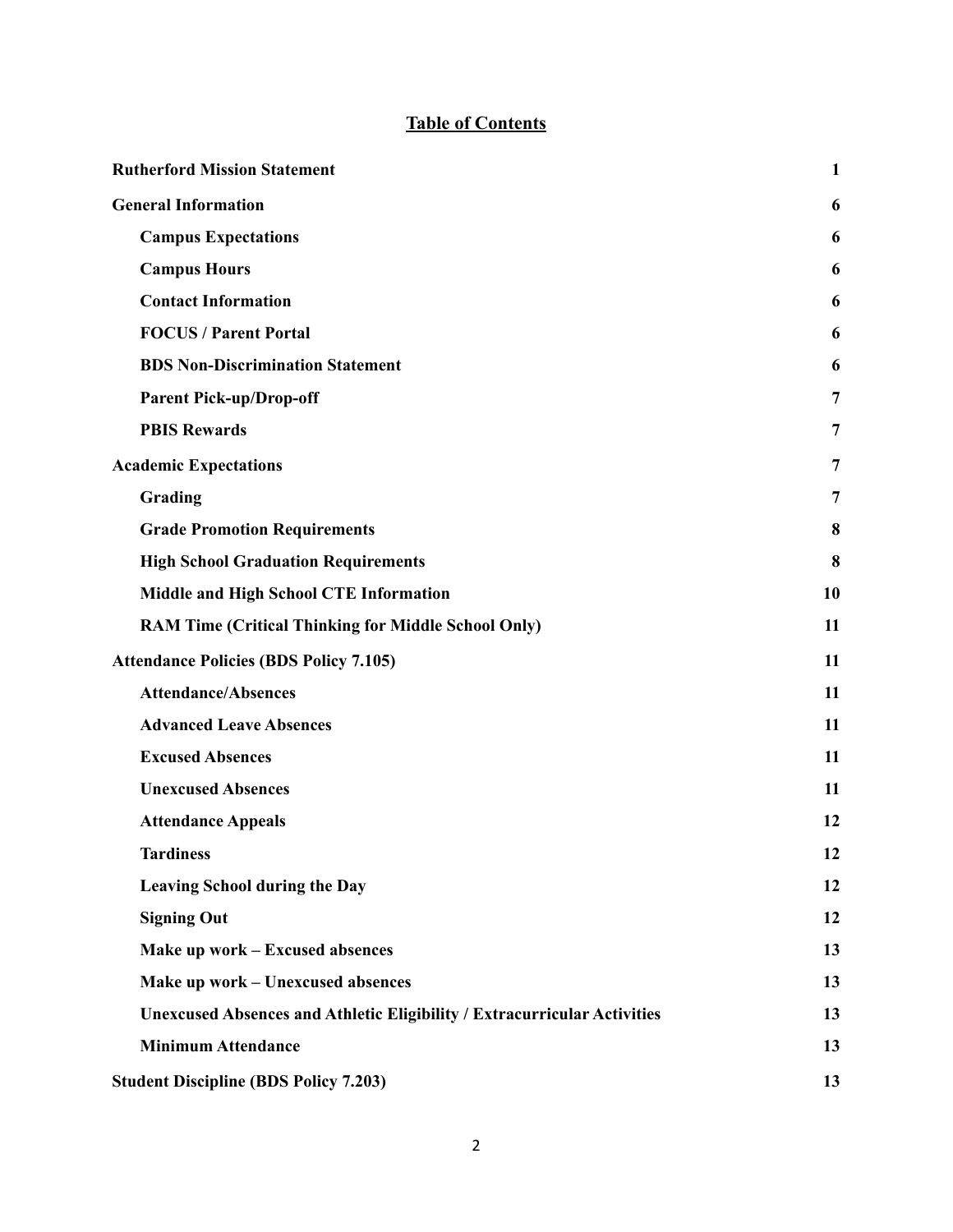| Bullying, Harassment, Cyberstalking, or Teen Dating Violence and Abuse (BDS Policy 7.207) 14 |    |
|----------------------------------------------------------------------------------------------|----|
| <b>Bus Conduct</b>                                                                           | 14 |
| <b>Campus Crime Stoppers</b>                                                                 | 14 |
| <b>Displays of Affection</b>                                                                 | 14 |
| <b>Fighting, Assault, and Criminal Misconduct</b>                                            | 14 |
| <b>Gun-Free School Zone</b>                                                                  | 15 |
| Hazing (School Board Policy 7.2075)                                                          | 15 |
| <b>Non-Discrimination Statement</b>                                                          | 15 |
| <b>Possession or Use of Alcohol or Drugs</b>                                                 | 16 |
| <b>Possession of Unauthorized Items</b>                                                      | 16 |
| Pranks / Vandalism (BDS Policy 6.504, 7.203)                                                 | 16 |
| <b>Safety Precautions During a Pandemic (BDS Policy 2.134)</b>                               | 16 |
| <b>School Resource Officer</b>                                                               | 17 |
| <b>Student Detention, Search, and Seizure (BDS Policy 7.204)</b>                             | 17 |
| Tobacco Products / E-cigarettes / Matches / Lighters                                         | 18 |
| Dress Code (BDS Policy 7.209)                                                                | 18 |
| <b>General Appearance Guidelines</b>                                                         | 18 |
| <b>Consequences for Dress Code</b>                                                           | 19 |
| <b>Additional Information on Prohibited Attire</b>                                           | 20 |
| <b>Earbuds</b>                                                                               | 20 |
| Lunch                                                                                        | 20 |
| <b>Lunchroom Behavior</b>                                                                    | 20 |
| <b>Lunchroom Transitions</b>                                                                 | 21 |
| Off Campus Pass - 11th and 12th Grade Only                                                   | 21 |
| <b>Gum/Candy/Drinks/Foods</b>                                                                | 21 |
| <b>Food or Other Deliveries</b>                                                              | 21 |
| <b>Office Telephone Usage</b>                                                                | 21 |
| Possession and Use of Wireless Communication Devices (BDS Policy 7.211)                      | 22 |
| <b>Student Activities</b>                                                                    | 22 |
| <b>Athletics</b>                                                                             | 22 |
| <b>Dances</b>                                                                                | 23 |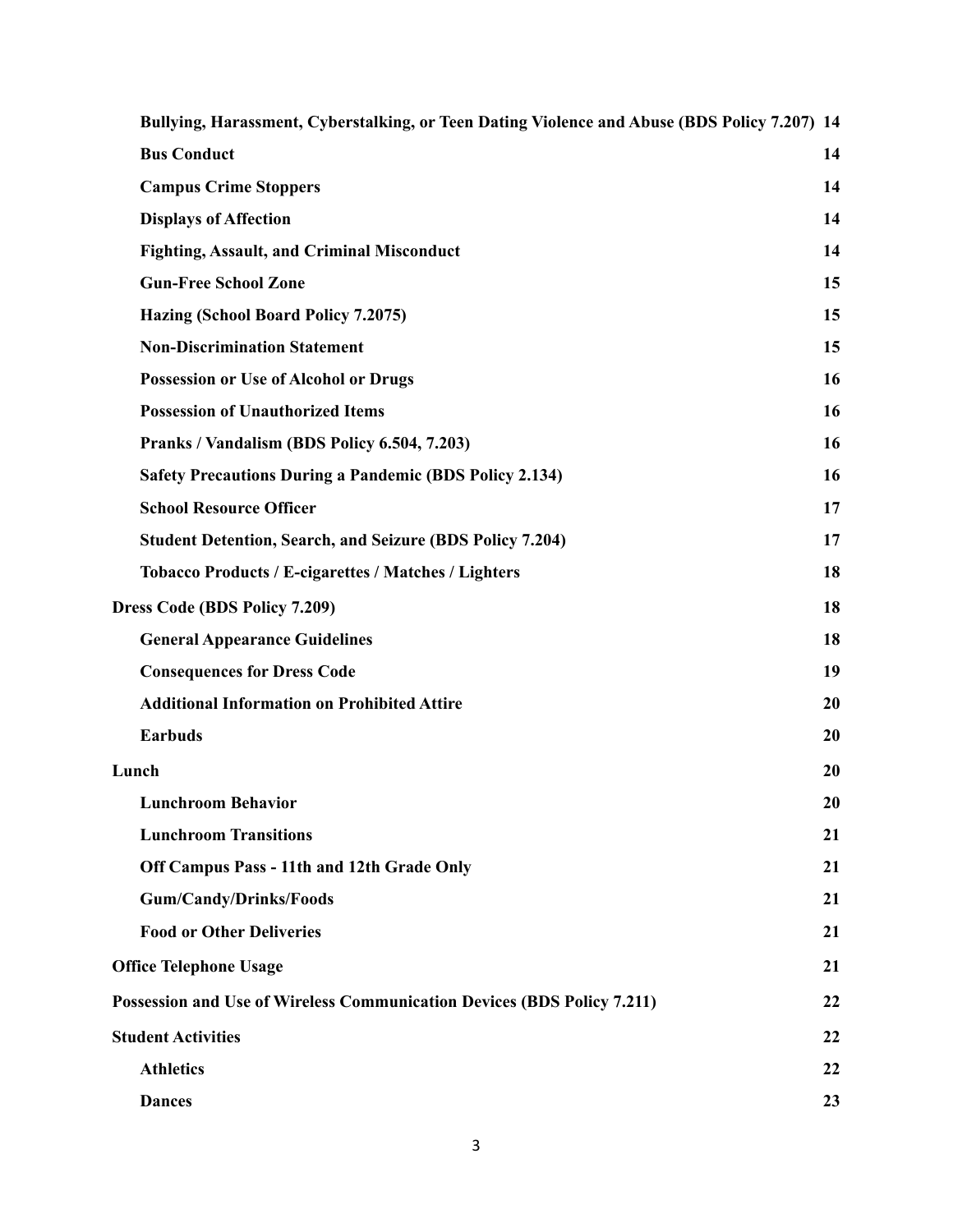| <b>Event Admission Expectations</b>           | 23 |
|-----------------------------------------------|----|
| <b>Field Trips &amp; Off Campus Travel</b>    | 23 |
| <b>PBIS Events</b>                            | 23 |
| <b>Fundraising Projects and Solicitations</b> | 23 |
| <b>Hall and Restroom Passes</b>               | 24 |
| <b>Visitors</b>                               | 24 |
| <b>Video Monitoring</b>                       | 24 |
| <b>CODE OF STUDENT CONDUCT AND DISCIPLINE</b> |    |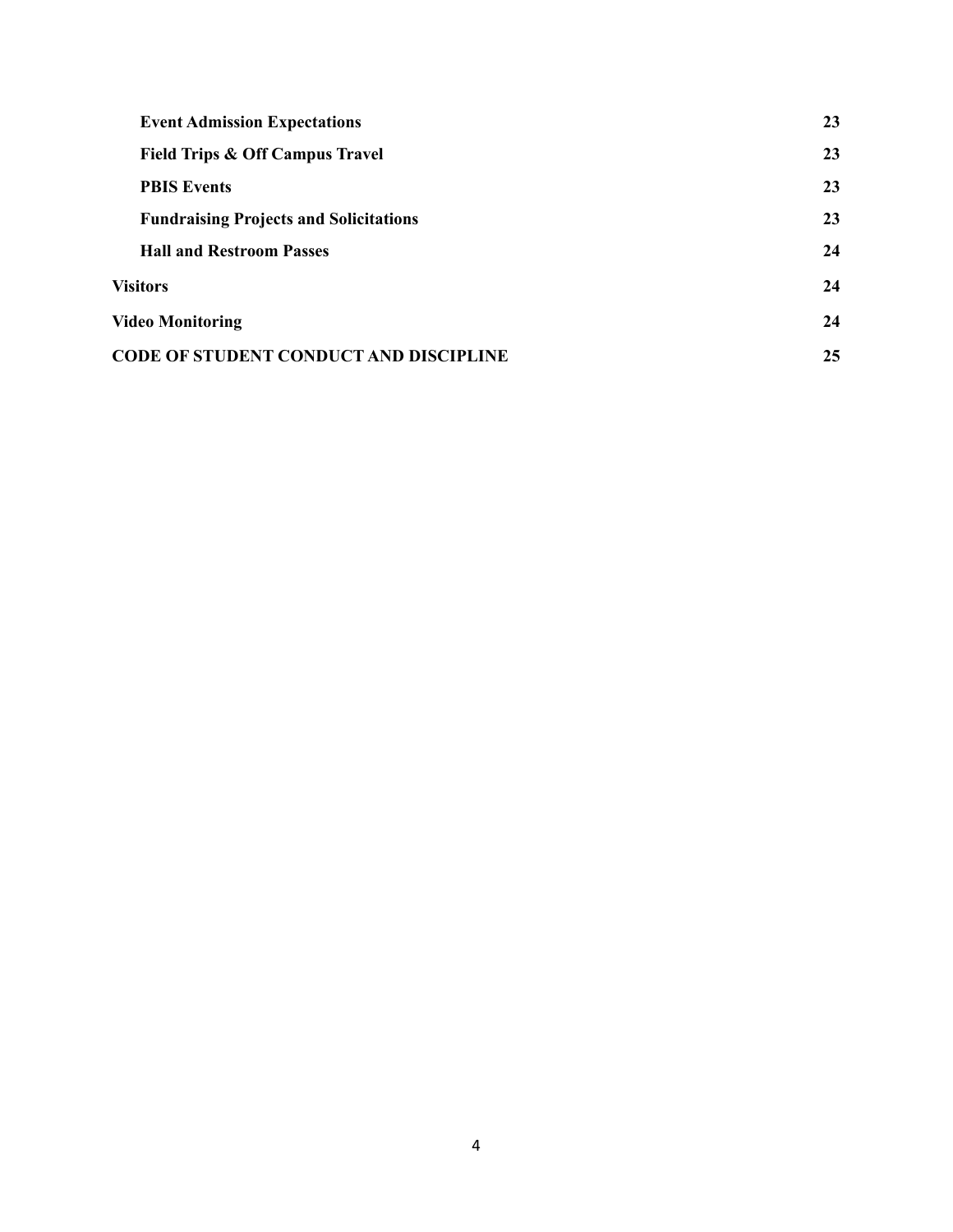As a student member of the Rutherford community, I demonstrate the RAMS expectations by:

## **R - respect yourself, others and RHS**

- I stay away from gossip and "he said/she said" conversations.
- I support and encourage others with positive words and actions.
- I take school seriously and I am prepared for success every day.
- I use school resources to support my learning (such as tutoring, the library, peers, independent reading time, and school staff).
- I acknowledge and respect the diversity of the Rutherford community.
- I consider how my actions will affect others before making choices that impact the community.
- I take responsibility for helping to keep Rutherford clean, safe, healthy, and vibrant.
- I am flexible and willing to compromise in order to achieve my goals. I represent myself and RHS in a positive way both in and outside of school because I recognize the impact I have on the community.
- I show respect for myself and Rutherford by exerting maximum effort.

## **A - Advocate for yourself and others**

- I actively listen to others without interrupting One Mic!
- I wait for my turn to speak.
- I show respect for whoever is speaking by using positive body language (such as sitting up and making positive eye contact).
- I communicate directly with all members of the Rutherford community (formally and informally) using sensitive and respectful language and tone.
- I ask questions when I don't understand and when I want to learn more.
- I contribute positively to cooperative learning groups and class discussions.
- I contribute to the establishment of a safe space by encouraging my classmates to actively participate (listen; ask questions, share ideas and points of view).

## **M - Make wise choices**

- I am responsible for the choices and decisions I make No Excuses!
- I abide by the Bay District Schools' dress code at all times in school.
- I arrive each morning early enough to get to my first class on time.
- I have all the materials and supplies necessary for each class.
- I get to each of my classes and all school activities on time.
- I acknowledge that successful relationships are based on honesty and trust Tell the Truth!

## **S - Success through hard work**

- I am ready for every lesson having completed all of my homework.
- I actively participate in my learning in and outside the classroom.
- I take pride in my work.
- I set strategic, measurable, achievable, realistic, timely goals (SMART) for myself and then challenge myself to meet and exceed them.
- I regularly self check my academic progress.

| Student Signature: |  |
|--------------------|--|
|                    |  |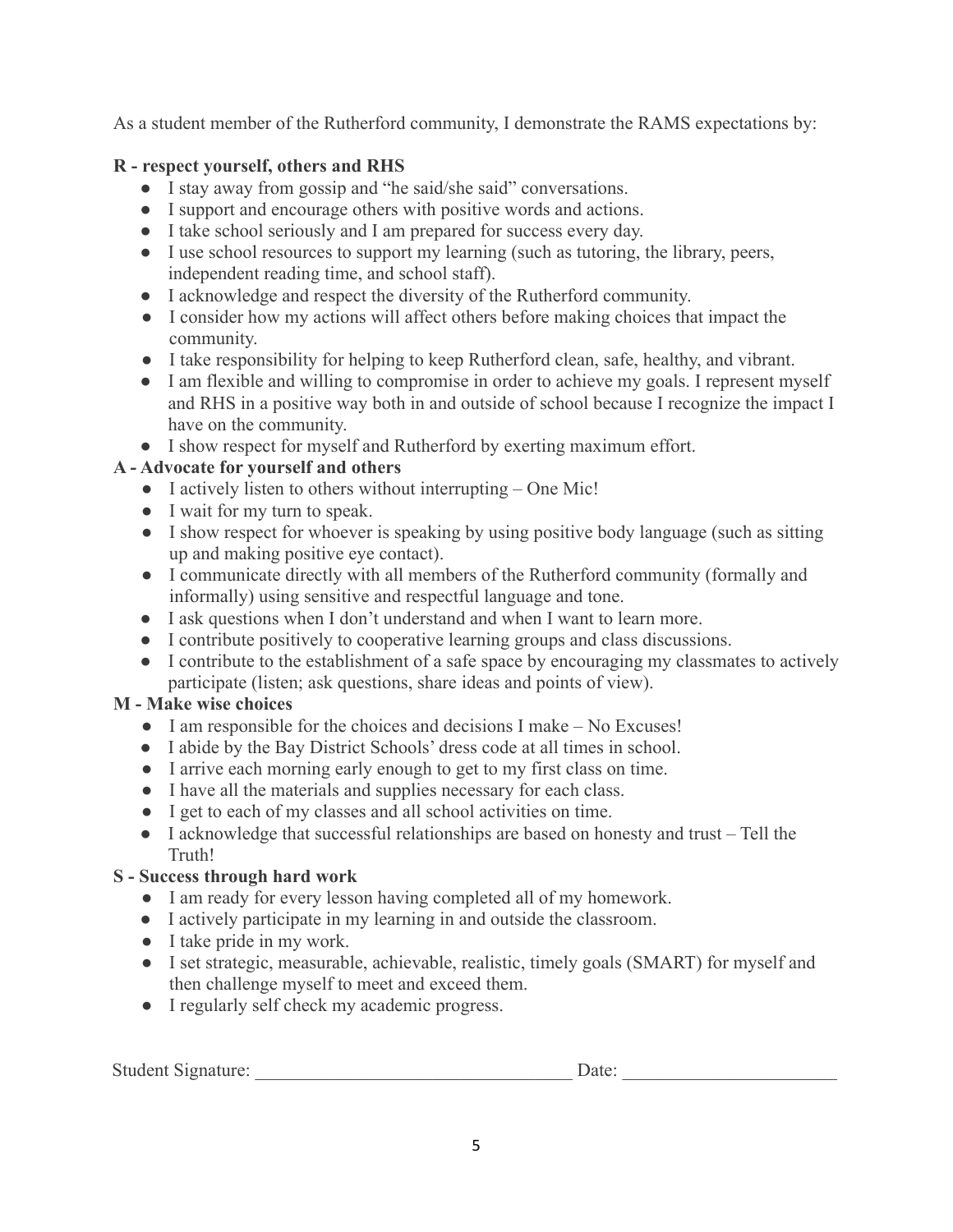# **General Information**

## <span id="page-5-1"></span><span id="page-5-0"></span>**Campus Expectations**

Rutherford is a community of individuals (students, staff, families, and community partners) all working together to achieve our mission. We will accomplish this through the development and support of healthy, positive, and respectful relationships. Rutherford strives to focus on positive and productive behavior. Students at Rutherford are asked to demonstrate guidelines for success by following our RAM'S Way:

**R**: Respect yourself, each other and school property

- **A**: Advocate for yourself
- **M**: Make wise choices
- **S**: Succeed through hard work

## <span id="page-5-2"></span>**Campus Hours**

Rutherford campus hours are from 8:00 a.m. to 3:00 p.m. Monday through Friday following the approved Bay District Schools (BDS) Academic Calendar located at [http://www.bay.k12.fl.us/academic-calendar.](http://www.bay.k12.fl.us/academic-calendar) Students should **not** be on campus before 7:30 a.m.

## <span id="page-5-3"></span>**Contact Information**

1000 School Ave. Panama City, Florida 32401 Office: 850-767-4500 Fax: 850-872-4827

# <span id="page-5-4"></span>**FOCUS / Parent Portal**

Parents may access grades at any time on FOCUS. The student's mailing and /or residential address and a current emergency phone number must be on file. To ensure the school has accurate information in the case of an emergency, parents and guardians must update all information by logging onto Parent Portal. For assistance with registering for Parent Portal, please contact RHS Parent Liaison at (850) 767-4100.

# <span id="page-5-5"></span>**BDS Non-Discrimination Statement**

No person shall on the basis of race, ethnicity, color, religion, sex, gender, gender identity, sexual orientation national origin, disability, age, genetic information, pregnancy, or marital status, be excluded from participation in, be denied the benefits of, or be subjected to harassment or discrimination under, any educational program or activity or work environment. This practice shall apply equally to students, employees, applicants for employment and all persons having business with the School Board. The District also provides equal access to its facilities to the Boy Scouts and other patriotic youth groups, as required by the Boy Scouts of America Equal Access Act.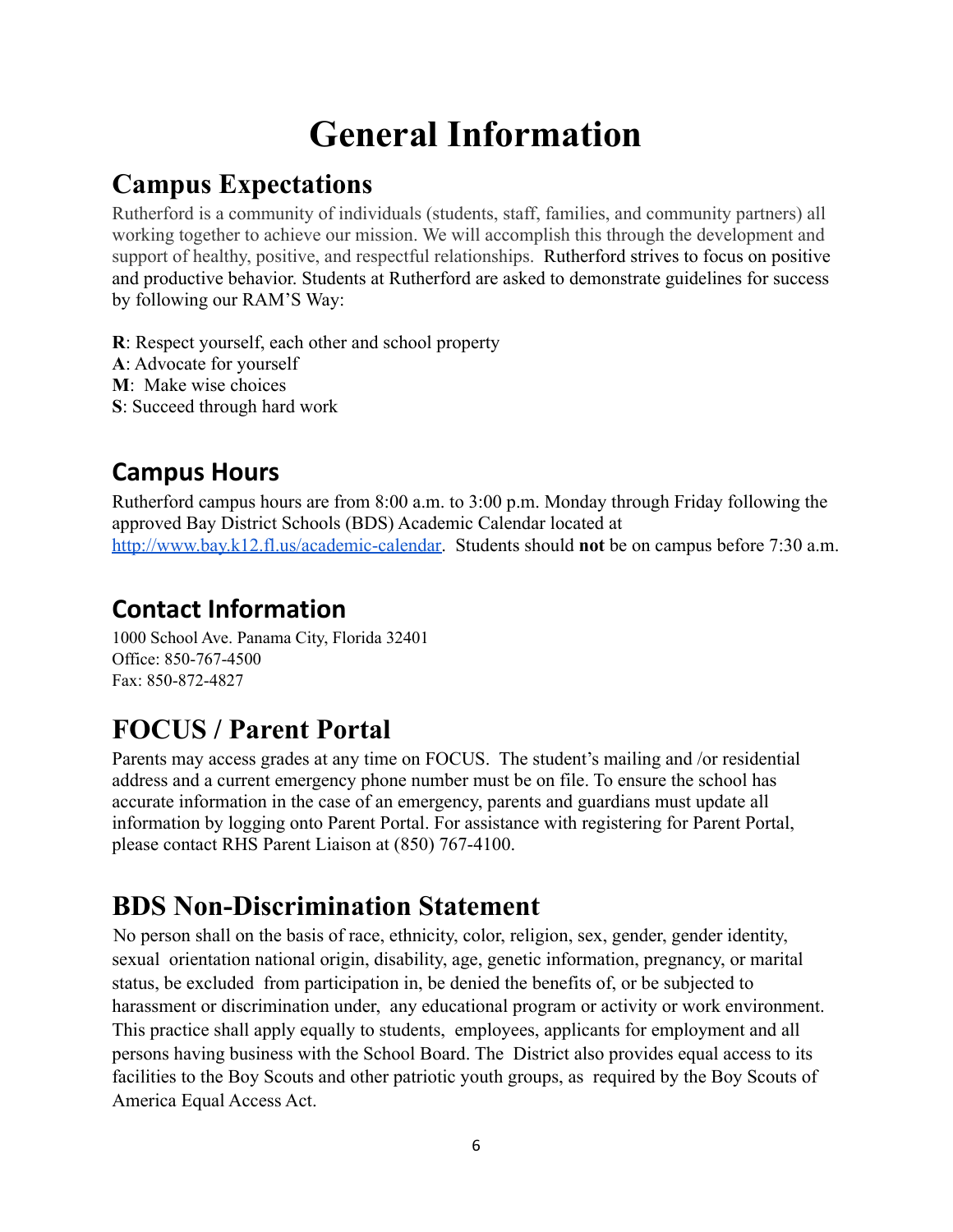The following person has been designated to handle inquiries regarding non-discrimination policies:

Shirley Baker, Executive Director of Human Resources 850-767-4100 bakersy@bay.k12.fl.us

## <span id="page-6-0"></span>**Parent Pick-up/Drop-off**

For safety reasons, the student drop off and pick up area at Rutherford is on School Ave. **For your child's safety, please do not drop off or pick up your children in the teacher parking lots or the gym parking lot.** School buses and delivery trucks utilize these areas for pickup and delivery, thereby creating unsafe conditions for student pick-up and drop-off.

## <span id="page-6-1"></span>**PBIS Rewards**

Rutherford will be utilizing PBIS Rewards as a way to recognize students behavior. All students are expected to abide by the Bay District Schools Code of Student Conduct.

# **Academic Expectations**

## <span id="page-6-3"></span><span id="page-6-2"></span>**Grading**

Each BDS faculty member must adhere to a uniform system of determining grades approved by the BDS School Board and the APP Manual. Teachers' FOCUS records (grade books) shall document grades earned by students. The overall BDS grading policy consists of formative and summative assessments.

| Letter Grade Earned | Percentage Points Earned | Progress Indicator                                  |  |
|---------------------|--------------------------|-----------------------------------------------------|--|
| A                   | $90 - 100$               | <b>Outstanding Progress</b>                         |  |
| B                   | $80 - 89$                | <b>Above Average Progress</b>                       |  |
| $\mathcal{C}$       | $70 - 79$                | <b>Average Progress</b>                             |  |
| D                   | $60 - 69$                | Lowest Acceptable Progress                          |  |
| F                   | $0-59$                   | Failure to show Acceptable Mastery of the Standards |  |

Formative Assessments occur during the learning process and the results will be used to help students continue to learn. Formative assessments are used to advance student learning and inform the teacher regarding the effectiveness of instruction. Formative assessments will carry the value of no more than 5%.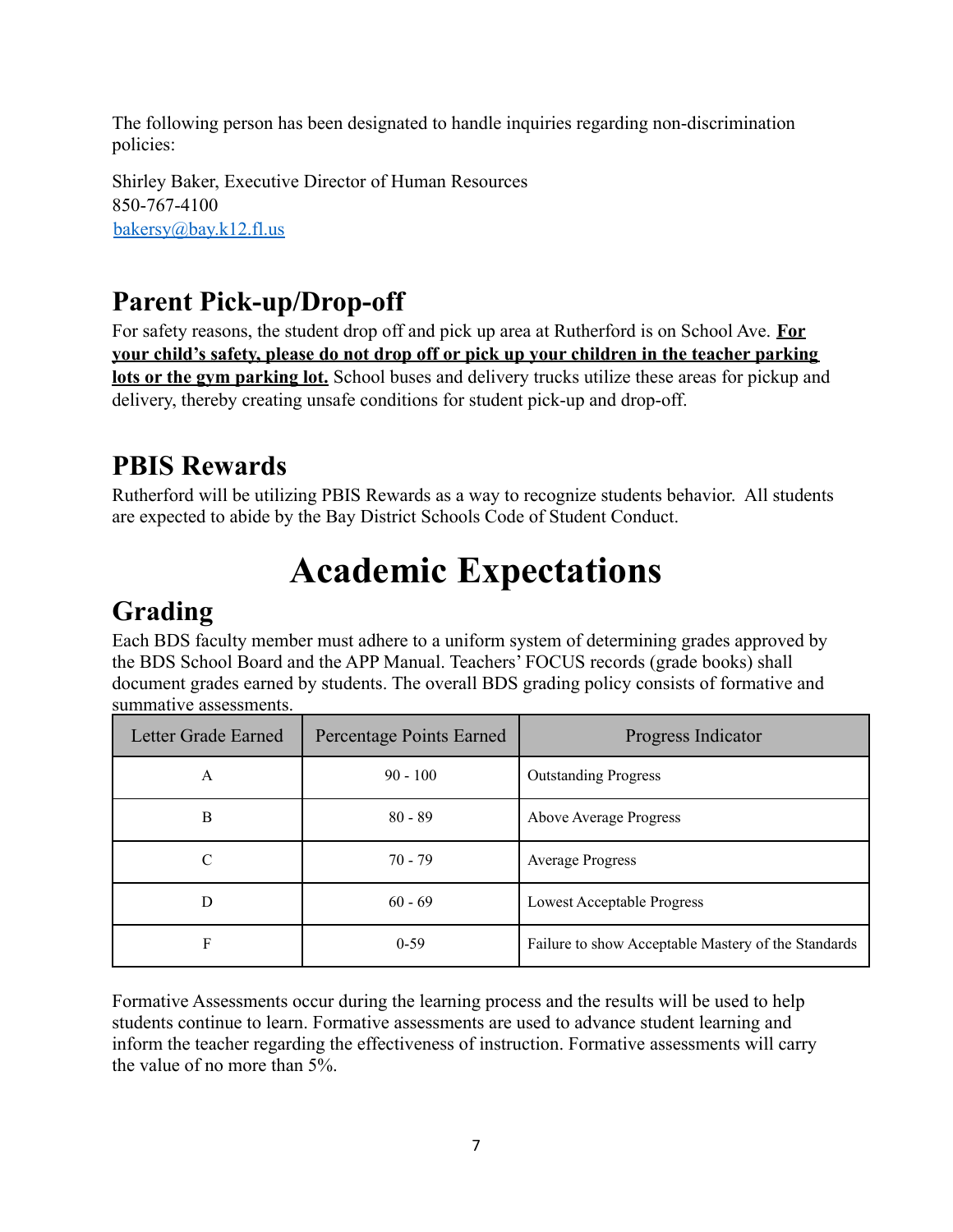Summative Assessments occur after learning is complete and is used for grading practices or a final measure of the student's learning. Up to 95% of the student's report card grade is derived from summative assessments.

For additional information please access the district grading policy located at <https://sites.google.com/a/bay.k12.fl.us/assessment/home/app>

## <span id="page-7-0"></span>**Grade Promotion Requirements**

-6th Grade students must pass science, social studies, math, and language arts

-7<sup>th</sup> Grade students must pass science, civics, math, and language arts

-8th Grade students must pass science, social studies, math, and language arts

**To be promoted to the 9th grade, students must have earned 3 credits in each core subject (science, history, math, and language arts), and they must pass the Civics EOC and a career planning course by the end of the 8th grade year.**

 $-9<sup>th</sup>$  Grade students will need 5 credits to promote to the  $10<sup>th</sup>$  grade

 $-10<sup>th</sup>$  Grade students will need 11 credits to promote to the 11<sup>th</sup> grade

 $-11<sup>th</sup>$  Grade students will need 17 credits to promote to the 12<sup>th</sup> grade

-12th Grade students will need 24 credits to graduate

## <span id="page-7-1"></span>**High School Graduation Requirements**

Students must successfully complete one of the following diploma options:

- 24 credit standard diploma
- 18 credit Academically Challenging Curriculum to Enhance Learning (ACCEL).
- Advanced International Certificate of Education (AICE) curriculum
- International Baccalaureate (IB) Diploma curriculum

Students **must pass** the following statewide assessments:

- Grade 10 English Language Arts (ELA) or a concordant score
- Algebra 1 end-of-course (EOC) or a comparative score

## Refer to (**Graduation Requirements for Florida's Statewide Assessments**) for concordant and comparative scores.

Students enrolled in the following courses **must participate** in the EOC assessments, which constitute 30 percent of the final course grade:\*

- Algebra1
- Geometry
- Biology 1
- U.S. History

\*Thirty percent is not applicable if not enrolled in the course but passed the EOC (credit acceleration program [CAP]).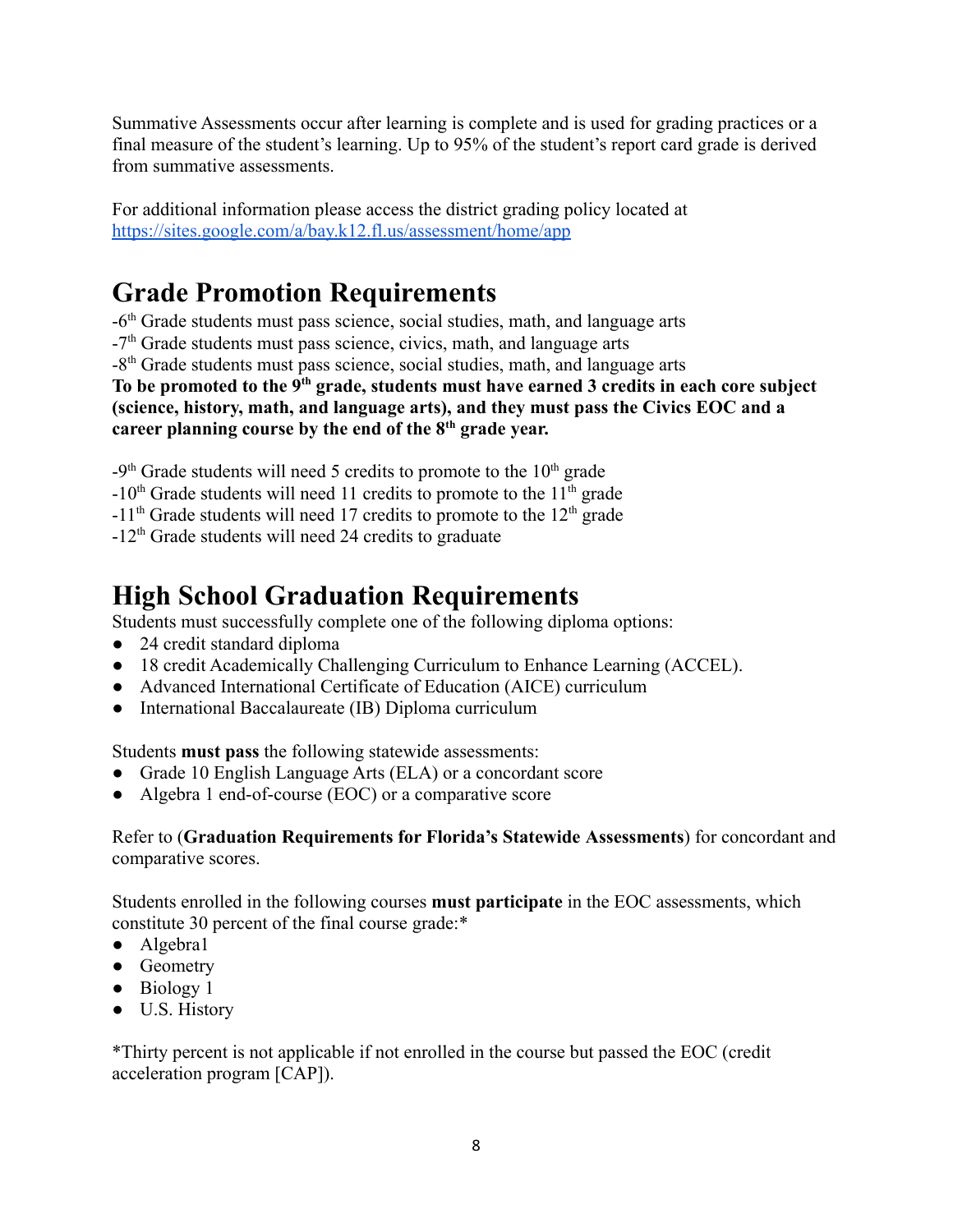What is the CAP? The CAP program allows a student to earn high school credit if the student passes an Advanced Placement (AP) examination, College Level Examination Program (CLEP) or a statewide course assessment without enrollment in the course. The courses include the following subjects:

- Algebra 1
- Biology 1
- Geometry
- U.S. History

What is the distinction between the 18-credit ACCEL option and the 24-credit option?

- 3 Elective credits instead of 8
- Physical Education is not required
- Online course is not required

All other graduation requirements for a 24-credit standard diploma must be met (per section 1003.4282(3)(a)-(e), Florida Statutes[F.S].

24-credit Standard Diploma

- 4 Credits ELA
	- $O$  ELA  $1, 2, 3, 4,$
	- ELA honors, AP, AICE, IB and dual enrollment courses may satisfy this requirement
- 4 Credits Mathematics
	- One of which must be Algebra 1 and one of which must be Geometry.
	- Industry certifications that lead to college credit may substitute for up to 2 mathematics credits (except for Algebra 1 and Geometry).
	- An identified rigorous computer science course with a related industry certification may substitute for up to one mathematics credit (except for Algebra 1 or Geometry).
- 3 Credits Science
	- $\circ$  One of which must be Biology 1, two of which must be equally rigorous science courses.
	- 2 of the 3 required course credits must have a laboratory component.
	- Industry certifications that lead to college credit may substitute for up to 1 science credit (except for Biology 1).
- 3 Credits Social Studies
	- 1 Credit in World History
	- 1 Credit in U.S. History
	- 0.5 credit un U.S Government
	- 0.5 credit in Economics with Financial Literacy
- 1 Credit Fine and Performing Arts, Speech and Debate, or Practical Arts\*
- 1 Credit Physical Education (to include the integration of health & Personal Fitness)
- 8 Elective Credits
- 1 Online Course

Students must meet the state assessment requirements

Students must earn a 2.0 grade point average (GPA) on a 4.0 scale for all cohort years.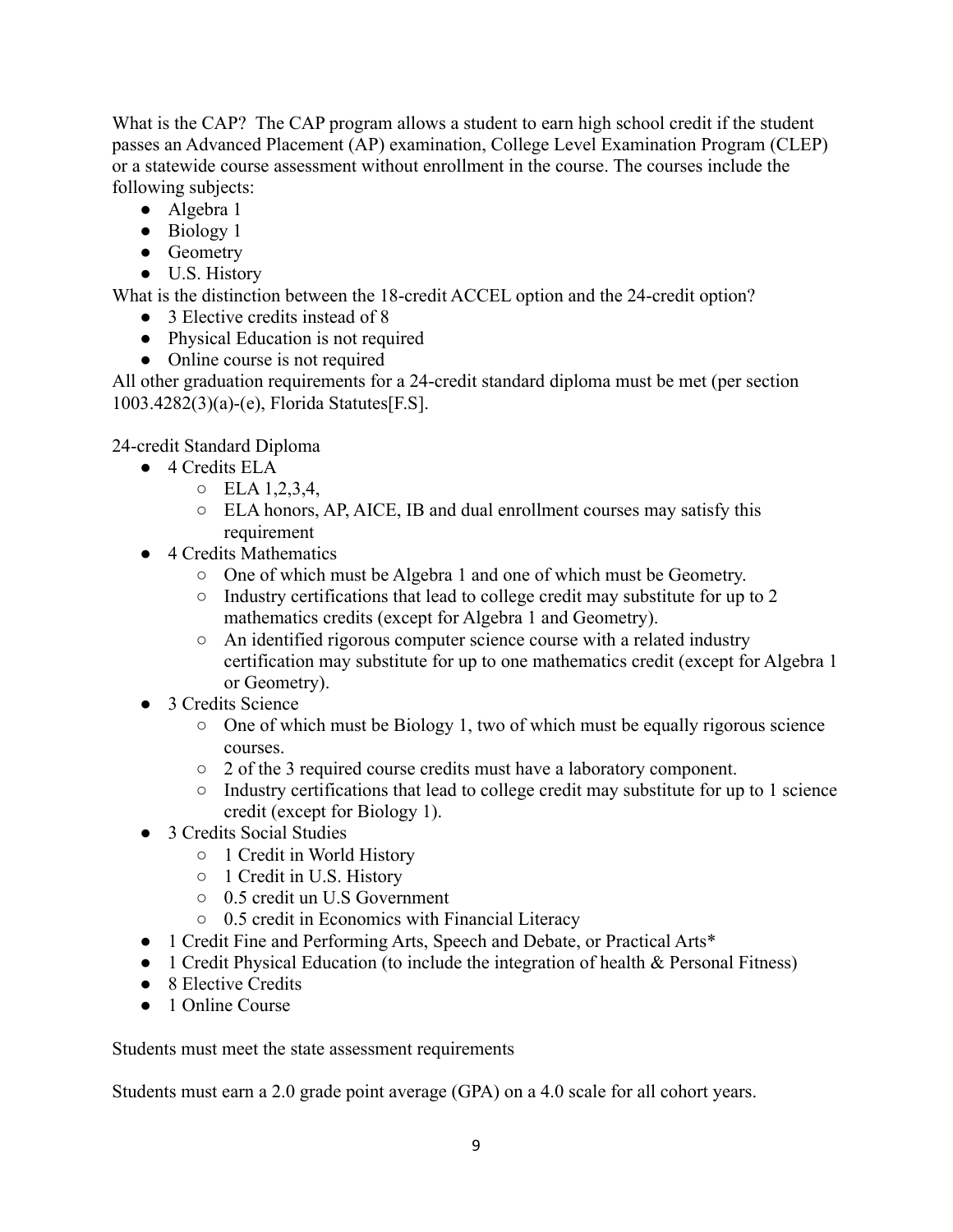\* Eligible courses are specified in the Florida Course Code Directory. [www.fldoe.org/academics/graduation-requirements/](http://www.fldoe.org/academics/graduation-requirements/) Florida Department of Education fldoe.org

## **Middle and High School CTE Information**

<span id="page-9-0"></span>Bay District Schools offers Career and Technical Education Pathways (CTE), including career academies wherein students may earn industry certifications. Career and Technical Education Pathways (CTE) includes middle and high school students taking courses in one of the following career pathways.

| <b>Advanced Manufacturing</b>                                             |                          | Agriculture |                    | <b>Athletic Training</b>        |
|---------------------------------------------------------------------------|--------------------------|-------------|--------------------|---------------------------------|
| Computer Science Construction Science                                     |                          |             |                    | Cyber Security/IT Culinary Arts |
| Digital Design                                                            | Digital Video Technology |             |                    | Early Childhood                 |
| Engineering Entrepreneurship                                              |                          | Finance     | Game/Visual Design |                                 |
| Health Science Hospitality/Tourism Marketing Unmanned Aircraft Web Design |                          |             |                    |                                 |

These Career Pathways are designed to prepare students to be successful in a rapidly changing workforce and equip them to make informed decisions about future college and career opportunities. CTE offers students opportunities to earn highly valued industry certifications and to develop a multitude of skills while experiencing rigorous curriculum with real world applications. CTE students who complete 3 courses in a Career Pathway are eligible for many scholarships, including the Gold Seal Vocational Scholars (GSV) and Gold Seal Cape Scholars (GSC) Bright Future Scholarships.

The district's career and technical programs are open to all eligible students in the district and is committed to a policy of nondiscrimination in employment and educational opportunity. No person shall be discriminated against or harassed in any educational program, services, or activities, or employment conditions or practices on the basis of race, color, national origin, religion, sex, age, disability, martial status or sexual orientation.

Admission is open to students with limited English proficiency. In order to eliminate barriers, the district assesses each student's ability to participate and benefit through placement testing and counseling. Based on assessments, services or referrals are provided to help prepare students for successful participation.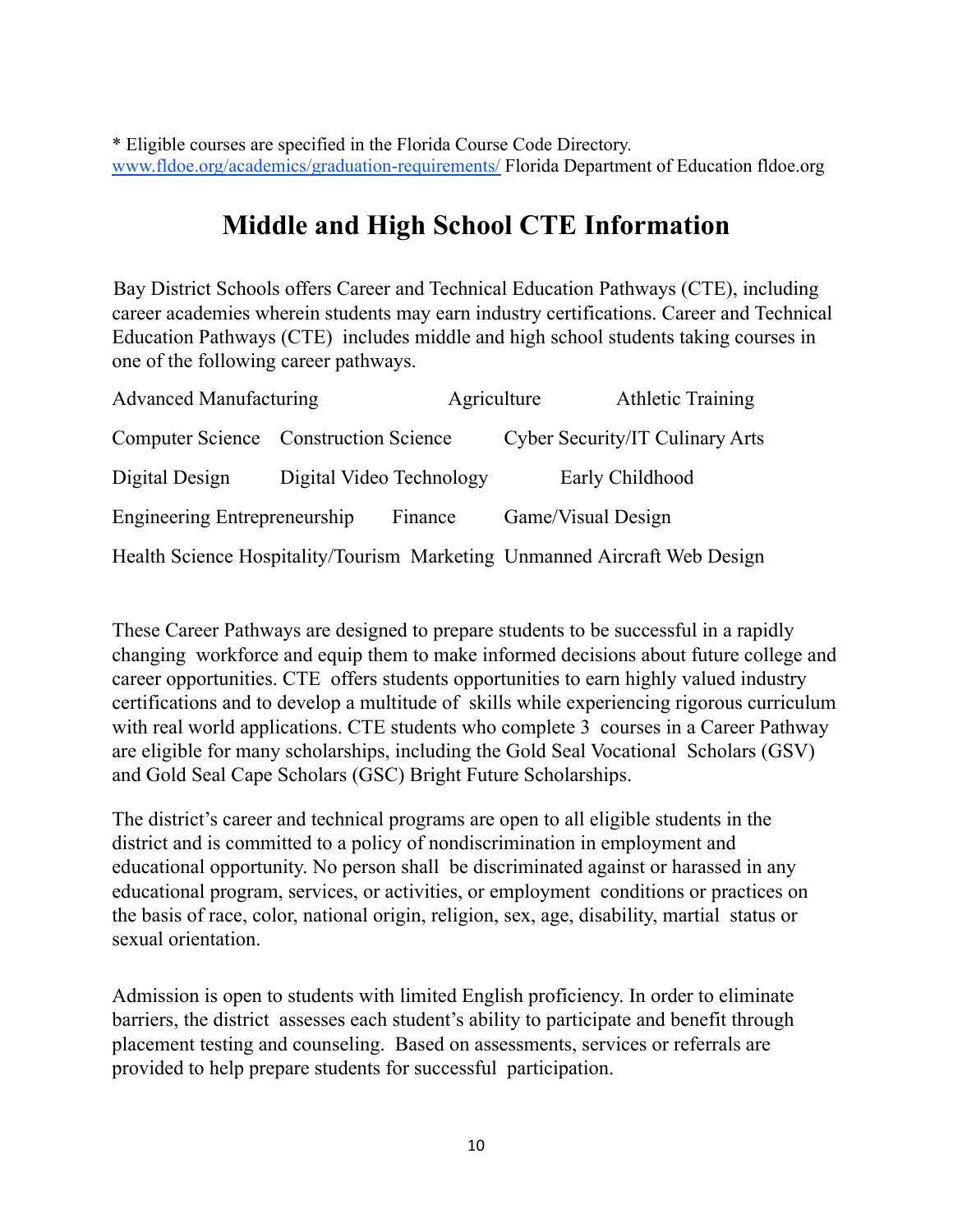Questions, complaints, or requests for additional information regarding discrimination or harassment may be sent to Shirley Baker, Executive Director/Equity Coordinator/ Human resources and Employee Support Services @ 850-767-4100 (**bakersy@bay.k12.fl.us**)

# <span id="page-10-0"></span>**RAM Time (Critical Thinking for Middle School Only)**

Providing a free and appropriate education in a safe learning environment is the primary goal of Rutherford High School. In an effort to meet the needs of our students, all students will receive forty-seven minutes of remediation or enrichment daily. Implementation of RAM time should improve our overall student outcomes and aid in higher levels of academic achievement.

# <span id="page-10-1"></span>**Attendance Policies (BDS Policy 7.105)**

## <span id="page-10-2"></span>**Attendance/Absences**

To excuse an absence, the student's parents/legal guardians should call the attendance office or send a written note with the parent's legal guardian's signature and contact number to notify the school regarding the reason for the absence. **After five days of absences, a written statement from a physician is required to excuse the absences.** The attendance clerk will follow Board Policy in determining whether an absence is excused or unexcused. The final decision for approval will rest with the school Principal.

# <span id="page-10-3"></span>**Advanced Leave Absences**

Students may be granted up to five excused absences for family leave. **To obtain family leave, the student should see the attendance clerk at least five days in advance to obtain the necessary paperwork.**

## <span id="page-10-4"></span>**Excused Absences**

Documentation must be filed with the principal's office within three days of the absence. Excused absences may be given for the following reason:

- 1. Death in the family or other bona fide family emergencies.
- 2. Illness of a student. A written statement from a physician that the student is under the supervision of the physician and that student's condition justifies the number of days absent may be required after a total of five days of absences. Absences do not have to be consecutive.
- 3. Appointments for medical or dental care require a physician's statement.
- 4. Visits to a licensed therapist.
- 5. Legal reasons.

## <span id="page-10-5"></span>**Unexcused Absences**

Unexcused absences are those absences which are not justified by the student's parent/legal guardian according to School Board Policy 7.105. In addition, truancy and/or skipping are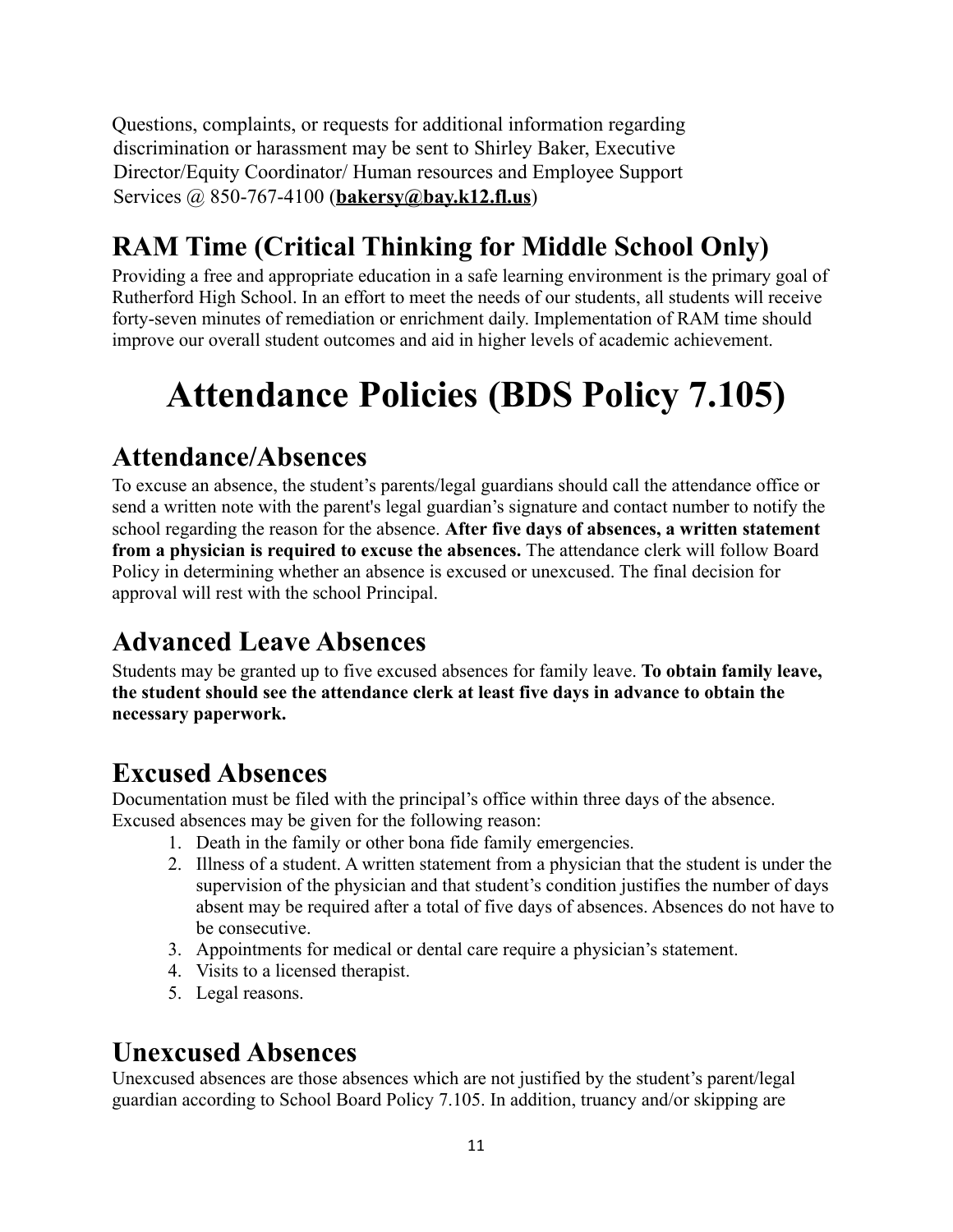considered unexcused absences. Skipping class is defined by one or more of the following criteria:

- 1. Failure to check out when leaving school before the end of the official school day.
- 2. Absent from class without parents' or legal guardians' knowledge and/or permission.
- 3. Absent from class without teacher knowledge and /or permission.

Students who leave **earlier than** 15 minutes before a class is over, will be held to the same School Board Policy standards as absences.

## <span id="page-11-0"></span>**Attendance Appeals**

A parent or student may appeal an unexcused absence within five days by notifying the principal in writing.

## <span id="page-11-1"></span>**Tardiness**

Each student is responsible for regular and punctual class attendance. Students must be inside the classroom by the end of the ringing of the tardy bell in order not to be considered tardy. The teacher will determine if a tardy is excused or unexcused. Students who are less than five minutes late to class shall be given a tardy (see p.10).

## <span id="page-11-2"></span>**Leaving School during the Day**

Before releasing a student from school, the principal or his/her designee shall establish the identity and authority of any individual who seeks the release of a student from school. **Once students arrive on campus, during regular school hours, students are not permitted to leave the grounds without permission from administration or without being checked out by authorized personnel.** Students shall only be released to a parent, legal guardian, or other authorized persons as noted on Parent Portal. It is the responsibility of the parent/guardian to review and update parent/legal guardian contact numbers.

Students may not be excused from school during regular school hours to take private lessons. Students who ride a bus may **not** leave campus and then return to campus to catch their bus. Students are not allowed to visit the campus of any other Bay County school without the permission of that school's principal.

# <span id="page-11-3"></span>**Signing Out**

See the attendance clerk in the attendance office to sign out during the school day. Students may not check themselves out and walk home unless special arrangements by school officials have been made with the student's parents/guardians. Anyone checking a student out must be in the parent portal. **Unfortunately, staff members cannot add** anyone to FOCUS Parent Portal over the phone. Regularly review and update information regarding parent/legal guardian and other authorized persons and contact numbers.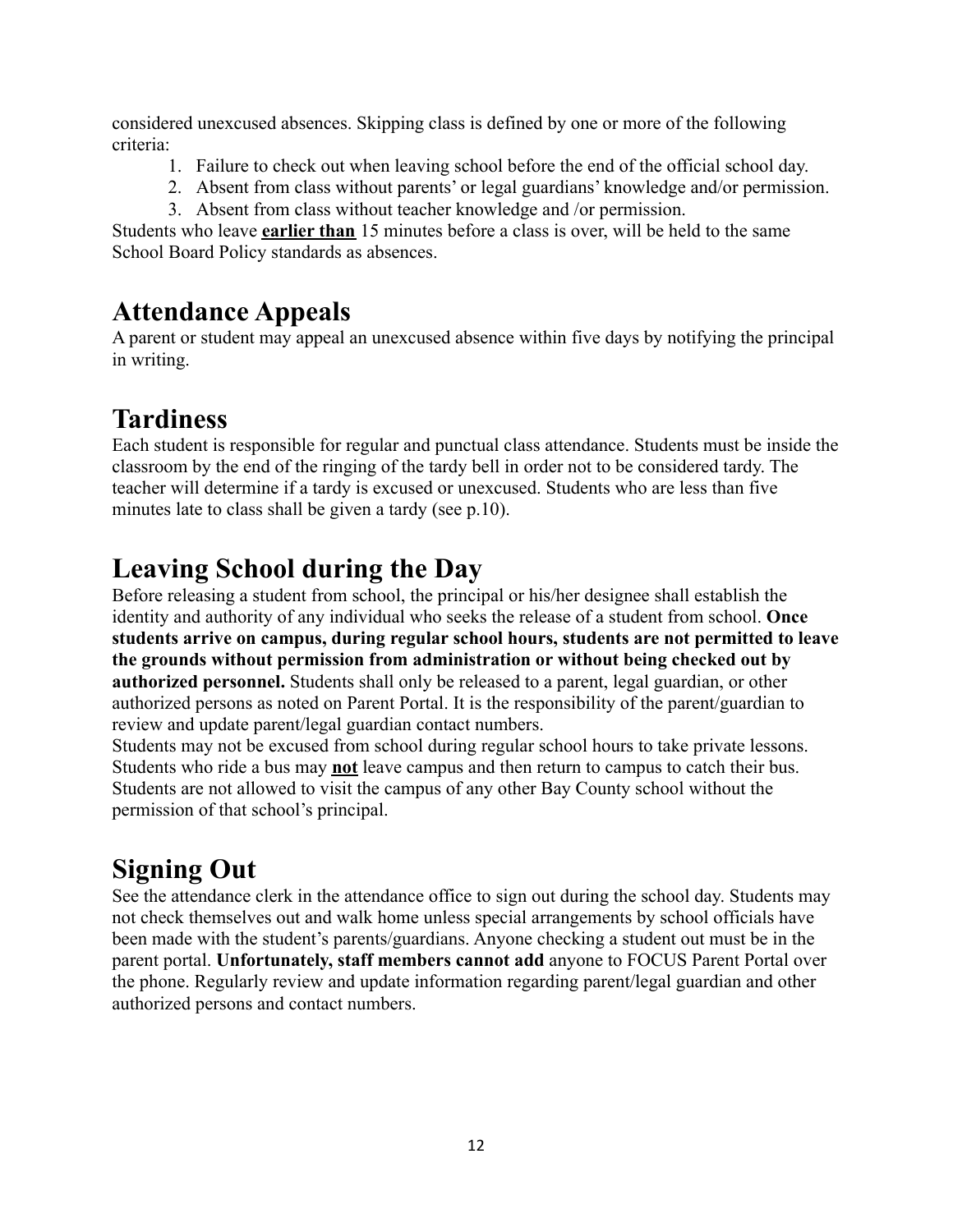## <span id="page-12-0"></span>**Make up work – Excused absences**

Students are expected to make up all work missed during absences. Full credit will be awarded for the make-up of work missed during excused absences. It is the student's responsibility to contact the teacher within five school days from the first day back to obtain make-up work up. All assignments announced in advance of the student's absence (including tests and exams) must be made up on the day the student returns to school. Teachers may choose to require a student on school or administrative leave to complete work assigned in advance of the leave.

## <span id="page-12-1"></span>**Make up work – Unexcused absences**

Students are responsible for making up all work missed, including tests and exams, during an unexcused absence. If the unexcused absence is due to a suspension of one to three days, the student must contact his teachers for assignments upon return to class. Make up work must be completed within five school days. Parents/guardians of students suspended for more than three days are responsible for contacting the missed assignments. All work must be completed and returned to the classroom teacher upon the student's return to school.

## <span id="page-12-2"></span>**Unexcused Absences and Athletic Eligibility / Extracurricular Activities**

A student with five (5) or more unexcused absences within a calendar month, or ten (10) unexcused absences within a ninety (90) calendar day period may be suspended from all extra-curricular activities until the end of the current grading period or until the student fulfills the terms of an attendance agreement (FHSAA Policy 9.2.1.1. requires regular school attendance).

Any students with eight (8) or more unexcused absences in an 18 week grading period (7 period day) shall be placed on Administrative Probation, which shall include denial of participation in extracurricular activities through the end of the current grading period.(As per Board Policy 7.105).

## <span id="page-12-3"></span>**Minimum Attendance**

A student may be in jeopardy of retention if he/she fails to attend school for at least 160 days in a school year.

# **Student Discipline (BDS Policy 7.203)**

<span id="page-12-4"></span>It is the policy of the School Board that there shall be no tolerance of misbehavior. Schools and teachers may develop individual rules and disciplinary practices which supplement the School Board rules but do not conflict with those rules. Discipline should be applied after consideration of the eventual effect on the behavior of the student and should promote improved conduct. Students shall be subject to the provisions of this policy while attending school or on school premises, at any school function, or on any school sponsored transportation, or under the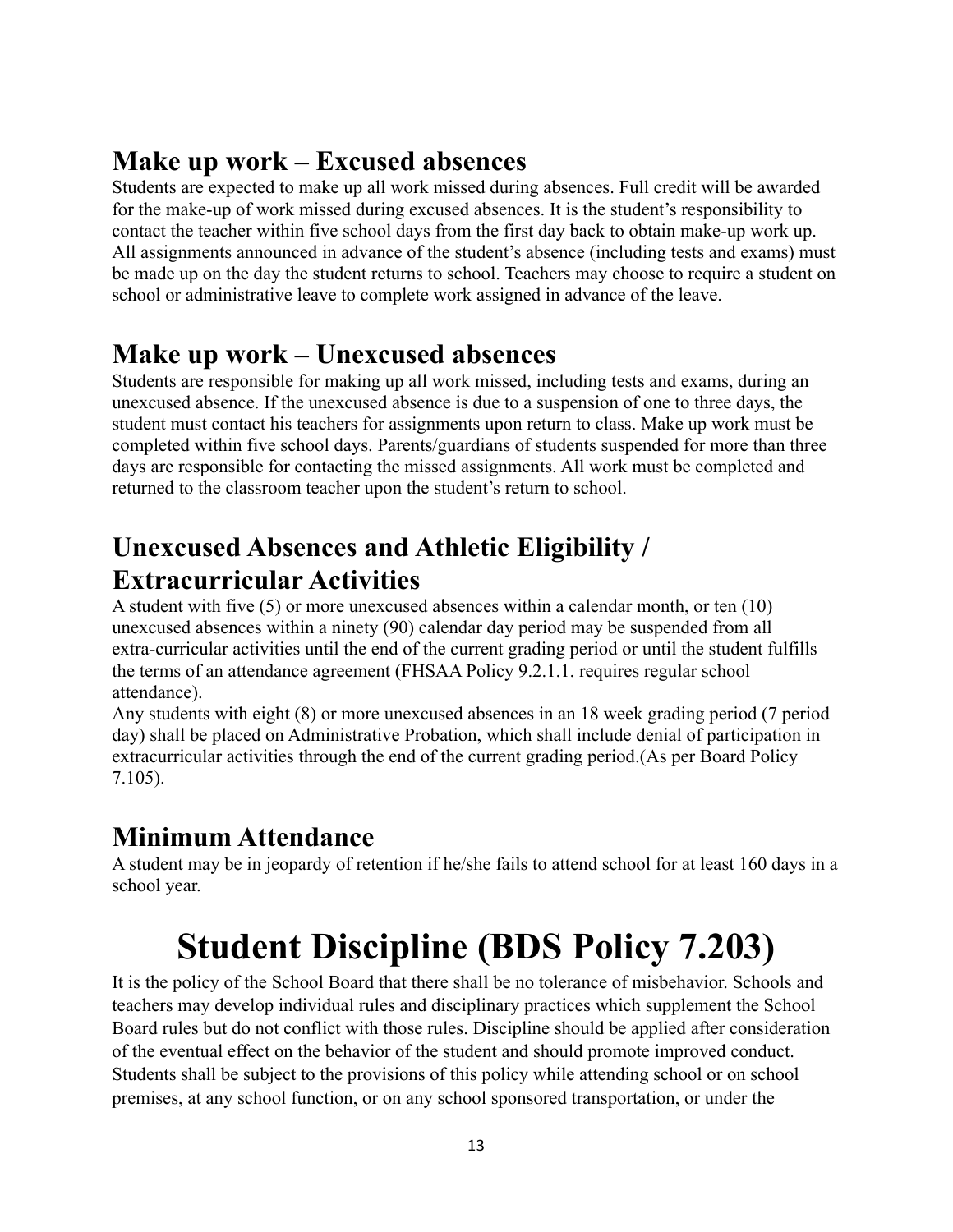supervision of School Board personnel, whether on or off campus. Students may be subject to discipline even if that conduct occurs on property not owned or controlled by the School Board, or conduct that, regardless of where it occurs, is directed at a Board official or employee, or the property of such official or employee. Parents, legal guardians or adult students will be financially responsible for any damage to school property. A student's academic grade shall not be reduced as a disciplinary measure. In accordance with this policy, violent or disruptive students may also be assigned to an alternative educational program or referred for mental health services.

## <span id="page-13-0"></span>**Bullying, Harassment, Cyberstalking, or Teen Dating Violence and Abuse (BDS Policy 7.207)**

It is the policy of the School Board of Bay County, Florida (the "District" or "School Board") that all of its students and school employees have an educational setting that is safe, secure, and free from harassment, bullying, and dating violence and abuse of any kind. The District will not tolerate bullying, harassment, or teen dating violence and abuse of any type. Conduct that constitutes bullying, harassment, or teen dating violence and abuse as defined herein, is prohibited, including discrimination on the basis of race, color, national origin, sex and disability. The full policy (7.207) is found in Chapter 7 of the School Board Policy, available at your child's school or www.bay.k12.fl.us.

## <span id="page-13-1"></span>**Bus Conduct**

The District endeavors to ensure that students arrive safely and on time to their respective schools; to accomplish this, students are expected to behave appropriately on school buses at all times. They are expected to treat the bus driver and fellow students with courtesy and respect. Failure to abide by School Board policy will result in disciplinary action in accordance with School Board Policy 7.205.

## <span id="page-13-2"></span>**Campus Crime Stoppers**

Students and their parents are encouraged to help ensure the safety and security of our campus. Show that you care and anonymously report incidents. Tell an administrator or go to <https://getfortifyfl.com/>

## <span id="page-13-3"></span>**Displays of Affection**

Public displays of affection, such as hugging, kissing, or putting arms around each other, are not permitted and may result in disciplinary action.

# <span id="page-13-4"></span>**Fighting, Assault, and Criminal Misconduct**

Rutherford enforces strict policies on misconduct. All students are expected to resolve their differences or problems with others in a non-violent manner. Failure to seek help from an adult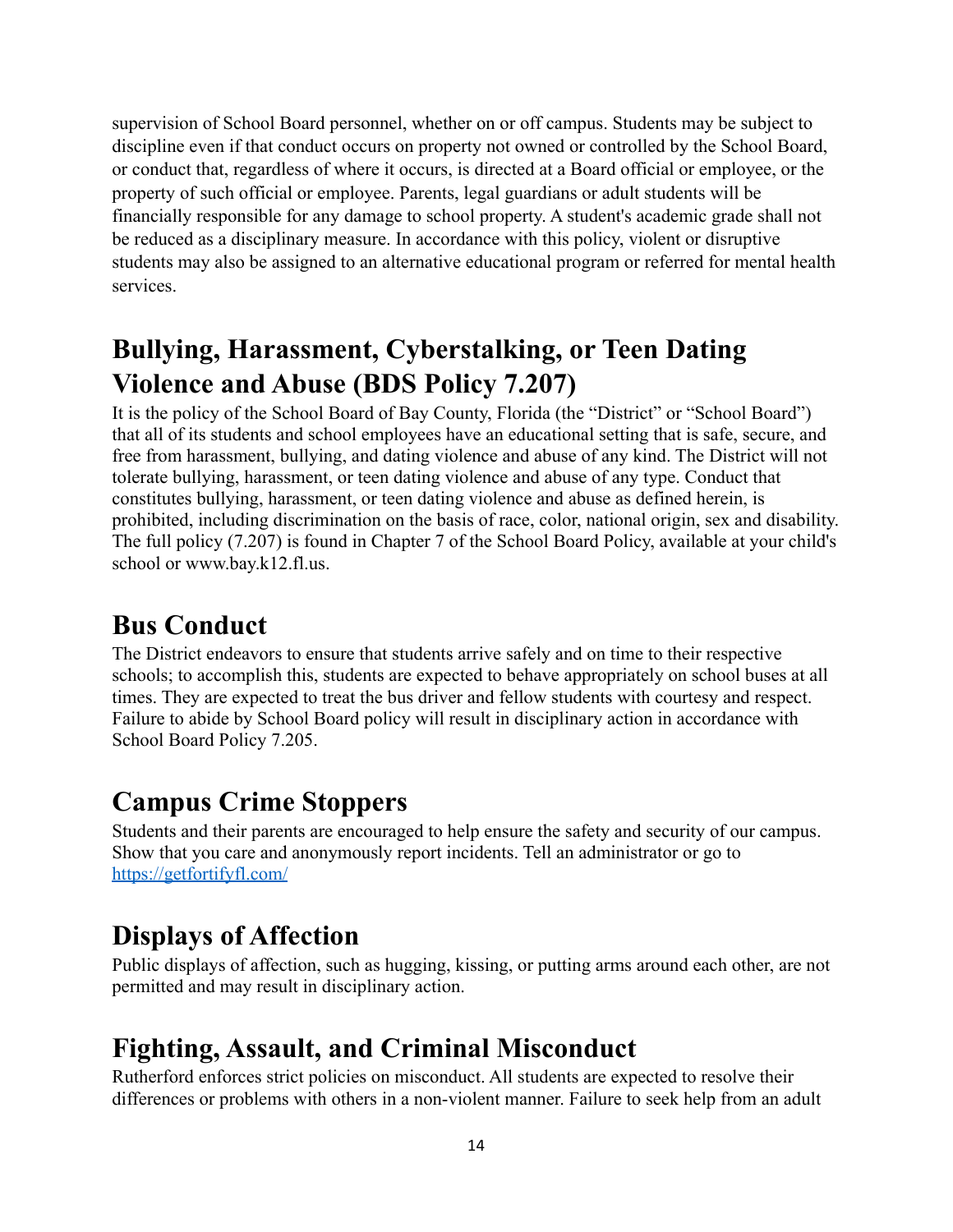before engaging in a fight makes each person involved responsible. Any students who uses violence, threatens harm, or encourages the use of such behavior against others will be subject to disciplinary action. Students who engage in these activities may be referred to the School Resource Officer or Springfield Police Department for the application of Florida Law (i.e., criminal charges). In addition, all students are expected to conduct themselves as good citizens by reporting any vandalism (the defacing of school or personal property), theft, assault (the threat of physical harm against another), battery ( the actual physical harm of someone either by direct or indirect contact), or any other criminal activities. Students who do not report these activities may be considered "accessories to the crime" and may suffer the same or similar disciplinary actions as the person/s who actually committed the offense(s).

## <span id="page-14-0"></span>**Gun-Free School Zone**

Pursuant to Bay County School Board Policy 2.114, all Bay District Schools are gun-free school zones. Students, parents, employees, and visitors shall not possess, discharge or attempt to discharge a weapon on any facility owned by the School Board. Those who do so are subject to recommendation for expulsion, loss of employment, and/or referral to law enforcement for further legal action.

# <span id="page-14-1"></span>**Hazing (School Board Policy 7.2075)**

Hazing activities of any type are prohibited at any time in school facilities, on school property, and/or off school property if the misconduct is connected to activities or incidents that have occurred on school property. No student shall plan, encourage, or engage in any hazing activities of any type as a condition for membership and/or participation in a District club or activity or a non-district sponsored club or activity or for acceptance by any group of students. No administrator, faculty member, or other School Board employee shall encourage, permit, authorize, condone, or tolerate any hazing activities of any type as a condition for membership and/or participation in a District club or activity or a non-district sponsored club or activity or for acceptance by any group of students. The full policy (7.2075) is found in Chapter 7 of the School Board Policy, available at your child's school or www.bay.k12.fl.us.

## <span id="page-14-2"></span>**Non-Discrimination Statement**

No person shall on the basis of race, ethnicity, color, religion, sex, gender, gender identity, sexual orientation national origin, disability, age, genetic information, pregnancy, or marital status, be excluded from participation in, be denied the benefits of, or be subjected to harassment or discrimination under, any educational program or activity or work environment. This practice shall apply equally to students, employees, applicants for employment and all persons having business with the School Board. The District also provides equal access to its facilities to the Boy Scouts and other patriotic youth groups, as required by the Boy Scouts of America Equal Access Act.

The following person has been designated to handle inquiries regarding non-discrimination policies: Shirley Baker, Executive Director of Human Resources 850-767-4100 [bakersy@bay.k12.fl.us](mailto:bakersy@bay.k12.fl.us) - Updated  $9.14.2020$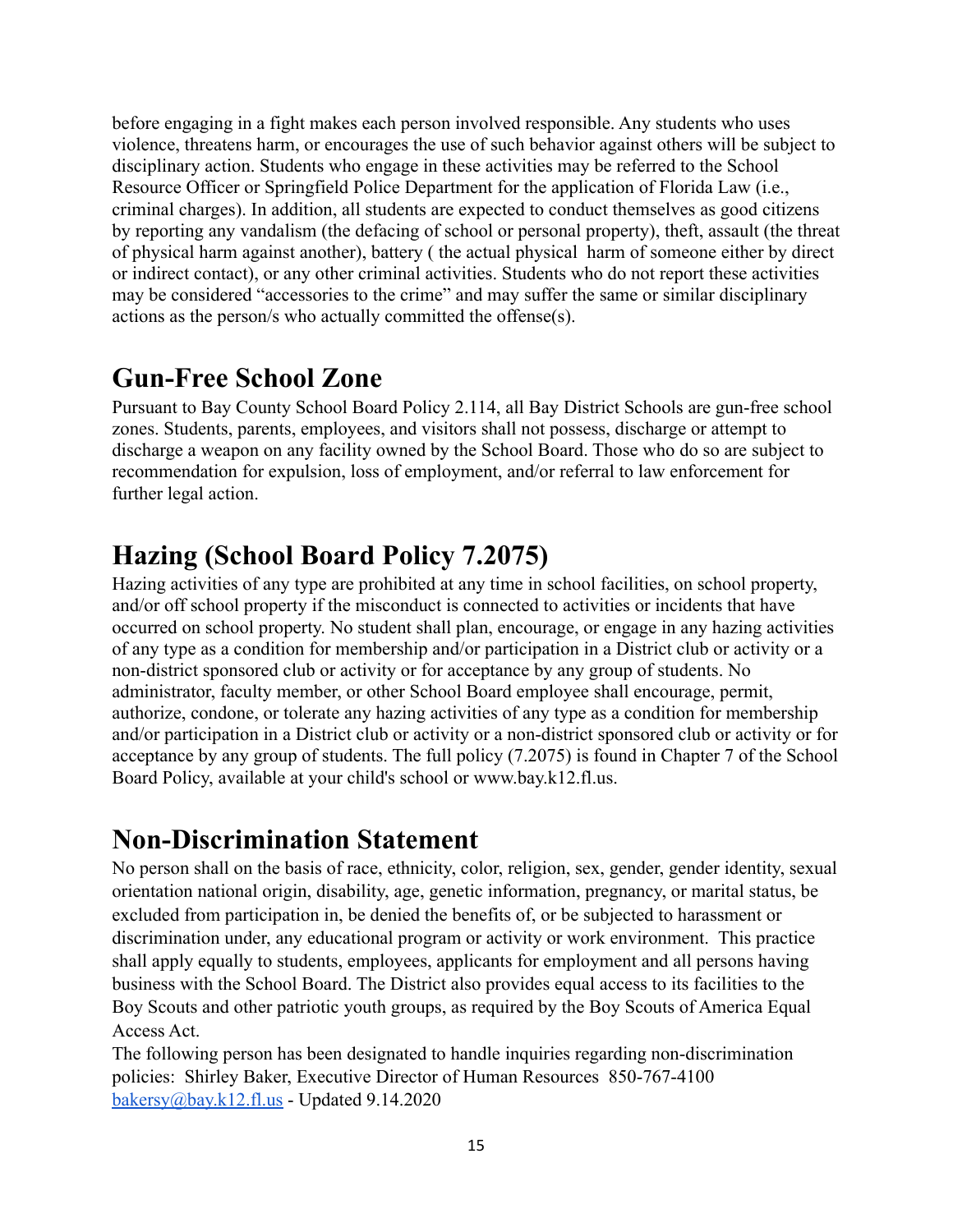## <span id="page-15-0"></span>**Possession or Use of Alcohol or Drugs**

Anyone using or in possession of drugs or alcohol on the school campus, or during a school sponsored trip or activity, will be suspended, referred to the SRO, and may be recommended for expulsion. The student may be prohibited from participation in any extracurricular activity (including athletics, cheerleading, student council, band or choral groups, or any other Rutherford club) for the remainder of the school term.

## <span id="page-15-1"></span>**Possession of Unauthorized Items**

The following items are prohibited at Rutherford School: do-rags or other similar headgear, bandanas, rubber bands, radios, toys, stuffed animals, baby bottles, shaving cream, Mardi Gras beads, gum, sunflowers seeds, glass, containers, perfumes, colognes, fireworks (including poppers), silly putty, silly string, skates, or any other item that may be stolen and/or disrupt class. No insect or animal, living or dead, may be brought to school without prior administrator permission. Any items which may identify gang affiliation are strictly forbidden. Any contraband will be confiscated and held for a parent to pick up.

## <span id="page-15-2"></span>**Pranks / Vandalism (BDS Policy 6.504, 7.203)**

Rutherford students are expected to take pride in their school building and to make every attempt to keep it in good condition. It is the policy of the school board that there shall be no tolerance of misbehavior. Students who participate in behavior that results in threats to the health, safety and property of self or others will be subject to disciplinary actions. Students who vandalize or deface school property will be subject to disciplinary actions and will be responsible for its repair and/or replacement. Students may also be subject to losing the privilege of participating in class/school sponsored activities including graduation ceremonies.

# <span id="page-15-3"></span>**Safety Precautions During a Pandemic (BDS Policy 2.134)**

## A. Policy

The School Board recognizes the need for maintaining a healthful school environment and that controlling the spread of communicable diseases is essential to the well-being of the school community and to the efficient operation of the District.

In the event of a declared public health emergency, including those involving communicable diseases, the Superintendent may, at his or her discretion, implement then-current guidance provided by the Centers for Disease Control and Prevention ("CDC") and other relevant public health officials regarding the safe operation of schools and bring further requests or recommendations to the School Board at the next available meeting.

B. Procedures Specific to the Global COVID-19 Pandemic

The School Board is committed to operating its schools and facilities in a manner that is safe and conducive to learning throughout the remainder of the global COVID-19 pandemic.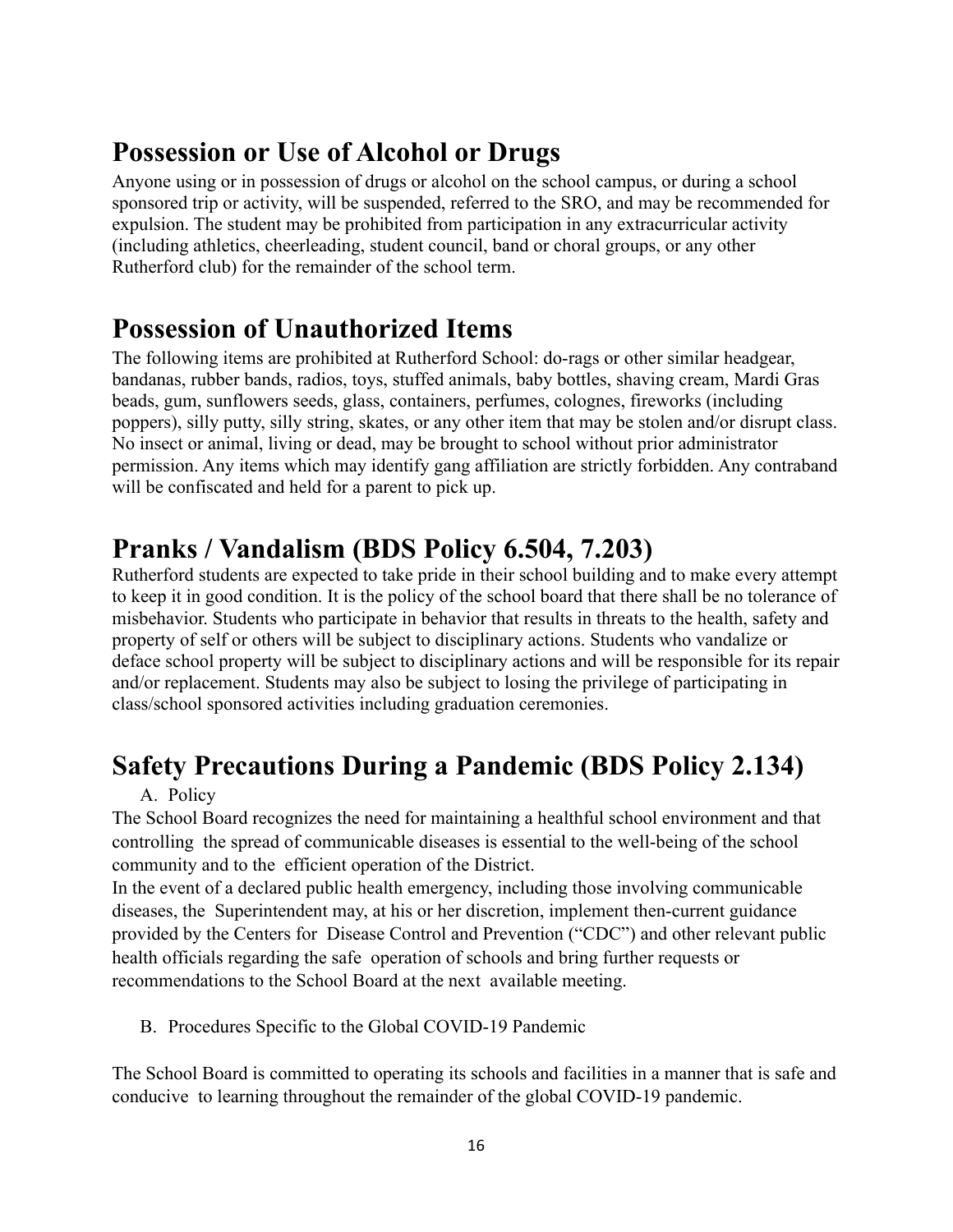Students, employees, and visitors are encouraged, but not required, to wear masks or cloth face coverings while present on School Board property and when social distancing of at least six feet between individuals is not possible.

The following quarantine guidelines shall apply to individuals who come in contact with a person who tests positive for COVID-19 for greater than 15 minutes (cumulative) over a 24-hour period ("Contact"):

• Wearing a Mask —

o Must quarantine for 10 days if Contact was within 3 feet

o Must quarantine for 10 days if Contact was within 6 feet and the exposed individual has any symptoms

o No need to quarantine if Contact was from greater than 3 feet away and the exposed individual is not symptomatic

• No Mask — must quarantine for 10 days if Contact was within 6 feet

In the event that CDC guidance significantly, the School Board delegates authority to the Superintendent to modify compliance requirements in accordance with then-current guidance from the CDC and from local medical and public health officials and to bring further requests or recommendations to the School Board at the next available meeting.

Authority: §1001.41, Fla. Stat.

Law Implemented: § 1003.02, Fla. Stat.

History: New, September 8, 2020

## <span id="page-16-0"></span>**School Resource Officer**

The School Resource Officer (SRO) is a Bay County Sheriff's Deputy who assists in the orderly operation of the school and other school-related activities. Students who threaten or batter others, fight, steal, vandalize property, or break any other laws may be referred to the SRO for possible criminal charges.

## <span id="page-16-1"></span>**Student Detention, Search, and Seizure (BDS Policy 7.204)**

Any member of the instructional or administrative staff may temporarily detain and question a student when there is reasonable suspicion that the student has committed, is committing, or is about to commit a violation of law or School Board policy. No student shall be temporarily detained longer than is reasonably necessary. Such temporary detention shall not extend beyond the place where it was first affected, or the immediate vicinity thereof. Searches should be conducted discreetly and with an eye toward causing the least amount of embarrassment to the student as possible.

If reasonable suspicion exists, including proper identification by a drug detection dog and its trainer, that a student is concealing or has concealed stolen, prohibited, or illegally possessed substances or objects (contraband) on his/her person, within his/her locker or other storage place, or vehicle owned or operated by the student, then the principal or a school employee designated by the principal may search the student, his/her locker or other storage space, or his/her vehicle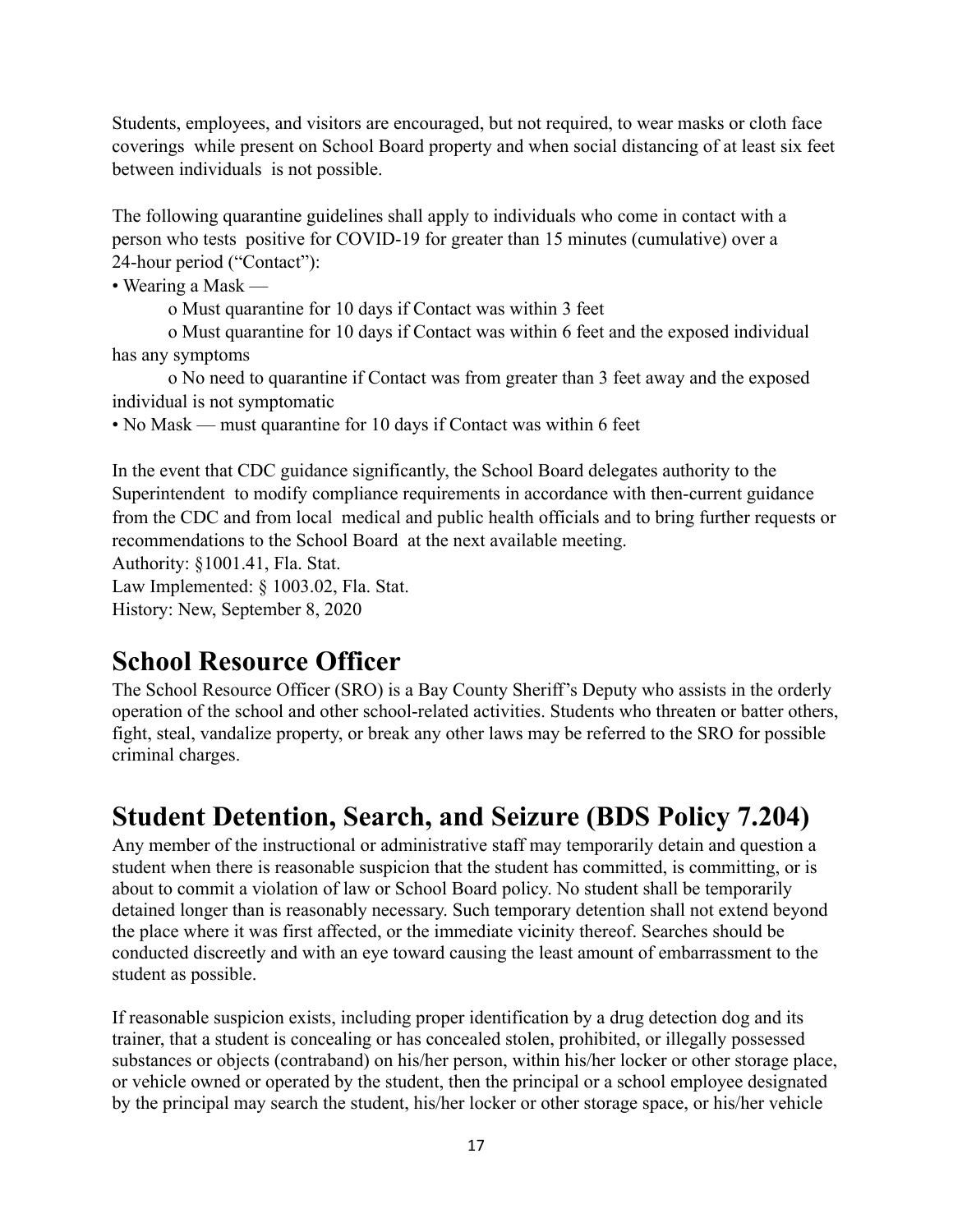owned or operated by the student. Student searches and questioning should be conducted and witnessed

by school officials of the same gender as the student.

If the search reveals prohibited, or illegally possessed substances or objects (contraband), such property shall be seized and, when appropriate, turned over to law enforcement authorities. Any prohibited, illegally possessed substances or other contraband found to be in the possession of students shall be confiscated by the principal and turned over to appropriate law enforcement personnel.

Notice to Students: "Student lockers, other student storage spaces provided by the school system, and student vehicles are subject to search by school authorities at any time, upon reasonable suspicion, for prohibited or illegally possessed substances or objects."

## <span id="page-17-0"></span>**Tobacco Products / E-cigarettes / Matches / Lighters**

Tobacco products, matches and/or lighters are strictly prohibited. Students found in possession will be subject to administrative action and referred to the SRO for violation of state statute.

# **Dress Code (BDS Policy 7.209)**

<span id="page-17-1"></span>Rutherford will follow the BDS dress code policy 07.209 in addition to any revisions. Rutherford school colors are black, gold/yellow and white. Appropriate dress is the primary responsibility of the student and his/her parent or guardian. In order to promote safety, personal hygiene, academic well-being, and moral development, students shall be expected to comply with reasonable requirements relating to dress, grooming and personal appearance.

Students are expected to come to school dressed appropriately with proper attention having been given to personal cleanliness, grooming, and neatness of dress. Students should avoid attire that seriously distracts from the learning environment, is considered to be disruptive or could present a health or safety problem.

The dress code policy applies from the time the student arrives on campus until the end of the school day and at all school activities during the school day. Exceptions may be made by the principal for field trips or other special activities.

## <span id="page-17-2"></span>**General Appearance Guidelines**

| <b>Acceptable School Attire</b> |                                                      |  |
|---------------------------------|------------------------------------------------------|--|
| Tops/ Cloth Covering            | Bottoms / Student Athletes Shoes / Sweater / Hoodies |  |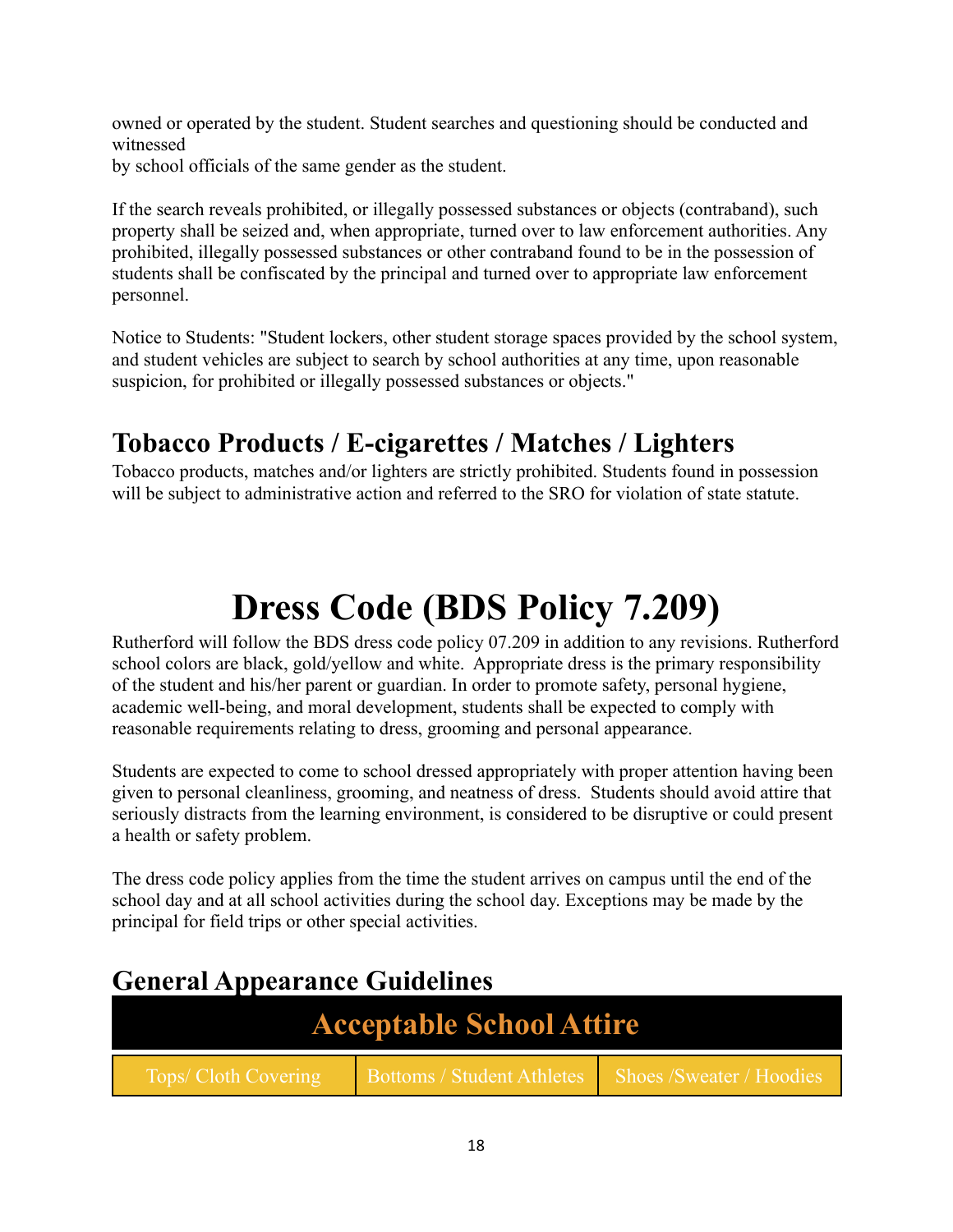- Unaltered and appropriately fitted with sleeves
- Collared or crew neck tops only;
- School approved T-shirts (club, spirit, etc)
- School colors preferred and encouraged
- Any solid color or print; with a small trademark
- Students may layer their tops; however, all visible tops must be in solid colors
- Coverings must be solid colors or school approved
- Bottoms must be any solid color
- appropriately fitted and seated at the waist;
- Shorts, skirts or dresses must be five inches (5") above the kneecaps
- Solid color dresses with sleeves (underarm must be covered)
- Leggings, yoga pants, exercise tights, etc. are permitted but must be covered with a top that reaches fingertip length when arms are at sides
- Athletes and cheerleaders may wear the team jerseys on game days
- Closed toes and closed backs preferred
- Long-sleeved sweaters, sweatshirts, or hoodies must be a solid color or print (school approved spirit or club)
- Small manufacturer's trademark is acceptable
- Jackets/Coats must have either buttons, zippers or snaps that are from top to bottom. Jackets can be any color.

| <b>Limitations on clothing: these</b><br>items may not be worn                                                                                                                                                                                                                                                                                                                                                                      | <b>Prohibited Attire</b>                                                                                                                                                                                                                                                                                                                                                                           |
|-------------------------------------------------------------------------------------------------------------------------------------------------------------------------------------------------------------------------------------------------------------------------------------------------------------------------------------------------------------------------------------------------------------------------------------|----------------------------------------------------------------------------------------------------------------------------------------------------------------------------------------------------------------------------------------------------------------------------------------------------------------------------------------------------------------------------------------------------|
| $\rightarrow$ No scoop or V-neck shirts<br>$\rightarrow$ No large trademarks on shirt<br>$\rightarrow$ No holes 5 inches above kneecaps (on<br>thighs or above)<br>$\rightarrow$ No bedroom shoes, slides, or flip flops<br>$\rightarrow$ No hoodies with graphics on them<br>$\rightarrow$ No face covering over your eyes.<br>$\rightarrow$ No headwear (night caps or bonnets)<br>$\rightarrow$ Only one earbud on school campus | $\rightarrow$ Clothing exposing body parts<br>$\rightarrow$ Fishnet tights<br>$\rightarrow$ Garters<br>$\rightarrow$ Halloween costumes/dress up<br>$\rightarrow$ Sleepwear/pajamas/bedroom clothes<br>$\rightarrow$ Bathing suits<br>$\rightarrow$ Visible undergarments (camisoles or<br>undershirts<br>$\rightarrow$ Animal tails<br>$\rightarrow$ Clothing disruptive to school<br>environment |

## <span id="page-18-0"></span>**Consequences for Dress Code**

| <b>Limitations on Clothing</b>                                    | <b>Prohibited Attire</b>                                                                                                         |
|-------------------------------------------------------------------|----------------------------------------------------------------------------------------------------------------------------------|
| 1. Warning<br>2. Notify parent/guardian and change<br>clothing    | 1. Verbal Warning and parent notified<br>2. Student ineligible to participate in any<br>extracurricular activity not to exceed 5 |
| 3. Assign ISS or OSS<br>4. Willful disobedience may result in OSS | days<br>3. 1-3 days of ISS and ineligible                                                                                        |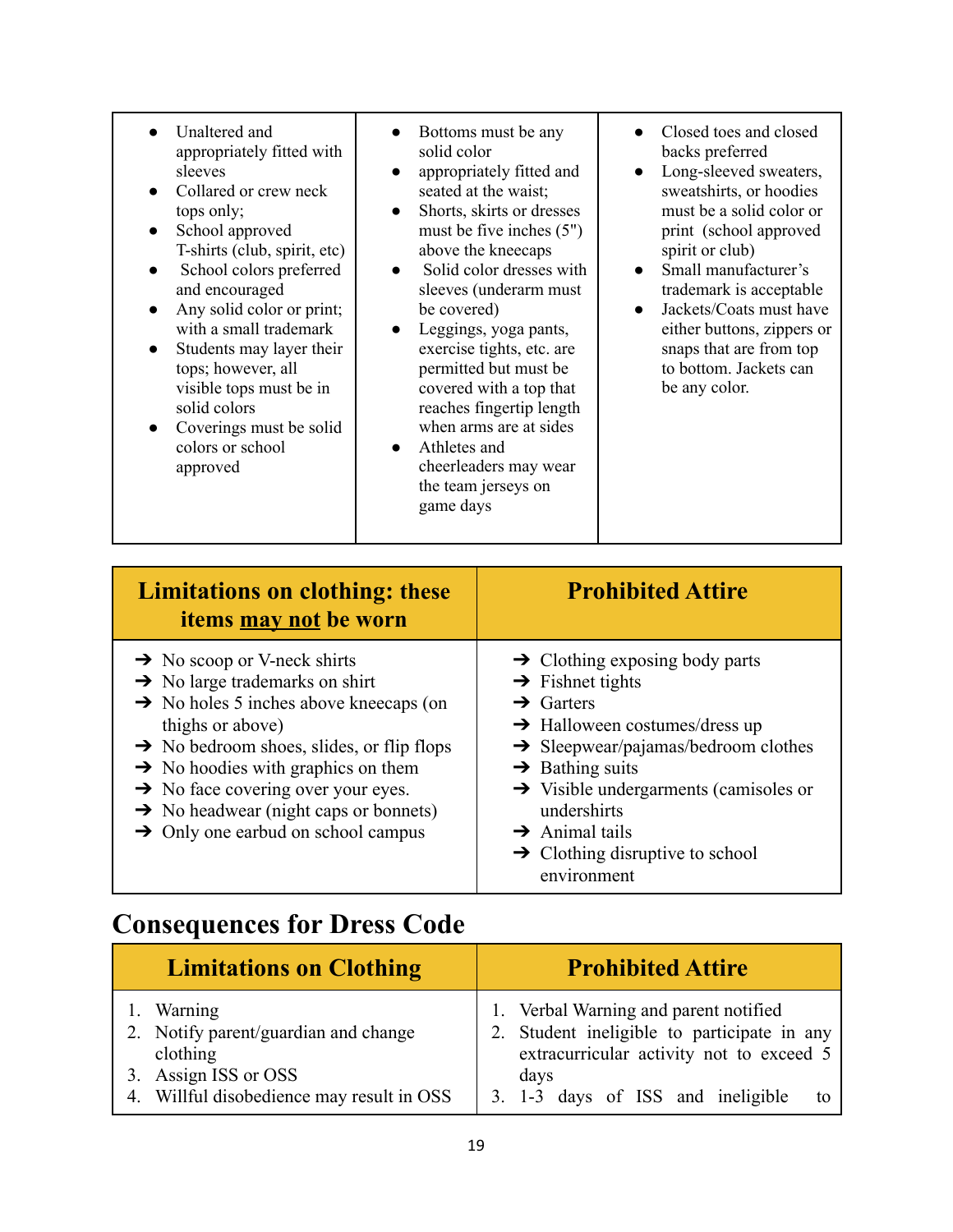| or expulsion                                                          | participate in any extracurricular activity<br>not to exceed 30 days                                          |
|-----------------------------------------------------------------------|---------------------------------------------------------------------------------------------------------------|
| Any absence resulting from Dress Code<br>violation will be unexcused. | 4. 1-3 days of OSS and ineligible to<br>participate in any extracurricular activity<br>not to exceed 30 days. |

## <span id="page-19-0"></span>**Additional Information on Prohibited Attire**

While on school grounds during the regular school day, students are prohibited from wearing clothing that exposes underwear or body parts. Any interpretation of the dress code that is required of this policy shall be the responsibility of the principal of each school. The Superintendent is authorized to make the final decision regarding the interpretation, application and enforcement of this policy and to make certain that it is being uniformly applied and enforced at each of the schools within the District.

No jewelry or accessory that may be used as weapons such as chains or spiked jewelry.

No bedroom clothes.

## <span id="page-19-1"></span>**Earbuds**

In order for students to be made aware of security announcements or other hazardous situations in a timely manner, it is expected that all students will adhere to single earbud use while on campus, at school-sponsored events and on school-sponsored transportation. Earmuff style headphones are a safety violation and are not allowed on campus.

# **Lunch**

<span id="page-19-2"></span>For this school year, BDS will provide free meals (breakfast and lunch) to all students. This program is paid for through the U.S. Department of Agriculture's National School Lunch Program.

# <span id="page-19-3"></span>**Lunchroom Behavior**

Students are expected to behave in the following manner: *C*onversation Level: 3 *H*elp: Raise your hand while seated *A*ctivity: Enjoy lunch while socializing *M*ovement:

- **Going to get lunch:** Wait until your table is called, stand up, walk to and through the lunch line, and return to your seat.
- **Preparing for teacher:** Wait until teacher's name is called, stand up, line up one by one and exit following the CHAMPS model for lunch transition to and from lunch.

*Participation:* Students will be eating and enjoying lunch appropriately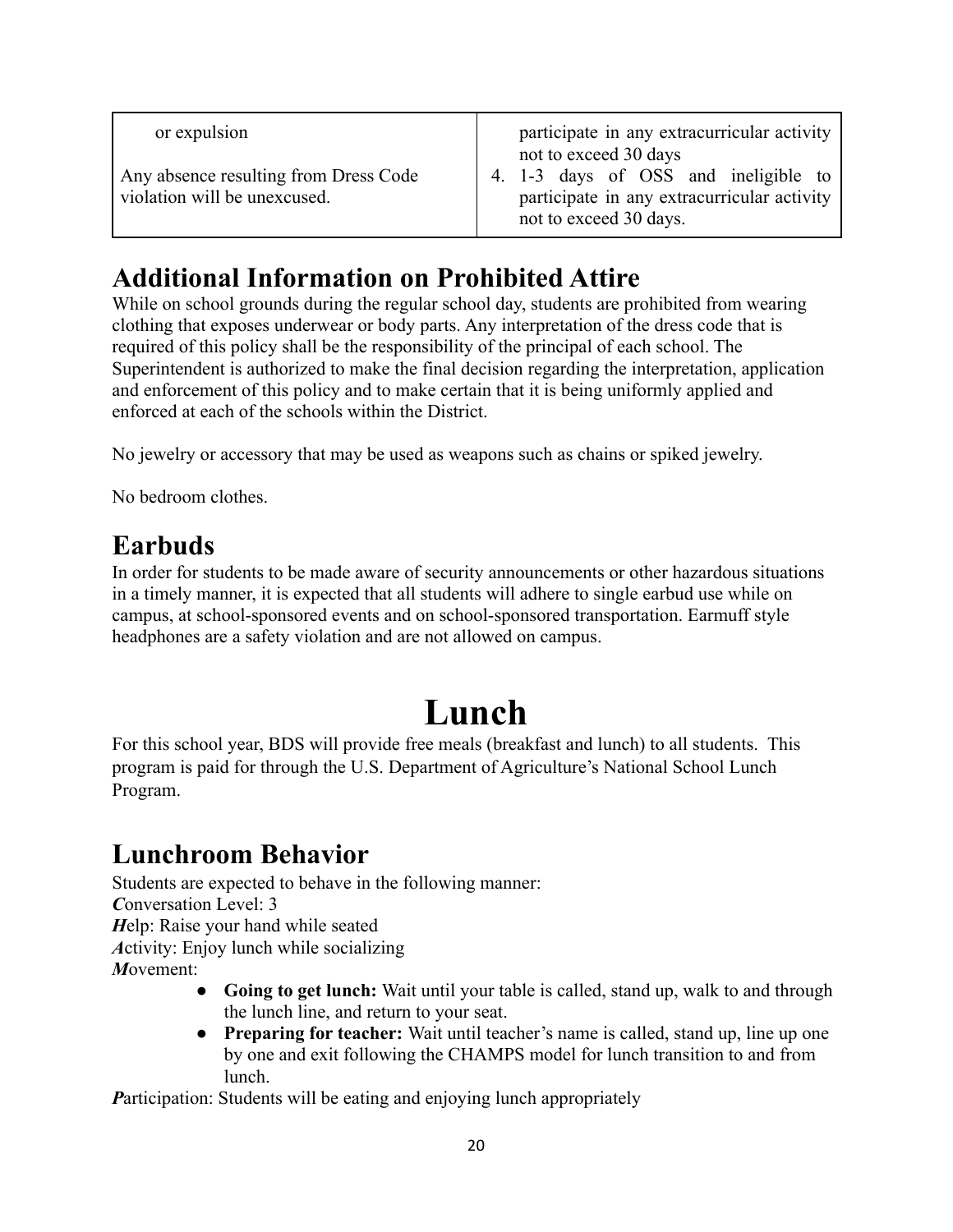*S*uccess: Enjoyable lunch experience for all!

## <span id="page-20-0"></span>**Lunchroom Transitions**

*C*onversation Level: 0 *H*elp: Ask teacher *A*ctivity: Line up in a single file line outside the classroom door *M*ovement: Walk in a single file line on the right side of the sidewalk *Participation:* Walking in a line quietly to and from lunch *S*uccess: Swift and quiet transitions to and from lunch. After eating, students are to pick up after themselves and put their trays and garbage away at the direction of the adult in charge. Students who fail to follow lunchroom rules, who exceed the conversation level, bang on tables, or demonstrate unruly behavior may be placed in lunch detention, clean-up detail, or experience other disciplinary actions.

## <span id="page-20-1"></span>**Off Campus Pass - 11 th and 12th Grade Only**

Students in the  $11<sup>th</sup>$  and  $12<sup>th</sup>$  grade may go off campus for lunch, but must have the proper paperwork filed at the front office. The cost for the off campus pass is \$5. The students will need at least a 2.0 GPA and good attendance. If the  $11<sup>th</sup>$  and  $12<sup>th</sup>$  graders drive their own vehicle, they will also need to get paperwork done, filed, and pay \$15 with Mrs. Powell. Going off campus is a privilege and can be revoked as a disciplinary action.

# <span id="page-20-2"></span>**Gum/Candy/Drinks/Foods**

Students are **not allowed to bring gum or sunflower seeds to Rutherford**. Drinks may only be brought in packed lunches from home. Open containers are only allowed in the cafeteria. Students may **not consume food or beverages** brought to school in the courtyard or other common areas, other than the lunchroom.

# <span id="page-20-3"></span>**Food or Other Deliveries**

Students are *not permitted to order take-out or delivery of ANY KIND to the campus.* Parents please do not bring your child take-out food for delivery at lunch. ALL deliveries, such as UberEats, DoorDash, floral arrangements, etc. will be refused and turned away. Please contact the RHS Administration Team if you have any questions on this policy.

# <span id="page-20-4"></span>**Office Telephone Usage**

The office telephone is for official business only. Students may use the student phone only in cases of emergencies. Plans for after-school activities (club meetings, tutorials, transportation arrangements, etc.) should be made prior to school.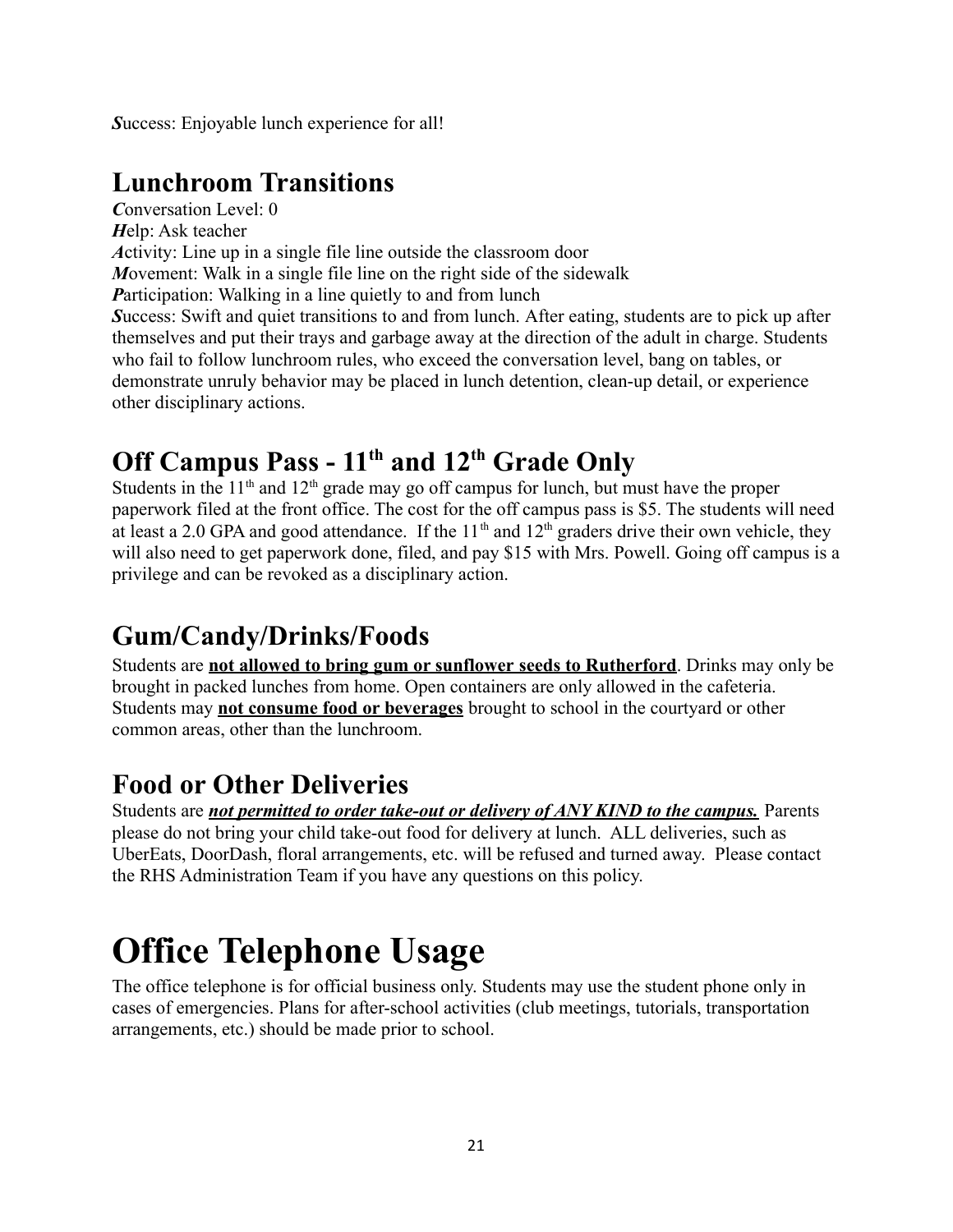# <span id="page-21-0"></span>**Possession and Use of Wireless Communication Devices (BDS Policy 7.211)**

Bay District Schools is committed to aiding students and staff in creating a  $21<sup>st</sup>$  century learning environment. Students and staff will now be able to access our wireless network with their personal electronic mobile devices (PEMD) (laptops, netbooks, smartphones, ETC.) during the school day. **With classroom teacher approval, students may use their own devices to access the internet and collaborate with other students.** In order for students to participate, they must have a signed AUP form on file. Students in violation of this policy will have their device confiscated. Only a parent or guardian may pick up the device after confiscation. Continued misuse of PEMDs may subject the student to disciplinary action, as determined by the principal. Use of a PEMD will subject the student to the possibility of the imposition of disciplinary action by the school or criminal penalties if the PEMD is used for the purposes of a criminal act.

## General Mobile Device Guidelines

Using functions on electronic devices that disrupt the educational environment, from within or from outside the classroom, or violates the rights of others, including, but not limited to using the device to cheat, violate school conduct rules, harass or bully staff or students or use their device for unlawful purposes will be subject to disciplinary action; up to and including suspension, expulsion, and being reported to local authorities.

• Cell phone conversations during instruction or class time should take place only under the supervision of staff personnel unless otherwise directed.Using any device that permits recording voice or image of another in any way that disrupts the educational environment, invades privacy of others, or is made without prior consent of individuals being recorded is prohibited. Also, using any device that permits recording voice or image of another to take, disseminate, transfer, or share audio, images, video, or photos that reveal private parts of the body that are ordinarily covered by clothing is prohibited. The possession of pornographic images or video on any electronic device is prohibited.

Students must comply with staff directives, including but not limited to, using appropriate device volume. When in use, devices must be on vibrate or silent mode so that no audible tone is heard.

NOTE: Students will bring personal electronic mobile devices to school at their own risk. **The district WILL NOT be responsible if a phone or other device is lost, stolen, misplaced, damaged, or confiscated.** The district WILL NOT be responsible for virus, malware, or other computer related issues associated with connecting to the BDS network.

# **Student Activities**

## <span id="page-21-2"></span><span id="page-21-1"></span>**Athletics**

To participate on a team, a student must have and maintain a 2.0 GPA ("C" average) and a current physical. They must also have a notarized parent permission form with proof of medical insurance in order to try out or play on any of the school teams. **Coaches have the sole**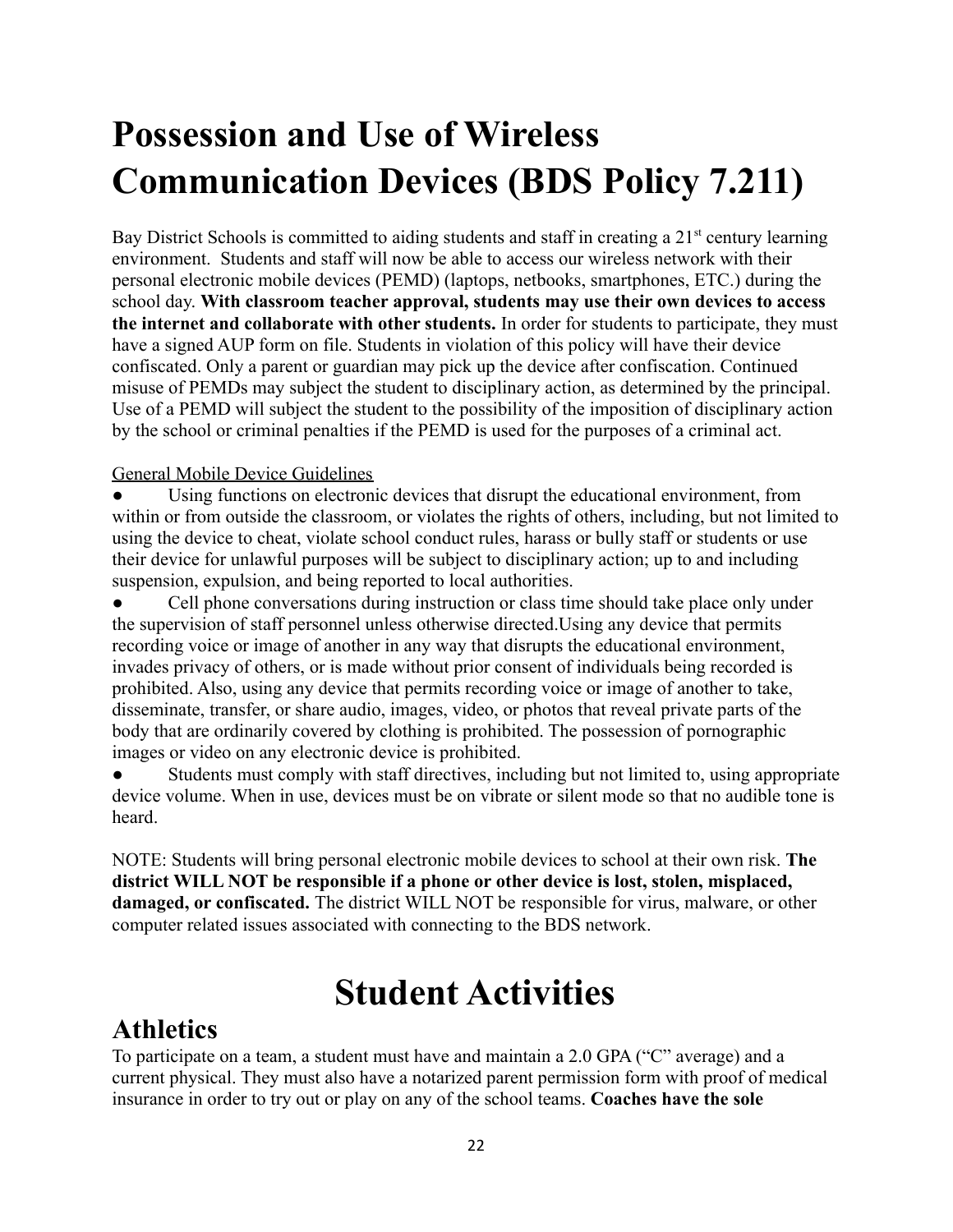**responsibility and authority to choose their team based on the criteria they believe is needed for the sport/activity.**

## <span id="page-22-0"></span>**Dances**

Only Rutherford students may attend Rutherford-sponsored dances. There will be designated dances for middle and designated dances for High school. Middle school students must remain inside the building at all times and will not be allowed to leave the dance area without a parent or guardian. High school students, if you walk out the door you will not be allowed back inside the dance.

## <span id="page-22-1"></span>**Event Admission Expectations**

The RAMS play at home and away. Students and parents attending these events are expected to show **good** sportsmanship. Individuals not demonstrating good sportsmanship may be asked to leave and suffer other disciplinary actions as well.

# <span id="page-22-2"></span>**Field Trips & Off Campus Travel**

Before a student may participate in a school-sponsored activity away from campus, a signed statement giving parental/guardian permission and a notarized medical release form, if required, must be on file with the file at the school. Each student will be responsible for giving these forms to the teacher sponsoring the trip.

Students on field trips are subject to all school rules and policies. When a student is assigned to a specific group or a particular chaperone, he/she must remain with that group unless other traveling arrangements were made before departure. Students are required to return from an event by the same method and with the same group.

# <span id="page-22-3"></span>**PBIS Events**

Rutherford students are rewarded for displaying the RAM expectations both in and out of the classroom setting. Attending these events are based on earned student points. Students attending these events are expected to show **good** sportsmanship, leadership and responsibility. Individuals not demonstrating RAM expectations during these events will be asked to leave and suffer other disciplinary actions as well.

# <span id="page-22-4"></span>**Fundraising Projects and Solicitations**

Students/parents/guardians will be responsible for the monetary value of all school fund-raising items. Students may not bring items to school for resale. Solicitation of merchants for school projects, materials, advertising or funds will not be permissible without prior permission from the Bay County School Board, the Principal, and/or the Superintendent.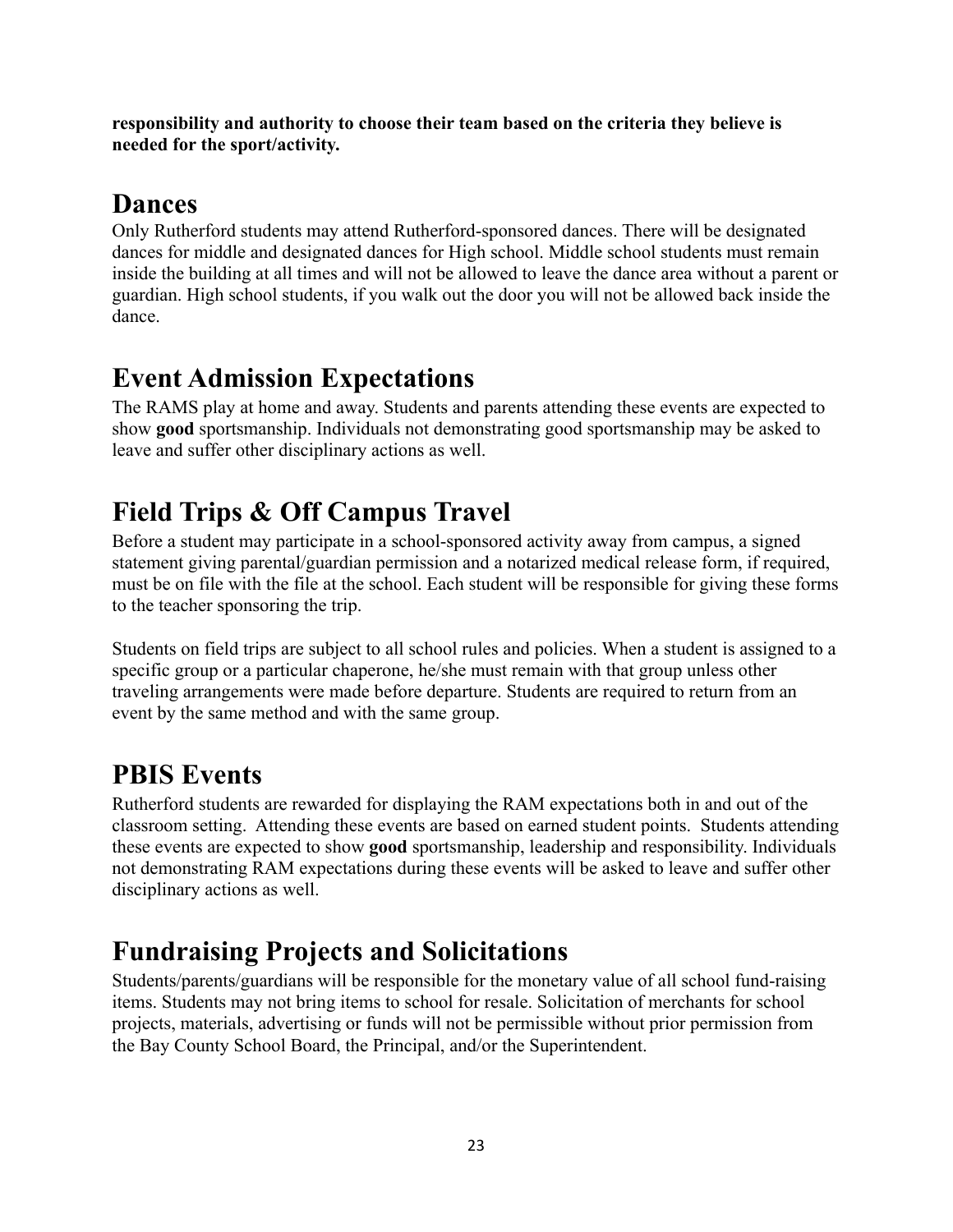## <span id="page-23-0"></span>**Hall and Restroom Passes**

Anytime a student is in the hall and not under the direct supervision of his/her teacher, he/she must have an official Rutherford pass or bathroom lanyard. The pass must have the student's name, date, time, and destination written in ink. **NO PASSES** unless there is a medical emergency.

Students **will** also follow **CHAMPS** procedures when moving through the hallways:

**C**onversation Level: 1 (if necessary to talk)

**H**elp: Ask teacher before leaving the classroom

**A**ctivity: Get a signed pass from the teacher or have a bathroom lanyard, proceed directly to the destination, and return to class as quickly as possible.

**M**ovement: Avoid peeking or looking in any classroom windows and doors

**P**articipation: Student will follow hall procedures to and from destination

**S**uccess: Student successfully leaves and returns directly to class in a timely manner.

# <span id="page-23-1"></span>**Visitors**

**All visitors must check in through the main office and obtain a visitorś pass.** Visiting relatives and friends may not attend school with students.

# <span id="page-23-2"></span>**Video Monitoring**

To help ensure safety and protection of students and staff at Rutherford School, the campus is monitored by video surveillance at all times.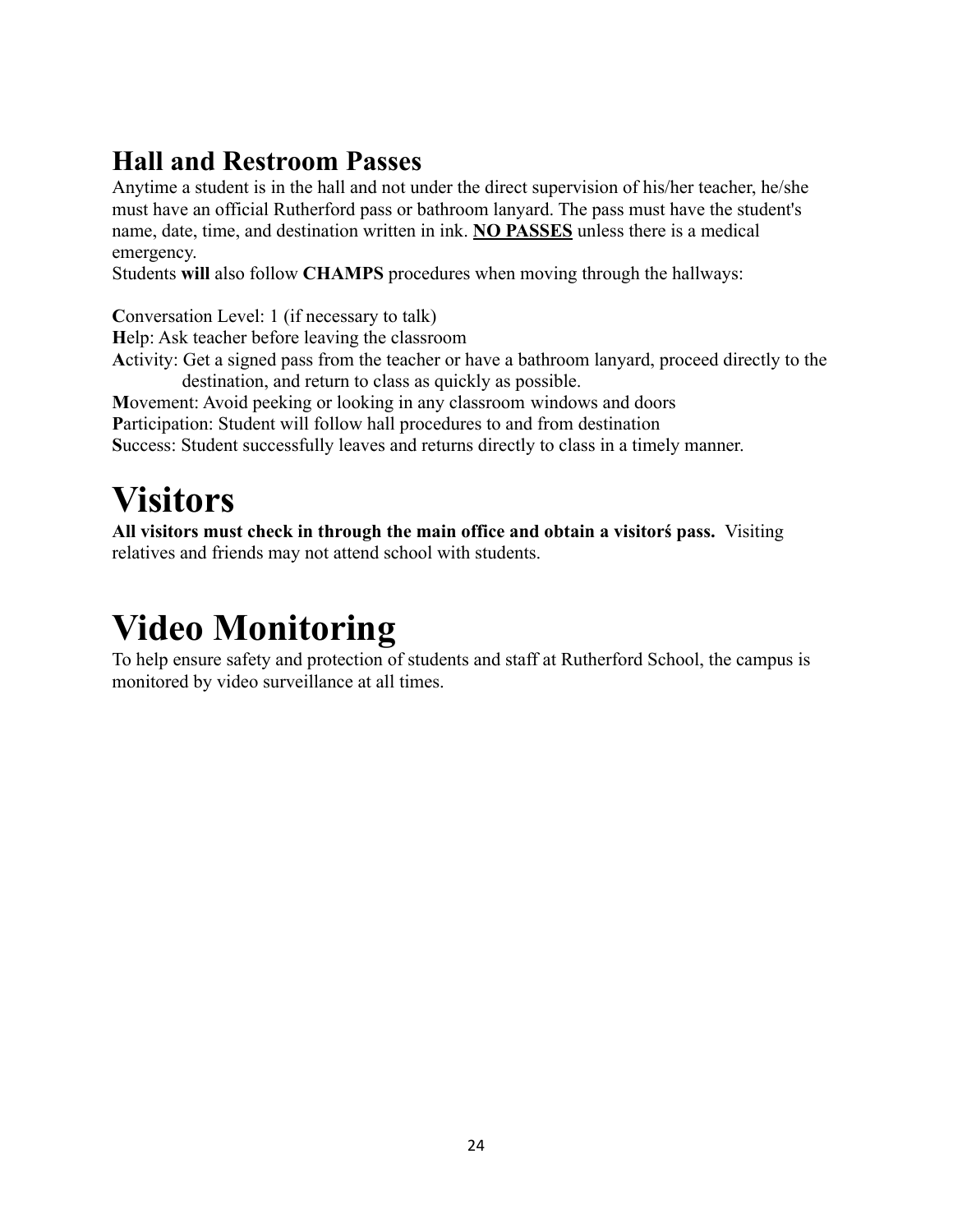# <span id="page-24-0"></span>**BDS Code of Conduct and Student Discipline**

## **PURPOSE**

The purpose of Code of Student Conduct and Discipline is to provide information about the Bay County School Board's policies regarding student conduct and discipline. Outlined in this brochure are students' responsibilities and rights; attendance policies; informal and formal discipline procedures; and other pertinent information. The Bay County School Board policies are subject to change at the discretion of the School Board. The complete School Board policies that form the Code of Student Conduct and contain other information relevant to students are available at each school, at the District's web site www.bay.k12.fl.us, and at the Superintendent's office on Balboa Avenue. Each school's student handbook includes references to the School Board policies and other more specific rules.

## **STUDENT CONTROLAND JURISDICTION** (School Board Policy 7.201)

Each student enrolled in the District school system shall be subject to the policies of the School Board and the administrative control and direction of the principals, other members of the administrative or instructional staff, or bus drivers to whom such responsibility has been assigned.

- 1. During the time he/she is enroute to and from school at public expense.
- 2. During the time he/she is attending school.
- 3. During the time he/she is attending or participating in a school sponsored activity.
- 4. While a student is on the school premises before and after school and

before and after a school sponsored function. **STUDENTS'**

## **RESPONSIBILITIES AND RIGHTS** (School Board Policy 7.208)

Students have rights and responsibilities relative to the knowledge and observation of school and School Board rules; attendance; right to learn; participation in school programs and activities; respect for persons and property; assembly and free speech, student publications, and appropriate dress.

**DAILY ATTENDANCE** (School Board Policy 7.105)

Attendance Records. Daily attendance shall be taken for students who are enrolled in Pre-Kindergarten (age 3) through 12<sup>th</sup> grade.

It is the responsibility of each teacher to see that an accurate record of attendance is maintained in the manner prescribed by the State Board of Education and the Superintendent. The principal shall be responsible for the timely administration of attendance policies and procedures and for the accurate reporting of attendance in the school under his/her direction. The principal shall assure that all teachers and clerks are instructed in the proper recording of attendance, and it shall be his/her duty to see that such instructions are followed. The principal or his/her designee shall inspect and determine the completeness and accuracy of the records contained in the record keeping system for each of the required full-time equivalent student membership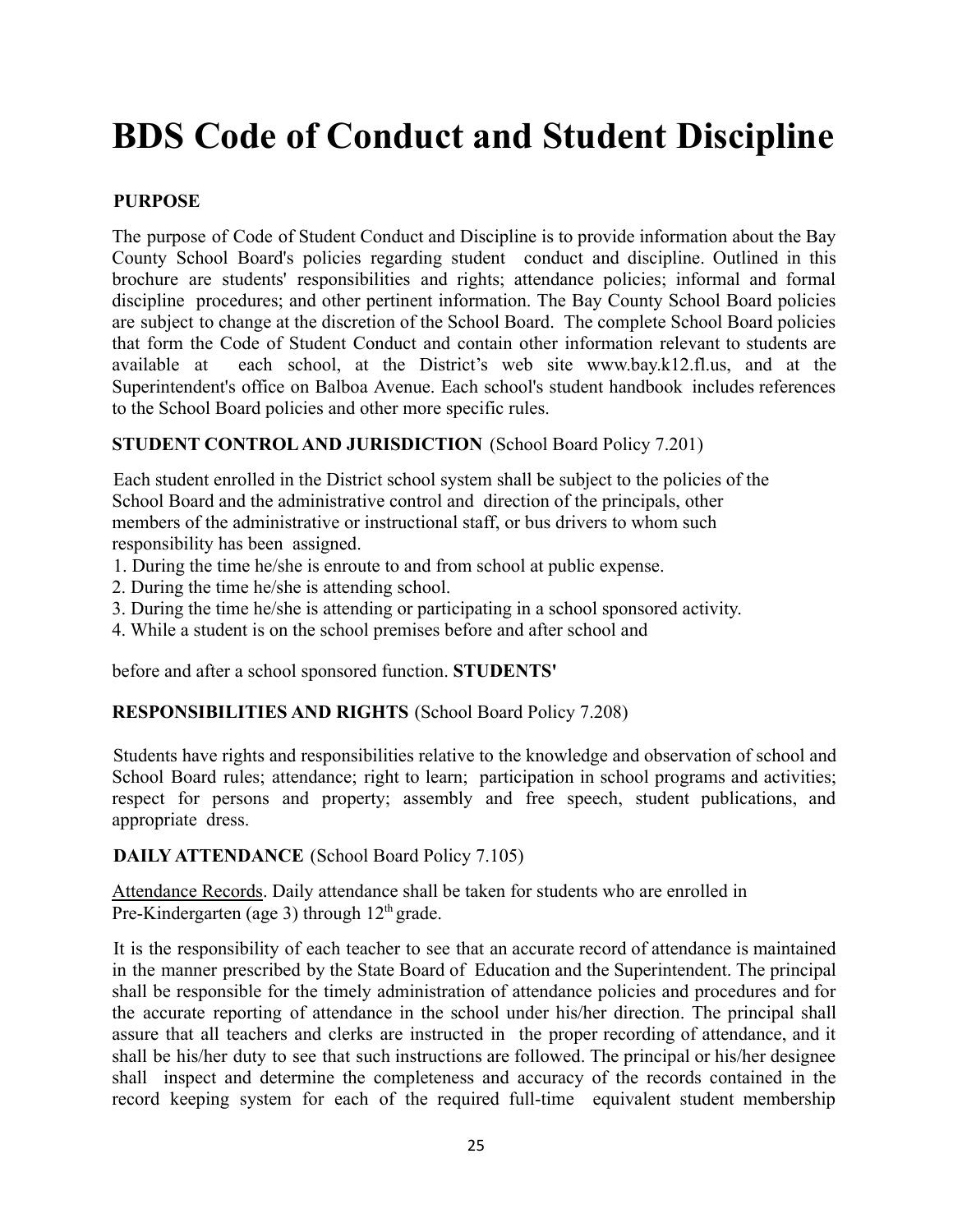periods. At the end of each school year the principal or his/her designee shall certify the completeness and accuracy of the automated attendance records indicating that all attendance records have been kept as prescribed by law and rules of the State Board. An attendance record containing any material inaccuracies, resulting from willful or intentional falsification of data by or for the principal, shall be considered a false report for which the principal shall be subject to penalties as provided by law. Attendance verification is adequately documented through the 20 day and 45 day attendance verification reports provided through the online district grade book. In order for the attendance verification reports to be accurate, teachers must input attendance by class period at the secondary level and daily at the elementary level.

Leaving School During the Day. Before releasing a student from school, the principal or his/her designee shall establish the identity and authority of any individual who seeks the release of a student from school. A student shall be released only to the parents or legal guardians or other person authorized by the parents or legal guardians on the student's electronic registration portal. Should a person other than one authorized by the parents or legal guardians request the release of a student, the principal or his/her designee shall first obtain verbal consent of the parents or legal guardians before releasing the student. In the event that a dispute arises between parents regarding who is authorized to pick up a student from school, the student shall be released only to the parents or legal guardians registering the student for school. It is the responsibility of the Enrolling Parent or legal guardian to maintain current contact information in the electronic registration portal.

Students in grades 9-12 age 18 or older may sign themselves out of school during the regular school day if the school has on file a written, notarized request from the student=s parent allowing their student to check themselves out of school. The written request shall include an acknowledgment that the parent understands that the school will not notify the parent of excessive absences or tardiness if they allow their student this privilege. The written parental request may be waived by the principal in the event the principal determines through verification that the student is living on his/her own.

No teacher or other employee of the School Board shall permit or cause any student to leave school prior to the regular hour of dismissal except with the knowledge and approval of the principal or his/her designee.

At the discretion of the principal, the parents/guardians may be asked to physically sign the student out. Parents/Guardians must have a picture ID to prove they have authority to remove the student from campus.

No student may be excused from school during regular school hours in order to take private lessons, except as provided herein.

All school campuses shall be closed during lunch periods. Each school year, the principal may request an exemption for eligible eleventh and twelfth grade students. If the exemption is approved by the school board, students must have a written notarized parent/guardian authorization form on file.

No student shall be sent from the campus during the school day to perform errands or to act as a messenger, except with the prior approval of the principal. Approval shall be given only for urgent and necessary school business.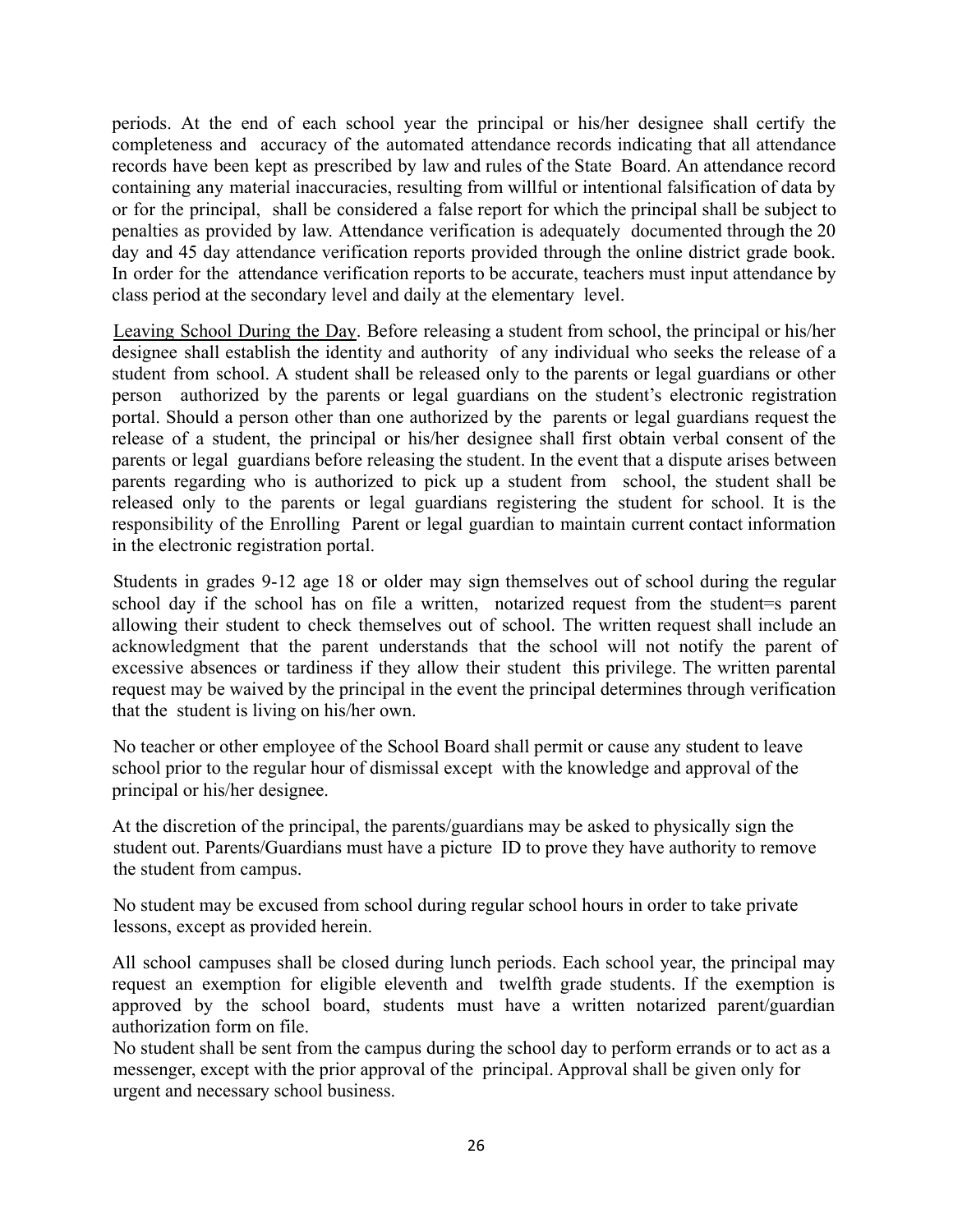Tardiness. Each student is responsible for regular and punctual class attendance. Students must be inside the classroom by the end of the ringing of the tardy bell in order not to be considered tardy. Students who leave more than 15 minutes before a class is over will be given an Early Departure. Chronic tardiness will be investigated by a designated school representative.

Absences. By the next school day after the absence, it shall be the responsibility of the parents or legal guardians to notify the school regarding the reason for each absence. The school principal or his/her designee shall contact the student's parent or guardian to determine the reason for any absence for which the reason is unknown. Justification will be evaluated based on the policy below regarding excused or unexcused absences. The final decision for approval will rest with the school principal.

Attendance Codes. Absences, Tardies and Early Departures shall be recorded with the following codes, as defined in this policy:

- A Absent (Adult use only-Tom P. Haney Technical Center)
- B Administrative Leave (excused)
- E Excused Absence
- F Family Leave Preapproved (excused)
- H Hospital/Homebound
- I In-School Suspension (excused)

NS - No Show (used only during the beginning of the district school year No Show period as determined by Bay District Management Information Systems (MIS) department)

- O Out-of-School Suspension (unexcused)
- P Present (Adult use only)
- R Religious Leave (excused)
- S School Function Leave (excused)
- T Tardy (unexcused)
- U Unexcused Absence
- V Tardy (excused)
- X Early Departure ( $\geq$  15 minutes)

Excused Absences, Tardies or Early Departures. For an absence to be considered as excused, documentation must be filed with the principal's office within three (3) days of the absence. Excused absences, Tardies or Early Departures may be given for the following reasons:

- 1. Death in the family or other bona fide family emergency.
- 2. Illness of student. A written statement from a physician that the student is under the supervision of the physician and that the student's condition justifies the number of days absent may be required after a total of five (5) days of absences (absences do not have to be consecutive).
- 3. Appointments for medical or dental care (physician's statement required.)
- 4. Visits to licensed therapist.
- 5. Legal reasons.
- 6. Pre-approved family leave. Requests for family leave must be in writing and approved before the student is to be absent and must comply with the following criteria.
	- A. The student must have a C average or higher in all classes for the grading period.
	- B. It must be demonstrated that the leave cannot be taken during school breaks.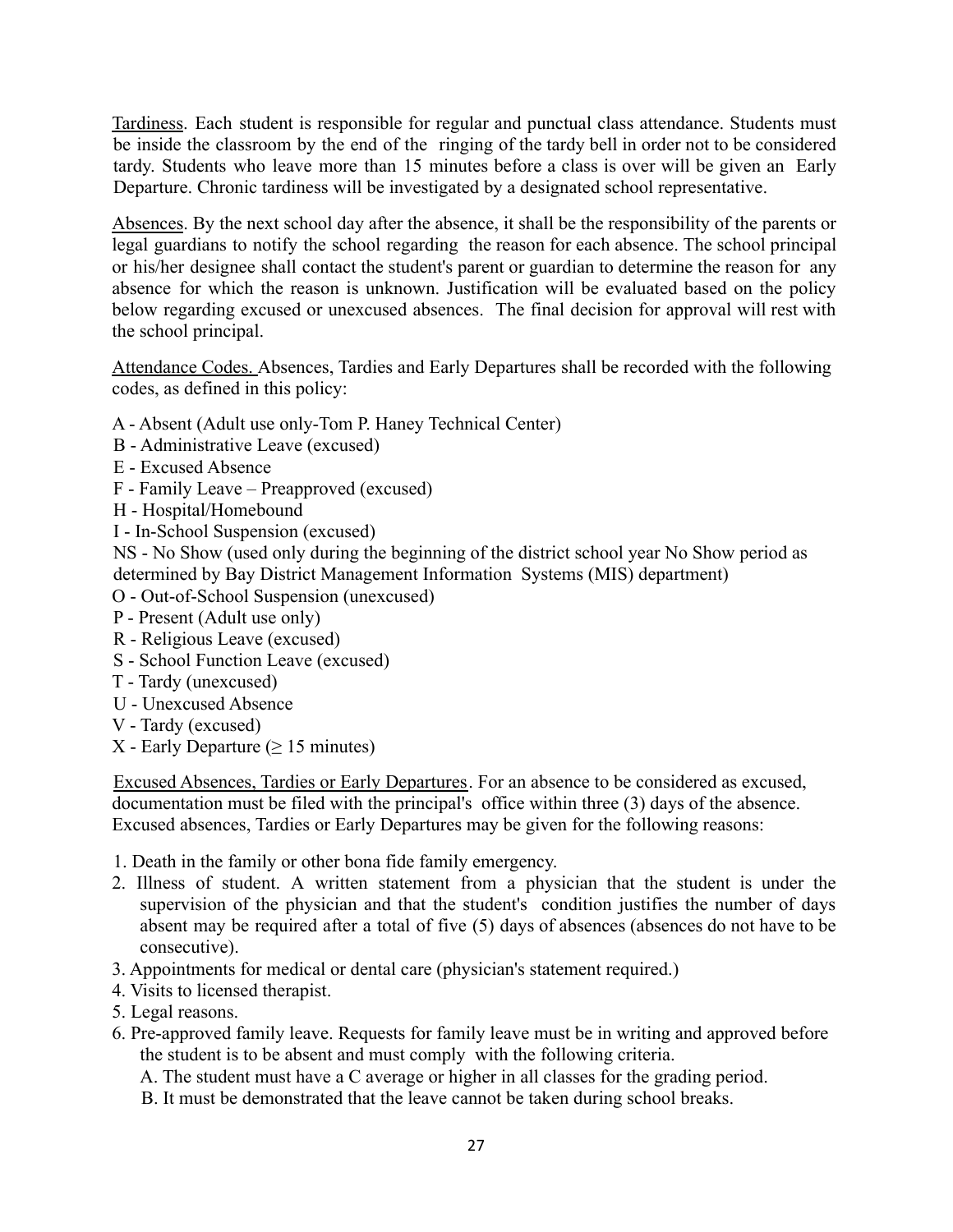C. The requested leave cannot be for more than five (5) days per school year and may not be during semester/term exam days and/or during state assessments.

School Function Leave. Students shall be granted School Function Leave (excused leave) for school sanctioned events, including but not limited to:

- 1. School sanctioned activities.
- 2. Approved educational trips.
- 3. Curriculum related field trips with teacher chaperones and with principal approval.
- 4. Functions which the student is administratively recognized as a representative of a school.

Administrative Leave. Students shall be granted Administrative Leave (excused leave) for occasions which the principal feels are appropriate, including but not limited to:

1. Trips for college recruitment should be scheduled when school is not in session. The administration may make an exemption if the college has a planned program for a specific day or if the student has a specific appointment with a college official that is validated in writing. 2. Trips for military recruitment should be scheduled when school is not in session. The administration may make an exception if the recruiter makes arrangements with an administrator prior to the student being out of school.

3. Temporary Administrative Leave of a student, initiated by the principal, prior to the conclusion of a misconduct violation investigation. The principal may temporarily assign a student to Administrative Leave while completing the misconduct violation investigation. When temporary Administrative Leave is necessary, the principal or designee shall inform the parents or legal guardians by the most rapid means (including telephone). As soon as feasible under the circumstances, the principal or designee shall hold a conference with the student or parents or legal guardians.

Religious Leave. Students shall be excused from any examination, study, or work assignment for observance of a religious holiday, religious instruction or because the tenets of his/her religion forbid secular activity at such time. No adverse or prejudicial effects shall result to any student who avails him/herself to the provisions of this rule. Major religious holidays include, but are not limited to: Rosh Hashanah, Christmas, Epiphany, Yom Kippur, Sukkot, Ash Wednesday, Palm Sunday, Shmini Atzeret, Simchat Torah, Good Friday, Easter, Passover, Shavout, Vietnamese New Year, Kwanza, and Ramadan.

1. A student with the written consent of his/her parents or legal guardians, or a student who has attained the age of majority, upon application of the student, may be excused from attendance in school in grades 9-12 for a period not to exceed one (1) hour, during each school day to

participate in religious instruction at his/her place of worship or at any other suitable place away from school property designated by the religious group, church, or denomination. Responsibility for transportation of students released for religious instruction shall be that of the parents or legal guardians. Written consent shall consist of request for the release of the student; assumption of responsibility for the student while off the school campus; and identification of the person or institution to which the student is to be released.

2. Student in grades K-12, upon written request of his/her parents or legal guardian, may be released from school in order to participate in a religious observance.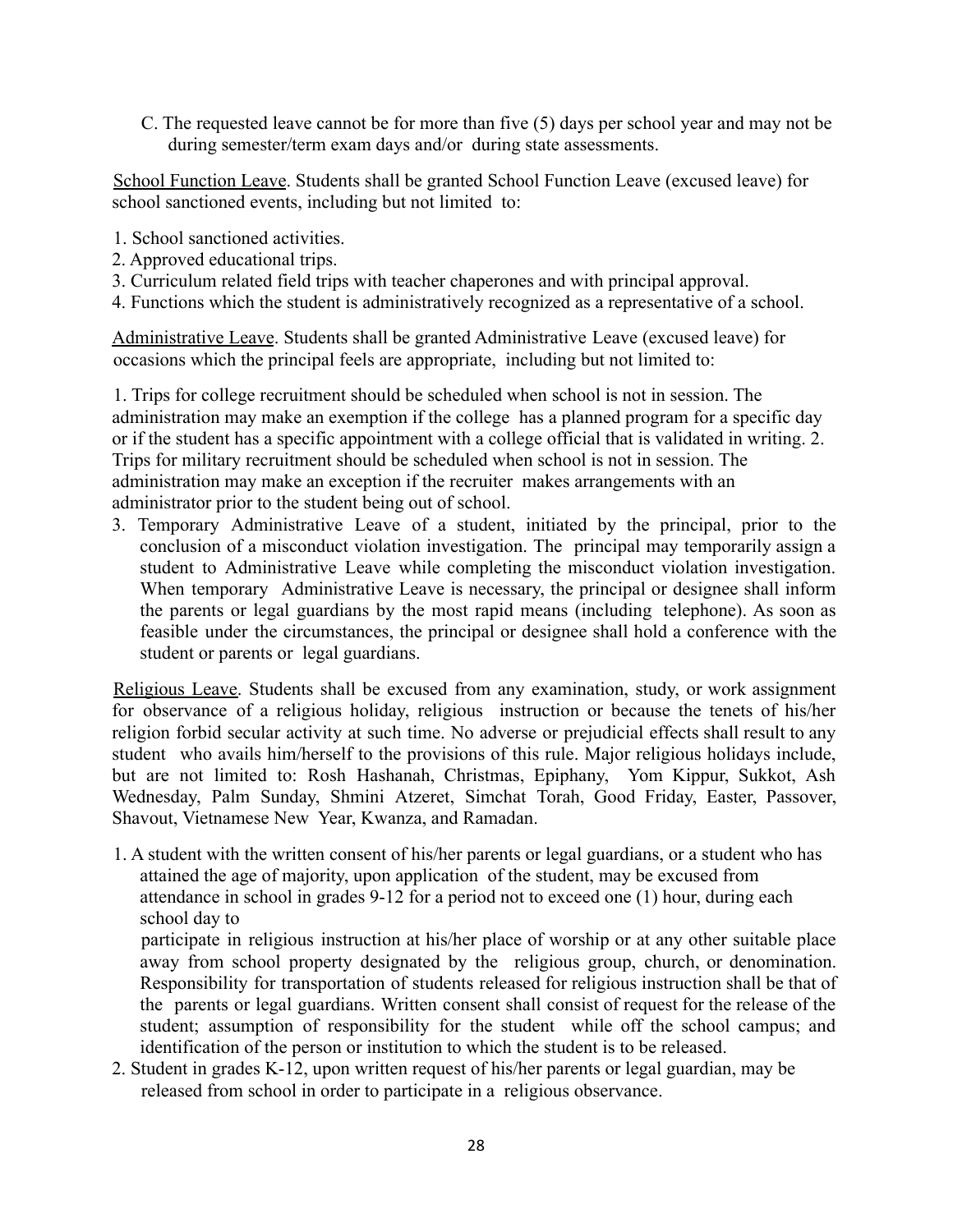Unexcused Absences. Unexcused absences are those absences that are not justified according to the rules of this policy by the parent or legal guardian. In addition, truancy, and/or skipping are considered unexcused absences. Skipping class is defined by one or more of the following criteria:

- 1. Failure to check out when leaving school before the end of the official school day.
- 2. Absent from class without parents or legal guardians knowledge and/or permission.
- 3. Absent from class without teacher knowledge and/or permission.

Unexcused Absences and Athletic Eligibility. If a student has had at least five (5) unexcused absences within a calendar month, or ten (10) unexcused absences within a ninety (90) calendar day period, the principal shall, unless there is clear evidence that the absences are not a pattern of non- attendance, refer the case to the school's child study team to determine if early patterns of truancy are developing. If the attendance child study team, after examining the student's attendance records and seeking input from the parent and the student's teachers, finds that a pattern of non-attendance has developed, they will notify the principal and/or designee who will then notify the student, parent, and athletic director that the student will be suspended from all extra-curricular activities until the end of the current grading period or until the student fulfills the terms of an attendance agreement (FHSAA Policy 9.2.1.1. requires regular school attendance).

Unexcused Absences and Extracurricular Activities. Students with four (4) or more unexcused absences in a 9 week grading period (block schedule) or eight (8) or more unexcused absences in an 18 week grading period (7 period day) shall be placed on Administrative Probation, which shall include denial of participation in extracurricular activities through the end of the current grading period.

Appeals. A parent or student may appeal within five (5) days of notification a decision to classify an absence as unexcused by notifying the principal in writing.

Make Up Work - Excused Absences. Students are expected to make up all work missed during excused absences. The student must contact the teacher on the first day back in school in order to make arrangements to make up the work within five (5) school days. The teacher and/or the principal may grant additional time for making up work if warranted by the individual situation. All assignments including tests and exams announced in advance of the student's absence must be made up on the day the student returns to school. Teachers have the prerogative to require a student on school or administrative leave to complete work assigned in advance of the leave.

Makeup Work - Unexcused Absences. Students are responsible for making up all work missed, including tests and exams, during an unexcused absence. If the unexcused absence is due to a suspension of one to three (1-3) days, the student must contact the teacher upon the student's return to class to make arrangements to make up within five (5) school days work missed. Parent(s)/guardian(s) of students suspended for more than three (3) days are responsible for contacting the school by the end of the third day of suspension and obtaining the missed work assignments. All work must be completed and returned to the classroom teacher upon the student's return to school.

Attendance Incentive. Students on a block schedule in grades 9-12 with perfect attendance including the day of the exam in a 9 week grading period and an average of 85% and above or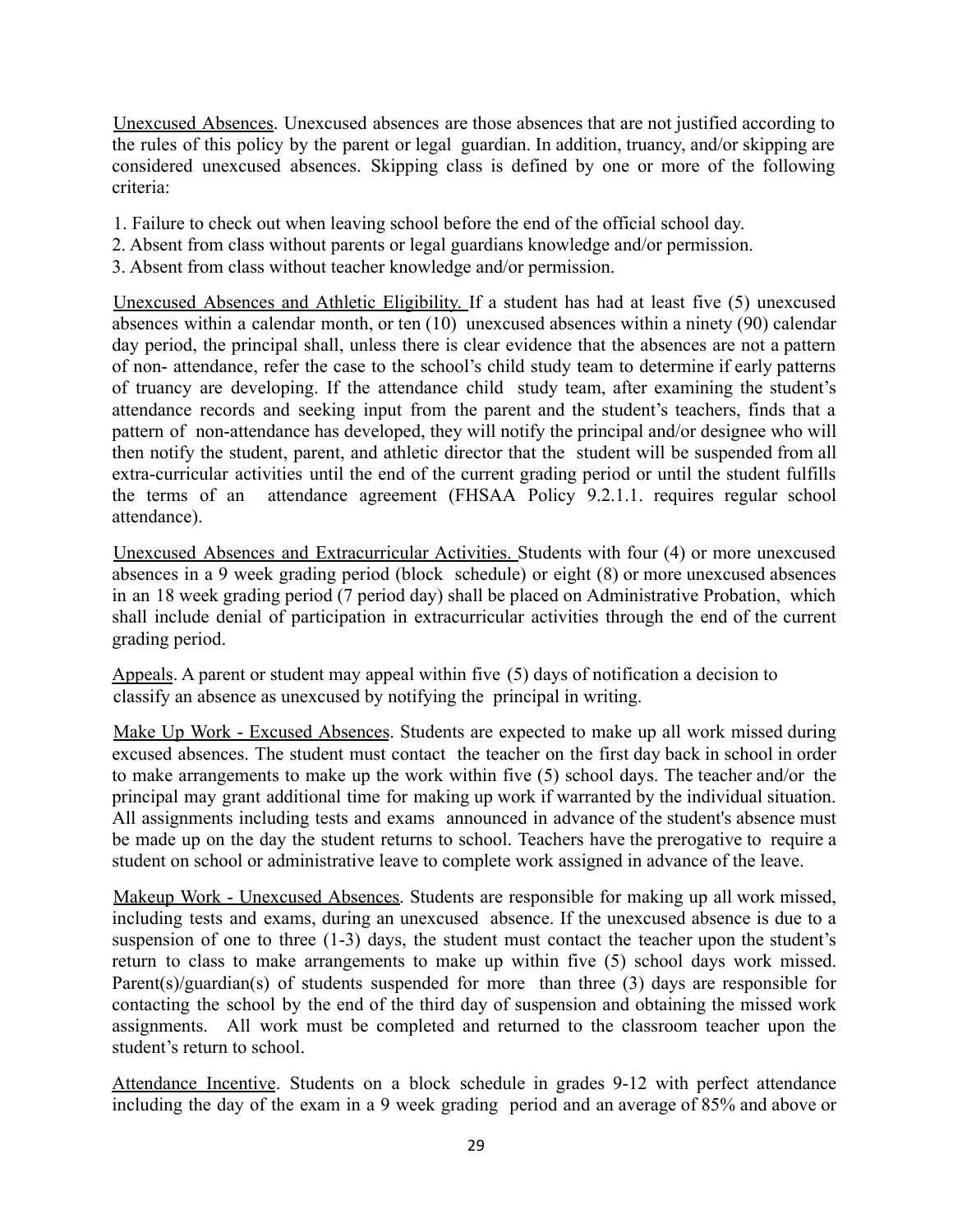students in grades 9-12 with no Unexcused Absences and no more than three Excused Absences including the day of the exam in a 9 week grading period and an average of 90% or above may elect to drop the semester exam or a test or project grade from the current grading period which does not count for more than 1/7 of the student's grade in that class within the current grading period. Students on a seven period day in grades 9-12 with perfect attendance including the day of the exam in an 18 week grading period (7 period day) and an average of 85% and above or students in grades 9-12 with no Unexcused Absences and no more than six Excused Absences including the day of the exam in an 18 week grading period and an average of 90% or above may elect to drop the semester exam or a test or project grade from the current grading period which does not count for more than  $1/7$  of the student's grade in that class within the current grading period. However, the student may not, under this provision, choose to drop the final exam grade unless the student's numerical score on the final exam is within 20 points on a scale of 1-100 of the student's numerical grade for the course prior to the exam unless the student has maintained an A or B average for both grading periods. These students must sit for the semester exam, but may choose to drop their exam grade regardless of the 20 point rule described above. A student may only drop a test which the student has taken or a project which the student has turned in for grading. This provision does not permit students to exempt the taking of tests or participating in projects. School Leave and Religious Leave shall not count as an absence for the purpose of this section.

1. Any student who is placed in in-school or out-of-school suspension during the 9 week grading period shall not be eligible under this policy to drop any test or project grade.

2. Any student who has three (3) unexcused tardies in a class during the 9 week grading period (block schedule) or six (6) unexcused tardies in a class during the 18 week grading period shall not be eligible under this policy to drop any test or project grade. 3. Any student who transfers into a District school or a student who transfers from one school to another in Bay County shall not be eligible to drop any test or project for the 9 week grading period of their transfer.

Minimum Attendance. A student may be in jeopardy of being retained if he/she fails to attend school for at least 160 days in a school year.

## **STUDENT DRESS CODE AND GROOMING** (School Board Policy 7.209)

Appropriate dress is the primary responsibility of the student and his/her parent or guardian. In order to promote safety, personal hygiene, academic well-being, and moral development, students shall be expected to comply with reasonable requirements relating to dress, grooming and personal appearance. Students are expected to come to school dressed appropriately with proper attention having been given to personal cleanliness, grooming, and neatness of dress.

The following is the dress code for grades K-12 except students at Margaret K. Lewis and Tom P. Haney Technical Center.

The dress code policy applies from the time the student arrives on campus until the end of the school day and at all school activities during the school day. Exceptions may be made by the principal for field trips or other special activities (examples: Honors and Awards ceremonies). Tops:

• All tops must be unaltered and appropriately fitted with sleeves; cannot be so sheer or tight as to reveal underwear or body parts • Collared or crewneck tops only; scoop or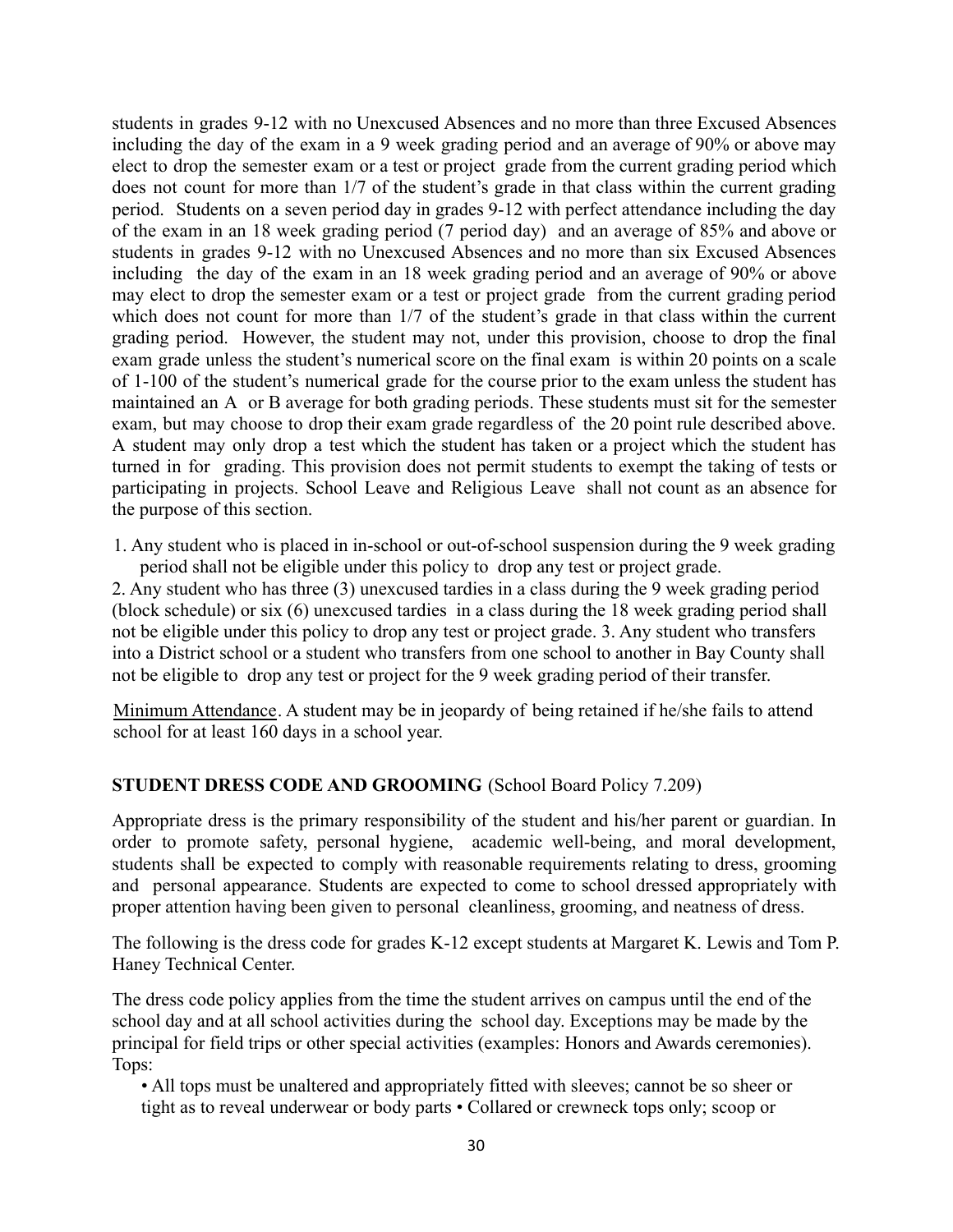v-neck shirts will not be permitted

• School approved T-shirts (club, spirit, etc) are permitted

- School colors preferred and encouraged
- Students in grades  $K-5<sup>th</sup>$ : any solid color or print patterns; manufacturer's graphics or logos permitted

• Students in grades  $6<sup>th</sup> - 12<sup>th</sup>$ : any solid color or print patterns; No graphics or logos except for a small manufacturer's trademark • Students may layer their tops; however, all visible tops including camisoles or undershirts must be in solid colors Bottoms:

• Bottoms must be any solid color

• Bottoms must be appropriately fitted and seated at the waist; cannot be so sheer or tight as to reveal underwear or body parts • No shorts, skirts or dresses shorter than five inches (5") above the kneecaps as measured standing up, (K–5 students may wear jumpers) • Any pants with holes, rips, or tears 5 inches above the kneecaps are not permitted

• Dresses with sleeves (underarm must be covered) must be a solid color or print patterns but no graphics • Small manufacturer's trademark and minimal embellishments are acceptable

• Fitness pants such as leggings, yoga pants, exercise tights, etc. are permitted but must be covered with a top that reaches fingertip length when arms are at sides

#### Shoes:

- Closed toes and closed backs preferred
- Sandals with back or back strap for grades K-5 only
- No bedroom shoes, flip-flops, shower shoes, slides or beach footwear

Sweaters/Sweatshirts/Hoodies:

- Long-sleeved sweaters, sweatshirts, or hoodies must be a solid color or print patterns but no graphics (unless school approved spirit or club)
- Small manufacturer's trademark is acceptable
- Hood may not be worn indoors or in covered hallways

Note: School approved means clothing carries school logo and is in school colors.

Cloth Face Coverings:

- Cloth face coverings may be worn by students as necessary for health and safety
- Coverings must be solid colors or school approved
- Coverings may not cover eyes or tops of head
- Students will assume full responsibility for their own personal cloth face coverings

#### Other:

- Scarves must be worn appropriately around the neck or shoulders (accessory item only; no bandanas)
- No head wear except sunglasses. Hats or other sun-protective wear to only be worn while students are outdoors during school hours (not during class changes); however, at all other times, the sun-protective items must be properly stored by the student in pockets, purse, locker or backpack
- No jewelry or accessory that may be used as weapons such as chains or spiked jewelry
- Jackets/Coats must have either buttons, zippers or snaps that are from top to bottom. Jackets can be any color. Jackets may be worn in the classroom at the discretion of the teacher.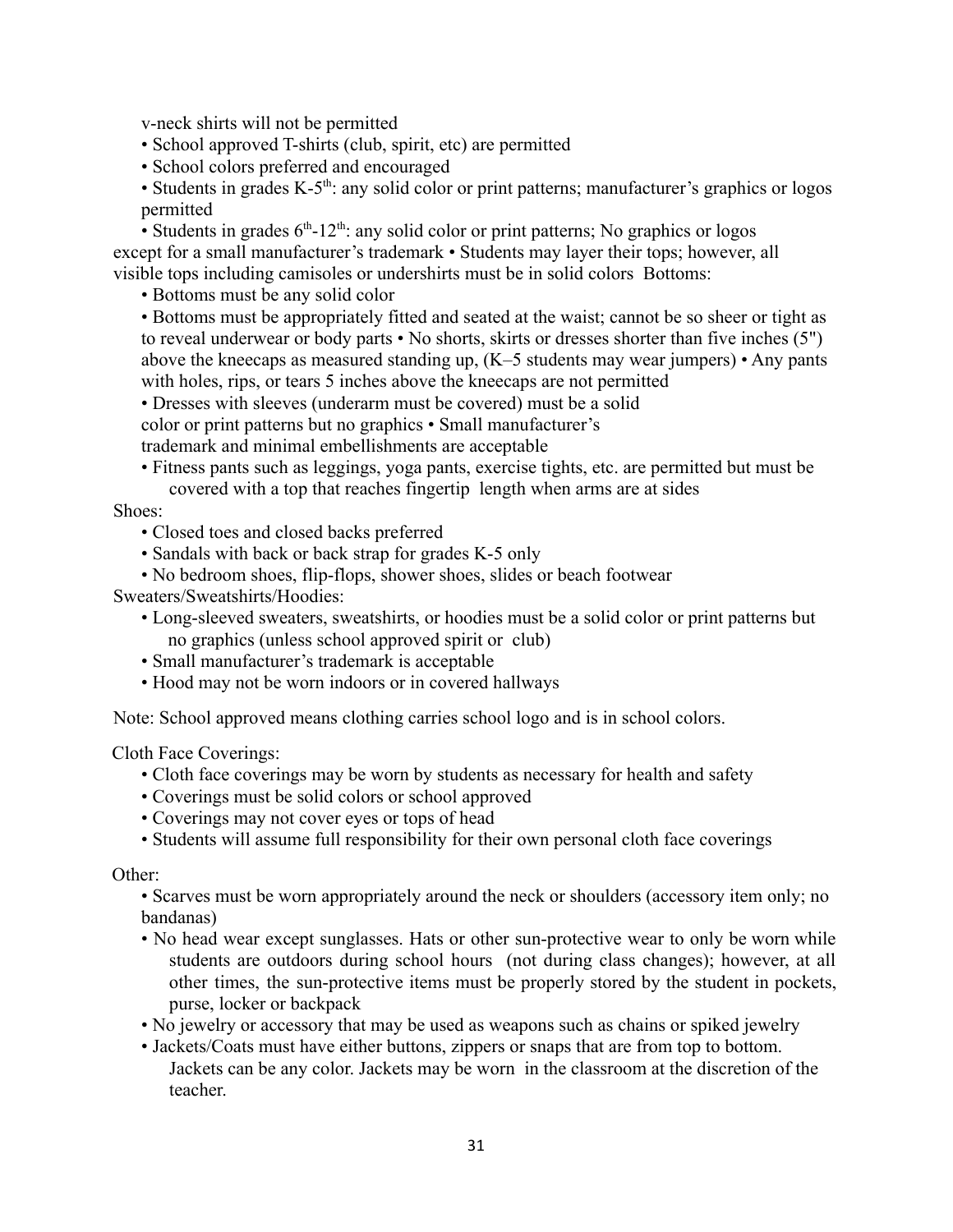- Students participating in extracurricular activities shall conform to the standards of this policy while attending classes during the regular school day. Cheerleaders may wear their uniforms when required for participation in school sanctioned activities. Athletes may wear the team jerseys on game days with appropriate uniform bottoms.
- Earbuds Principals are granted discretion of authority necessary to implement a technology policy (including earbuds/headphones) that best meets the needs of their campuses. In order for students to be made aware of security announcements or other hazardous situations in a timely manner, it is expected that all students will adhere to single earbud use while on campus, at school-sponsored events and on school-sponsored transportation. Earbuds are permitted during supervised testing situations.

Exceptions to wearing dress code attire are permitted when:

- A student wears a uniform of a nationally recognized youth organization, such as the Boy Scouts or Girl Scouts, on regular meeting days;
- A student wears a costume, special clothing or attire necessary for participation in a school-sponsored or extracurricular activity provided the clothing complies with District policy.
- The dress code guidelines violate a student's sincerely held religious belief. Students enrolled in special programs such as on-the-job vocational training, or participating in school activities which require additional standards of dress or grooming shall comply with such additional standards. When applicable, students shall be required to "dress out" and wear physical education uniforms prescribed by the school.
- A reasonable accommodation is needed to address a student's disability or medical condition. A request in writing shall be made to the principal by the student's parent/guardian.

Discipline for violating this policy shall be as follows:

- First and second offense consequences are: notification of parent or guardian; change of inappropriate attire; • Consequences for subsequent offenses may include one or more of the following at the discretion of the principal: A. notification of parent or guardian;
	- B. change of inappropriate attire;
	- C. one to three days of in-school or out-of-school suspension; or
	- D. three days after school detention, if available.
- The fourth and subsequent offenses are willful disobedience which will result in further disciplinary action, which may include out of school suspension or expulsion;
- Any absence resulting from a violation of the Student Dress Code will be considered an unexcused absence.

Prohibited Attire at all Schools

Each student is expected to dress appropriately in such a manner that is respectful to self and others. Dress and grooming shall be clean, healthy and safe, and shall not be permitted to disrupt the teaching and learning environment. Attire and accessories that are prohibited include, but are not limited to:

- Clothing that exposes underwear or body parts
- Fishnet tights
- Garters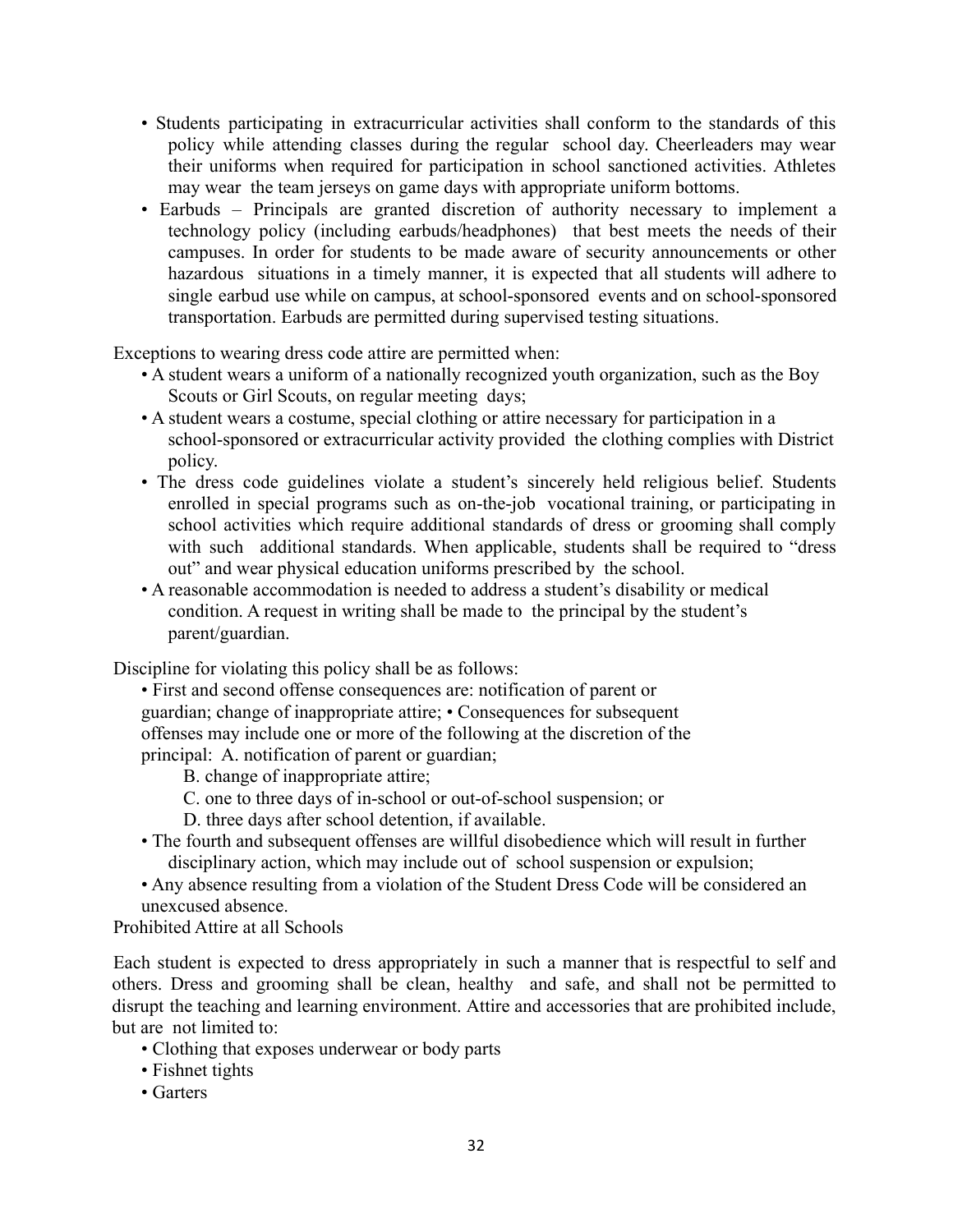- Halloween costumes or anything perceived as a dress up costume
- Sleepwear, pajamas, or other bedroom clothes
- Beach wear or bathing suits
- Visible undergarments including camisole tops or undershirts
- Animal tails
- Any clothing or accessory item that causes a disruption to the learning environment

Any student who violates this specific policy of prohibited attire is subject to the following disciplinary actions:

• For a first offense, a student shall be given a verbal warning and the school principal shall call the student's parent or guardian. • For a second offense, the student is ineligible to participate in any extracurricular activity for a period of time not to exceed five (5) days and the school principal shall meet with the student's parent or guardian.

• For a third or subsequent offense, a student shall receive an in-school suspension pursuant to §1003.01(5), Florida Statutes for a period not to exceed three (3) days, the student is ineligible to participate in any extracurricular activity for a period not to exceed thirty (30) days, and the school principal shall call the student's parent or guardian and send the parent or guardian a written letter regarding the student's in-school suspension and ineligibility to participate in extracurricular activities.

Any interpretation of the dress code that is required of this policy shall be the responsibility of the principal of each school. The Superintendent is authorized to make the final decision regarding the interpretation, application and enforcement of this policy and to make certain that it is being uniformly applied and enforced at each of the schools within the District.

The Superintendent can add dress code requirements based upon the unique needs of the population served at a school.

## **STUDENT DISCIPLINE** (School Board Policy 7.203)

It is the policy of the School Board that there shall be no tolerance of misbehavior. Schools and teachers may develop individual rules and disciplinary practices which supplement the School Board rules but do not conflict with those rules. Discipline should be applied after consideration of the eventual effect on the behavior of the student and should promote improved conduct. Students shall be subject to the provisions of this policy while attending school or on school premises, at any school function, or on any school sponsored transportation, or under the supervision of School Board personnel, whether on or off campus. Students may be subject to discipline even if that conduct occurs on property not owned or controlled by the School Board, or conduct that, regardless of where it occurs, is directed at a Board official or employee, or the property of such official or employee. Parents, legal guardians or adult students will be financially responsible for any damage to school property. A student's academic grade shall not be reduced as a disciplinary measure. In accordance with this policy, violent or disruptive students may also be assigned to an alternative educational program or referred for mental health services.

Behavior Qualifying for Minor Disciplinary Measures.

Minor disciplinary offenses are those acts of misconduct which interfere with orderly classroom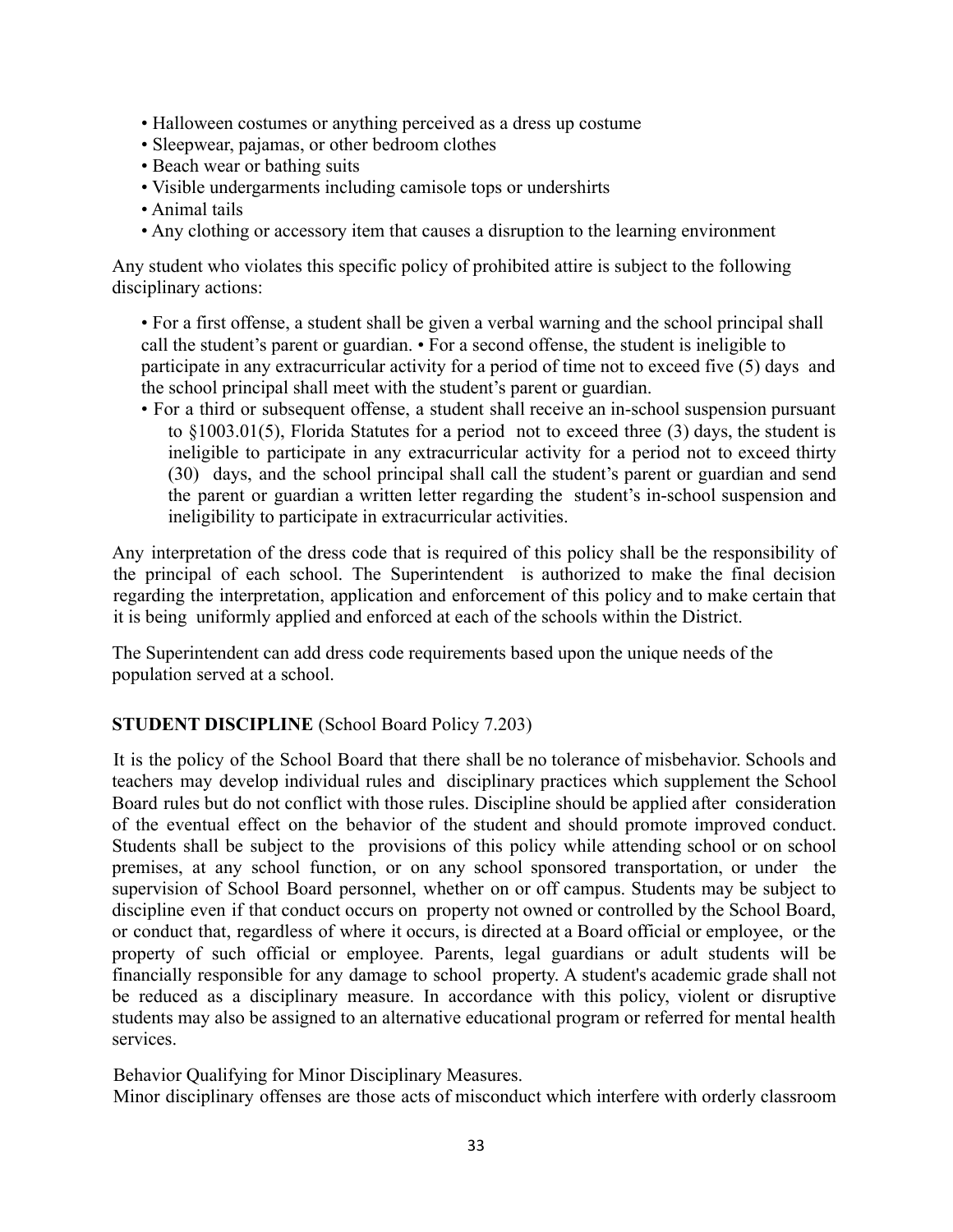procedures, school functions, extracurricular programs, or approved transportation, do not seriously endanger the health and safety of others or a student's own learning process. Following is a non-inclusive list of actions which shall result in Minor Disciplinary Measures.

- Absences
- Disrespect for school staff
- Distribution of unauthorized materials
- \*Eating or drinking on the bus
- Excessive talking
- Failure to follow instruction or direction of administrator/teacher/staff
- \*Failure to wear seat belt
- Libelous statements
- \*Loading or unloading on unassigned bus or bus stop
- Loss or damage of materials belonging to the school
- Minor disruption of class or school activities
- \*Not in assigned bus seat
- \*Out of seat without permission while bus is in motion
- Possession or use of skateboards
- Skipping class or off campus without permission
- Tardiness
- \*Talking while lights are on at railroad crossing
- Teasing and horseplay
- Unauthorized assembly
- Unauthorized use of school property
- Violations of School Board policy regarding computer and Internet usage

\* The behaviors starred are identified as Minor Disciplinary Offenses that occur on district approved transportation.

Minor Disciplinary Measures. Behavior qualifying for Minor Disciplinary Measures may result in any of the following as deemed appropriate by an administrator or teacher.

- Verbal Correction
- Counseling
- Parental Contact
- Administrative Probation
- Detention
- In-School Suspension
- Work Detail (with parental consent)
- Seat re-assignment

## **Behavior Qualifying for Major Disciplinary Measures.**

Behavior requiring Major Disciplinary Measures are more serious acts of misconduct including repeated acts of misconduct, serious disruptions of the orderly conduct of the school, or threats to the health, safety and property of self or others. Examples of more serious misconduct which may require Major Disciplinary Measures include but are not limited to the following as deemed appropriate by an administrator. ● Aiding and abetting another person in committing an act which would be a violation of School Board policy ● Any posting through the connection or use of wireless devices or internet including, but not limited to, blogs, social networks, emails, or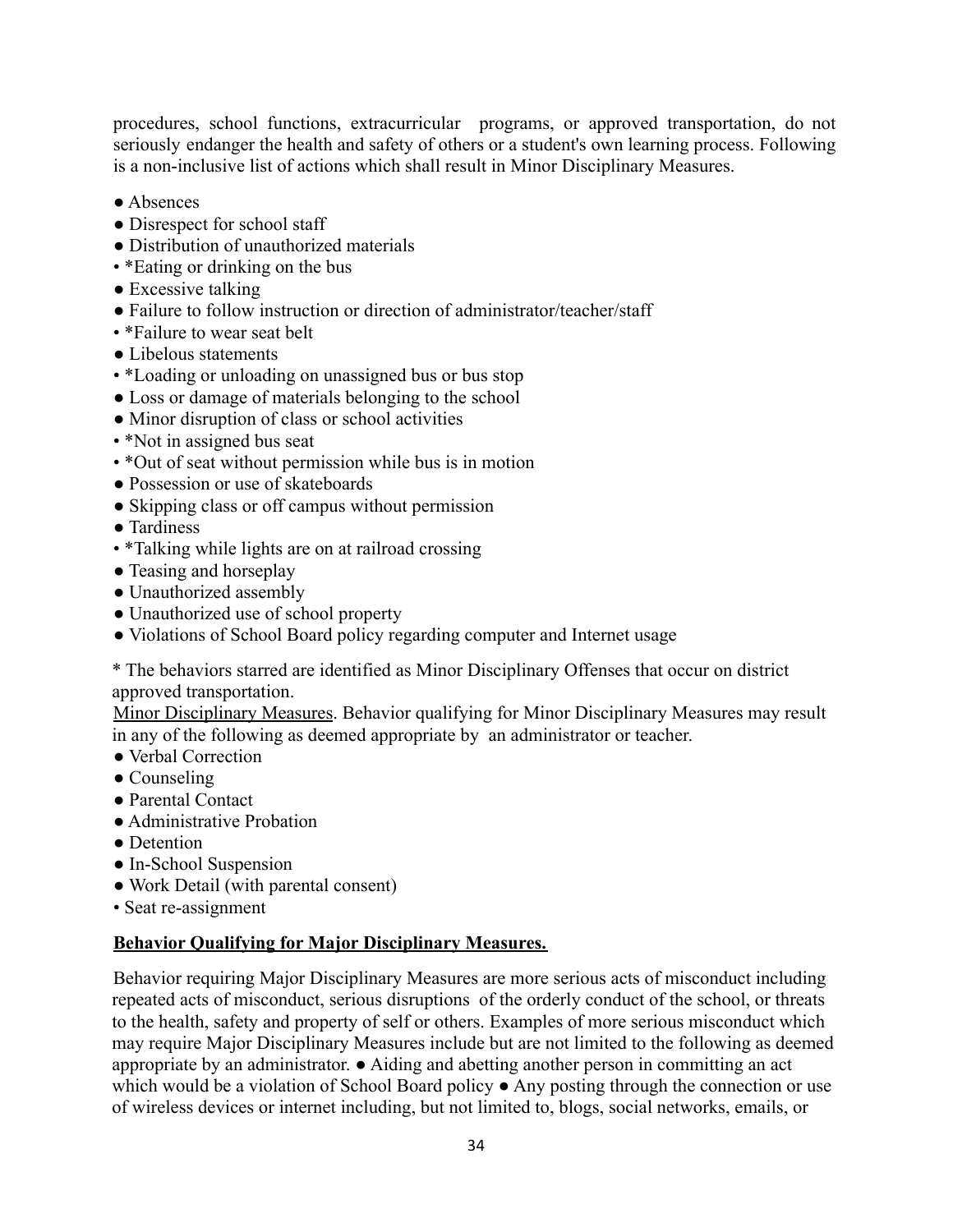texts that causes a foreseeable risk of substantial disruption to the work or discipline at a district facility

- Assault (threat of physical harm)
- Attempting to or gaining unauthorized access to school's or the district's computers or network
- Battery
- \*Breaking and entering
- \*Bullying, Harassment, or Cyberstalking as defined herein
- Bus conduct violation
- Cheating or plagiarism, including unauthorized grade changes
- \*Commission of any felony
- Class disturbance or disruptive behavior
- Damage to personal property of students or staff members
- Excessive tardies
- \*Extortion
- \*Falsely activating a fire alarm
- Failure to report to a school assigned under an Administrative Placement or Alternative Placement in lieu of Expulsion ● Failure to report to or refusal to

accept detention or work detail

- Fighting (mutual altercation)
- \*Fighting resulting in bodily harm
- Forgery
- Harassment and/or physical or verbal abuse or bullying of students
- \*Hazing
- \*Indecent exposure
- Insubordination or defiance
- Intentional false accusations that jeopardize the professional reputation, employment, or professional certification of a teacher or other member of the school staff
- Intimidation
- \*Larceny or theft of personal or school property
- <sup>\*</sup>Lewd or lascivious behavior
- Lying to school officials
- Motor vehicle infraction
- Obstruction of an investigation by school officials or other authorities
- \*Participation in or leading a riot or disturbance
- \*Participation in secret societies, including gangs
- Possession of any device designed to expel a projectile by air or gas
- \*Possession, sale, use or under the influence of any controlled substance under Chapter 893, Fla. Stat., any counterfeit controlled substances as defined in §831.31, Fla. Stat., model glue or other inhalant, or any over-the-counter or prescription drug, medication, supplement, or alcohol or commercial non-alcoholic beverage as advertised by the beer and liquor industries, or the possession, use or sale of any paraphernalia designed for use of such substances
- \*Possession, use or sale of dangerous articles, or chemical propellant sprays
- \*Possession, use or sale of fireworks or other destructive devices
- Possession, use or sale of matches or cigarette lighters except at Tom P. Haney
- Technical Center by any adult student Possession, use or sale of tobacco

products of any kind (both smoking and non-smoking) or electronic cigarettes ●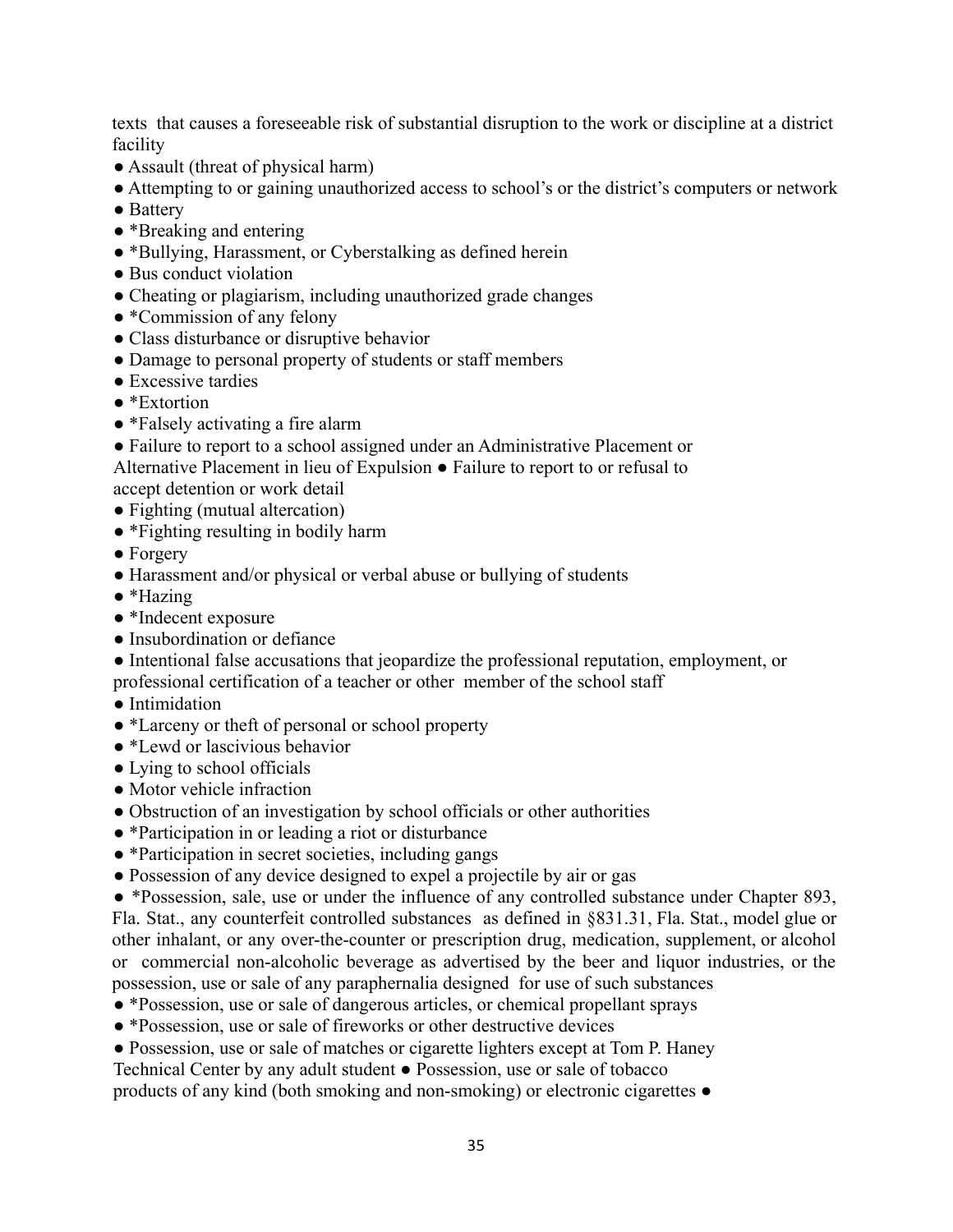\*Possession of knives of any type, razor blades, box cutters, or similar devices

- Possession, sale, or distribution of pornographic material
- Public display of affection

• \*\*Putting belongings or any part of the body outside of the bus window while the bus is in motion

- \*Robbery
- Rude or obscene behavior and/or language (profanity)
- \*Sexual offenses
- \*Sexual harassment
- \*\*Throwing objects in/out of the bus
- Trespassing

● Unauthorized alteration or changing, or aiding and abetting or participating in the alteration or changing of a student's grades or attendance records

- Unauthorized possession of radios, tape decks, or any other audio equipment
- Unauthorized use of a free and/or reduced lunch number
- Unauthorized entrance on grounds of another school or campus
- Use of wireless communications devices in violation of School Board Policy 7.311
- \*Vandalism or defacement of school/district property
- Violation of vehicle use or parking regulations
- Violation of requirements of detention or work detail
- Violation Behavior Contract in Lieu of Expulsion
- Violation of a Re-entry Behavior Contract

\*The behaviors starred are identified as SESIR incidents and are considered serious threats to school safety.

\*\* The behaviors double starred are identified as Major Disciplinary Offenses that occur on district approved transportation.

Major Disciplinary Measures. Behavior qualifying for major disciplinary measures may result in any of the disciplines under Minor Disciplinary Measures, as well as the following as deemed appropriate by an administrator:

- Out-of-School Suspension
- \*Bus Suspension
- Administrative Placement (documented pattern of minor behavioral issues)
- Alternative Placement in lieu of Expulsion
- Expulsion
- \*Bus Expulsion

\*Disciplinary Measures for Major Disciplinary Offenses that occur on district approved transportation.

## **Zero Tolerance**

## **Any disciplinary action taken against a student who violates this zero-tolerance policy must be based on the particular circumstances of the student's misconduct.**

## **Behavior Qualifying for Discipline based upon Zero Tolerance**

1. Behavior which shall result in a 1-10 day suspension and may result in expulsion: possession,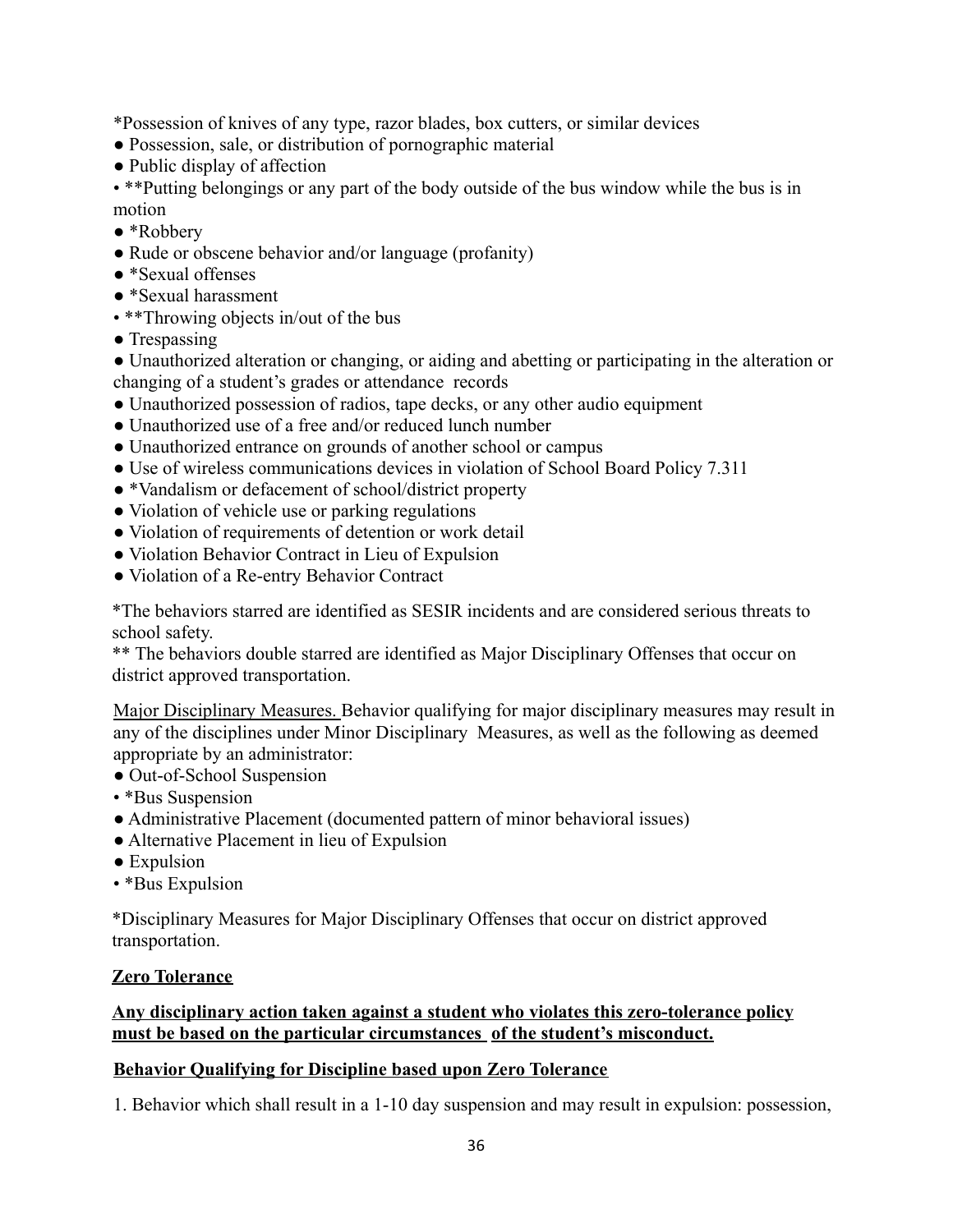sale, use or under the influence of any controlled substance under Chapter 893, Fla. Stat. any counterfeit controlled substance as defined by §831.31, Fla. Stat., model glue, other inhalant, or alcohol. However, a principal may, at his/her absolute discretion, reduce the length of the out of school suspension if the student is a first time alcohol or drug offender who possesses or is under the influence of any substance controlled under §893, Fla. Stat., or is under the influence of model glue or other inhalant or alcohol. **This option is only available to the principal for small amounts of a controlled substance which the principal determines is for the student's individual use and not for distribution, delivery or sale to other students.**

2. The Superintendent has the authority in drug or alcohol cases to offer the student an Alternative Placement in lieu of Expulsion under this policy.

3. Felony possession or sale, regardless of quantity, shall result in a ten (10) day suspension and may result in expulsion. Any student who is a first time offender who is subject to discipline or expulsion for unlawful possession or use of any substance controlled under Fla Stat. Chapter 893 may be entitled to a waiver of the discipline or expulsion:

a. If the student divulges information leading to the discipline or arrest of the person who supplied such controlled substance to him/her, or if the student voluntarily disclosed his/her unlawful possession of such controlled substance. Any such information divulged which leads to an arrest and conviction is not admissible in evidence in a subsequent criminal trial against the student divulging such information or

b. If the student commits him/herself, or is referred by the court in lieu of sentence, to a state-licensed drug abuse program and successfully completes the program.

- 4. Behavior which shall result in a ten (10) day suspension and expulsion and referral for criminal prosecution: ● Homicide (murder, manslaughter);
	- Sexual battery;
	- Robbery or attempted robbery;
	- Aggravated battery;
	- Battery or aggravated battery on a teacher or other school personnel;
	- Kidnapping or abduction;
	- Arson;
	- Possession, use, or sale of any explosive device.

5. Behavior which shall result in a ten (10) day suspension, expulsion for no less than one (1) full year and a referral for criminal prosecution:  $\bullet$  Possession, use or sale of a firearm or weapon. This includes a firearm or weapon found in a student's vehicle, either at school or at a school sponsored event. The student shall be considered to be in possession of the firearm or weapon if it is determined by the principal, based upon evidence, that the student knew of the presence of the firearm or weapon in the vehicle. The School Board specifically waives the exception in §790.115(2)(a)(3) for purposes of student and campus parking privileges.

● A student shall not be subject to mandatory expulsion proceedings if it is determined by the Superintendent or the School Board (1) that the student was unaware he/she was in possession of the weapon or firearm, or (2) the student immediately returned the firearm or weapon to the person who gave it to him/her, or (3) if the student took the weapon or firearm to a staff member or was in the process of taking it to a staff member.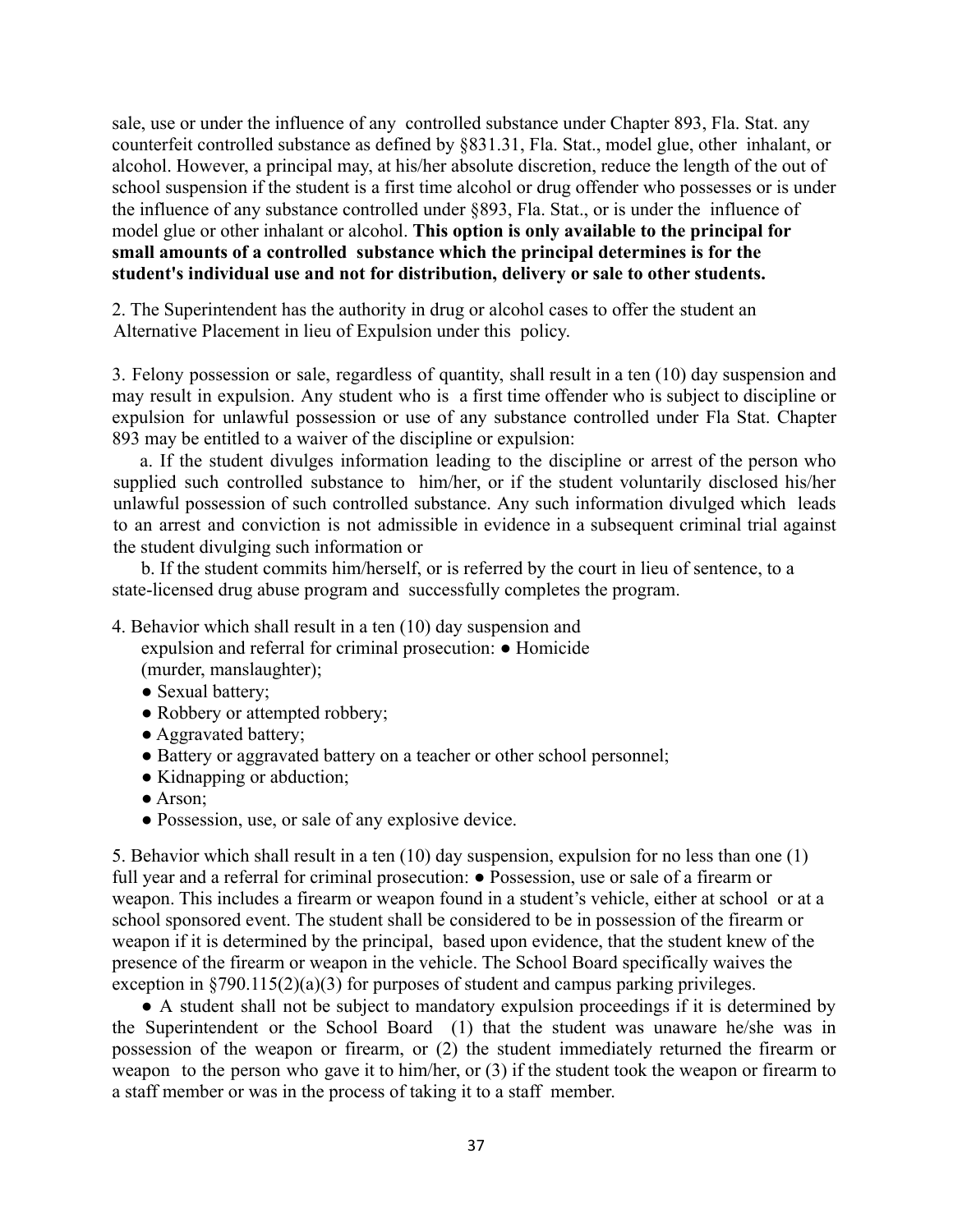● Any threat, regardless of the location from which it is made, to throw, project, place or discharge any destructive device with intent to do bodily harm to any person or with intent to do damage to any property of any person, or the making of a false report with intent to deceive, mislead, or otherwise misinform any person, concerning the placing or planting of any bomb, dynamite, or other deadly explosive or concerning the use of firearms in a violent manner involving school or school personnel's property, school transportation, or a school-sponsored activity.

Note: Simulating a firearm or weapon while playing or wearing clothing or accessories that depict a firearm or weapon or express an opinion regarding a right guaranteed by the Second Amendment to the United States Constitution is not grounds for disciplinary action or referral to the criminal justice or juvenile justice system under Section 1006.07 or Section 1006.13, Florida Statutes. Simulating a firearm or weapon while playing includes, but is not limited to:

- 1. Brandishing a partially consumed pastry or other food item to simulate a firearm or weapon.
- 2. Possessing a toy firearm or weapon that is 2 inches or less in overall length.
- 3. Possessing a toy firearm or weapon made of plastic snap-together building blocks.
- 4. Using a finger or hand to simulate a firearm or weapon.
- 5. Vocalizing an imaginary firearm or weapon.
- 6. Drawing a picture, or possessing an image, of a firearm or weapon.
- 7. Using a pencil, pen, or other writing or drawing utensil to simulate a firearm or weapon.

However, a student may be subject to disciplinary action if simulating a firearm or weapon while playing substantially disrupts student learning, causes bodily harm to another person, or places another person in reasonable fear of bodily harm. The severity of consequences imposed upon a student, including referral to the criminal justice or juvenile justice system, must be proportionate to the severity of the infraction and consistent with district school board policies for similar infractions. If a student is disciplined for such conduct, the school principal or his or her designee must call the student's parent. Disciplinary action resulting from a student's clothing or accessories shall be determined pursuant to Policy 7.209 unless the wearing of the clothing or accessory causes a substantial disruption to student learning, in which case the infraction may be addressed in a manner that is consistent with district school board policies for similar infractions.

Any item that may not be possessed or used by a student under this policy shall be confiscated by the principal. If appropriate, the prohibited item shall be given to the proper law enforcement agency. Otherwise, if possession of the item is legal, the item shall be given to the student's parent or guardian after the conclusion of all disciplinary action against the student If the Superintendent after reviewing the particular circumstances, determines that the behavior poses a serious threat to school safety, the Superintendent shall recommend expulsion of the student to the School Board.

**Zero Tolerance Criminal Referrals**. All actions which are determined by this policy to be serious threats to school safety, shall be reported to law enforcement.

This zero tolerance policy does not require the reporting of petty acts of misconduct and misdemeanors to a law enforcement agency, including, but not limited to, disorderly conduct, disrupting a school function, simple assault or battery, affray, theft of less than \$300, trespassing, and vandalism of less than \$1,000.00.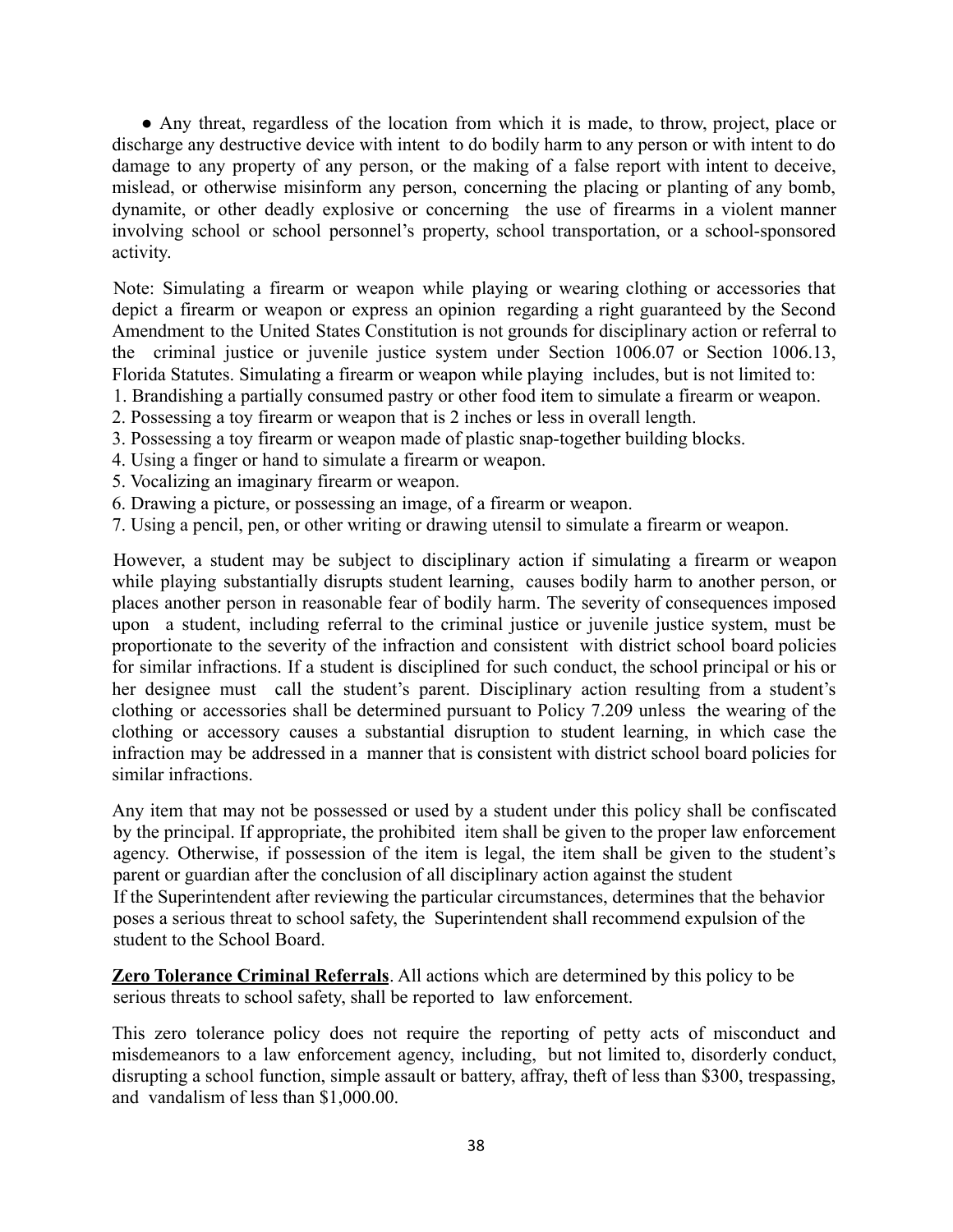#### **Out-of-School Suspension**.

A student may be suspended from school by the principal or his/her designee for violation of any behavior qualifying for Major Disciplinary Measures. A good faith effort shall be made by the principal or his/her designee to employ parental assistance or other alternative measures prior to suspension or expulsion except in the case of emergency or disruptive conditions which require immediate suspension or expulsion.

#### **Bus Suspension or Expulsion**

A student may be suspended or expelled from district approved transportation by the principal or his/her designee for violation of any behavior qualifying for Major Disciplinary Measures. A good faith effort shall be made by the principal or his/her designee to employ parental assistance or other alternative measures prior to suspension or expulsion except in the case of emergency or disruptive conditions which require immediate suspension or expulsion. During the period of suspension or expulsion, it is the responsibility of the parent or legal guardian to provide transportation to and from school for the student.

**Determination of Out-of-School Suspension or Bus Suspension**. To determine whether out-of-school suspension or bus suspension is appropriate and to decide the length of suspension, the principal or his/her designee shall review the student's individual record and consider: 1. The facts and the seriousness of the conduct leading to consideration for suspension;

2. The student's age, grade and past disciplinary record; and

3. Possible effectiveness of other forms of discipline in correcting behavior.

**Procedures for Out-of-School Suspension or Bus Suspension**. The following procedures shall be utilized in suspending a student, including those instances in which there is also a recommendation for expulsion to the Superintendent.

1. The principal or his/her designee may suspend a student only in accordance with the rules of the School Board. 2. The principal or his/her designee shall make a good faith effort to immediately inform a student's parents or legal guardians by telephone of a student's suspension and the reasons for the suspension.

3. Each suspension and the reasons for the suspension shall be reported in writing within 24 hours to the student's parents or legal guardians by United States mail, or by hand delivery. The notice shall contain:

A. The nature of the offense;

B. The date of the offense, beginning date of suspension, and the date on which the student may return to school; and C. Any conditions involving suspension, such as reduction of the suspension following a conference and assurance from the student of a change in attitude.

4. Each suspension and the reasons for the suspension shall be reported electronically within 24 hours to the Superintendent. 5. At a conference, the student shall be given both oral and written notice of the charges and given an opportunity to present his/her side of the story prior to suspension.

6. The principal may temporarily suspend a student prior to a conference when, in his/her judgment, the safety or health of students, staff or other persons in the school may be threatened by the continued presence of the student. When temporary suspension is necessary, the principal shall inform the parents or legal guardians by the most rapid means (including telephone). As soon as feasible under the circumstances, the principal shall hold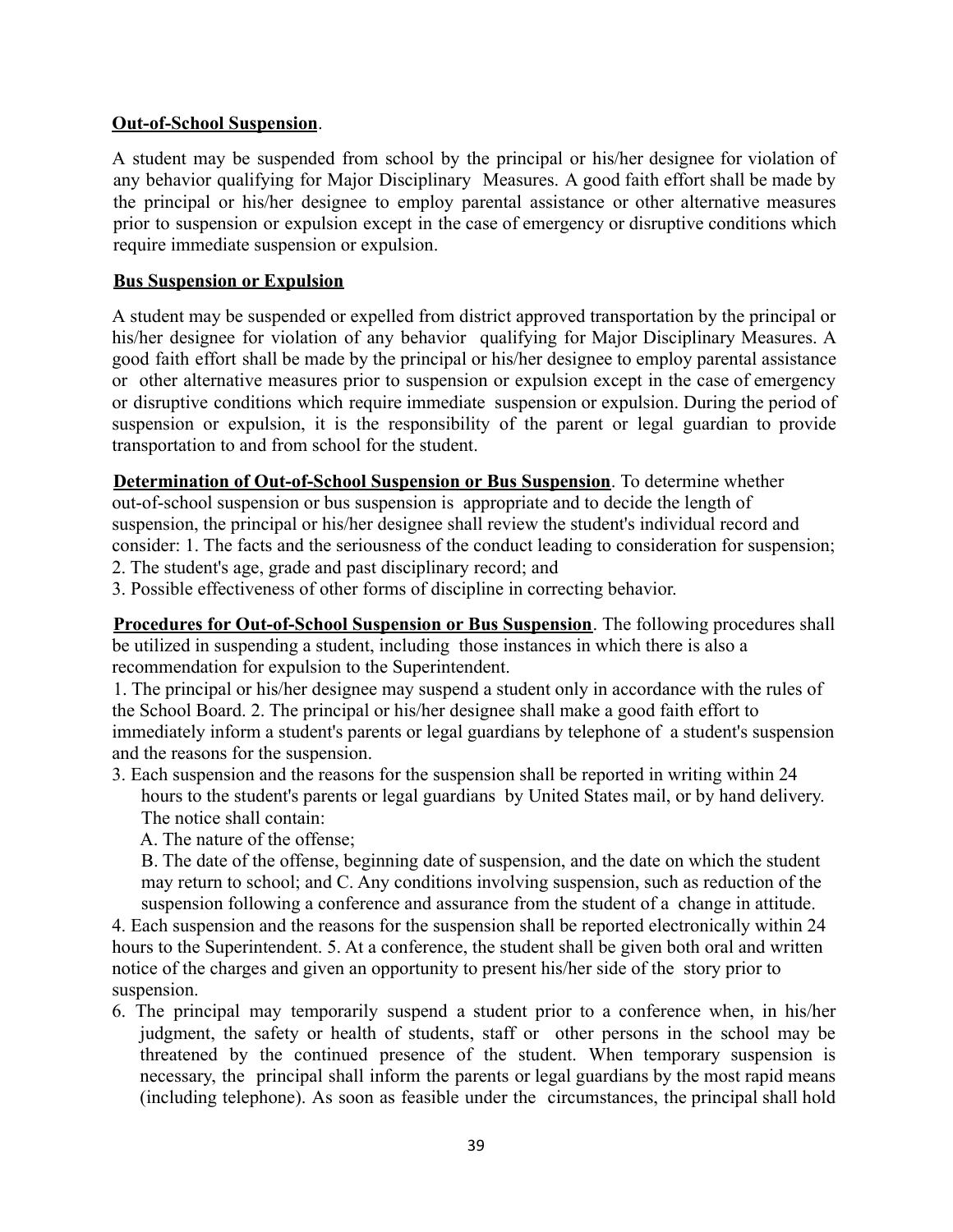a conference with the student or parents or legal guardians.

7. Upon request, the parents or legal guardians will be given an opportunity for an informal hearing with the principal or his/her designee within 48 hours of the request (excluding Saturday, Sunday and school holidays).

#### **Out-of-School Suspension on the Basis of Felony Charges Off School Property**.

Any student formally charged with a felony, or with a delinquent act which would be a felony if committed by an adult, by a proper prosecuting attorney for an incident which allegedly occurred on other than public school property, and that incident is shown, in an administrative hearing with proper notice to the parents or legal guardians, to have an adverse impact on the educational program, discipline or welfare of the school in which the student is enrolled, shall be subject to suspension in accordance with §1006.09, Fla. Stat. until determination of the case by a court of competent jurisdiction. Any student who is suspended as a result of such proceedings may be suspended from all classes of instruction on public school grounds during regular classroom hours for a period of time, which may exceed ten (10) days, as determined by the Superintendent. Such suspension shall not affect the delivery of educational services in a daytime alternative education program, or an evening alternative education program, where appropriate. If the court determines that the student did commit the felony or delinquent act which would have been a felony if committed by an adult, the School Board shall have the authority to expel the student, provided that expulsion under this subsection shall not affect the delivery of educational services to the student in any residential, nonresidential, alternative, daytime, or evening program outside of the regular school setting. Any student who is subject to discipline or expulsion for unlawful possession or use of any substance controlled under Chapter 893 of the Florida Statutes may be entitled to a waiver of the discipline or expulsion in accordance with  $\S$  1006.09(2)(a)-(b), Fla. Stat.

**Procedures for Out-of-School Suspension on the Basis of Felony Charges Off School Property**. The following procedures shall be utilized by the principal in instituting and conducting an administrative hearing in the suspension of a student on the basis of felony charges:

- 1. Upon receiving proper notice from the State Attorney that a student has been formally charged with a felony, the principal shall immediately notify the parents or legal guardians of the student, in writing, of the specific charges against the student and of the right to a hearing prior to disciplinary action being instituted under the provisions of §1006.09, Fla. Stat.
- 2. Such notice shall stipulate a date for the hearing which shall be not less than two (2) school days nor more than five (5) school days from postmarked date, or delivery, of the notice and shall also advise the parents or legal guardians of the conditions under which a waiver of suspension may be granted, as prescribed in subsections (2) (a)-(b) of §1006.09, Fla. Stat. Pending such hearing the student may be temporarily suspended by the principal.
- 3. The hearing shall be conducted by the principal or his/her designee, and may be attended by the student, the parents or legal guardians, the student's representative or counsel, and any witnesses requested by the student or the principal.
- 4. The student may speak in his/her own defense, may present any evidence indicating his/her eligibility for waiver of disciplinary action, and may be questioned on his/her testimony. However, the student shall not be threatened with punishment or later punished for refusal to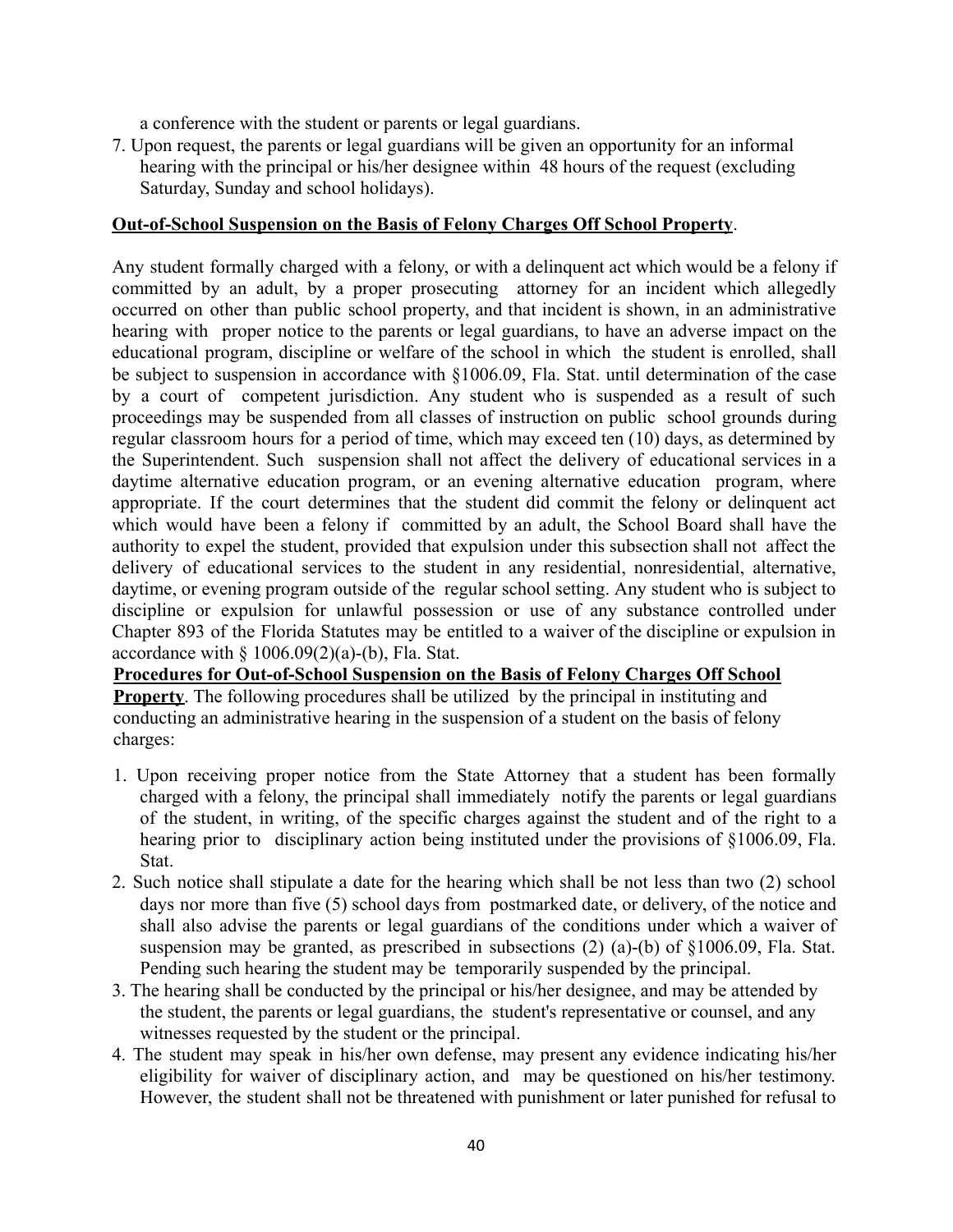testify.

- 5. In conducting the hearing, the principal or his\her designee shall not be bound by the rules of evidence or any other courtroom procedure, and no transcript of testimony shall be required.
- 6. Following the hearing, the principal shall provide the student, parents or legal guardians, and Superintendent or his/her designee with a decision, in writing, as to whether or not a ten (10) day suspension will be made. In arriving at this decision, the principal shall consider the conditions prescribed by subsection (2) (a)-(b) of §1006.09, Fla. Stat., under which a waiver of suspension may be granted, and may grant such a waiver when he/she determines such action to be in the best interests of the school and the student. The principal shall have authority to modify the decision to either grant or deny a waiver, at any time prior to adjudication of the student's guilt by a court, provided that any such modification adverse to a student shall be made only following a hearing conducted in accordance with this rule.
- 7. Any student who is suspended as a result of such proceedings may be suspended from all classes of instruction on public school grounds during regular classroom hours for a period of time, which may exceed ten (10) days, as determined by the Superintendent or his/her designee. If the suspension is extended beyond ten (10) days by the Superintendent or his/her designee, the student will be enrolled in an alternative education program pending adjudication of guilt.

## **Administrative Placement**.

Initiated by the principal and approved by the Superintendent or his/her designee, the intent of this placement is for students who have a documented pattern of minor attendance/behavioral issues (as defined in School Board Policy 7.203).

1. If the Administrative Placement is accepted by the student and parent/guardian, the receiving school may elect to implement a Behavior Contract. If the Administrative Placement is not accepted, Alternative Placement in lieu of Expulsion proceedings will be initiated. 2. The length of administrative placement will be as follows, based on the most recent incident date:

- Prior to October 15th remainder of the current school year;
- Between October 15th and March 15th remainder of the current school year, plus the first semester of the following school year; ● After March 15th - the remainder of the current school year, plus the following school year.

3. Administrative Placement locations include Rosenwald, C.C. Washington, and Bay Virtual School.

4. If a change in school placement is contemplated for ESE students, an IEP meeting with the student's parents must be initiated. This meeting must include a review of the present IEP and a discussion to determine if additional supports are needed for the student to be successful at the present school or whether a change in schools is needed. In addition to the locations listed above, IEP teams may also consider St. Andrew and New Horizons Learning Center as options for ESE students. Regardless of the school chosen, if a change of placement occurs, the IEP must be rewritten.

5. Students who are administratively placed remain eligible for extra-curricular activity in accordance with School Board policy 8.801. 6. A placement letter will be mailed from the Superintendent or his/her designee to the student's parent/guardian informing him/her of the student's change in placement.

7. Students will have ten (10) school days from the date of the placement letter to the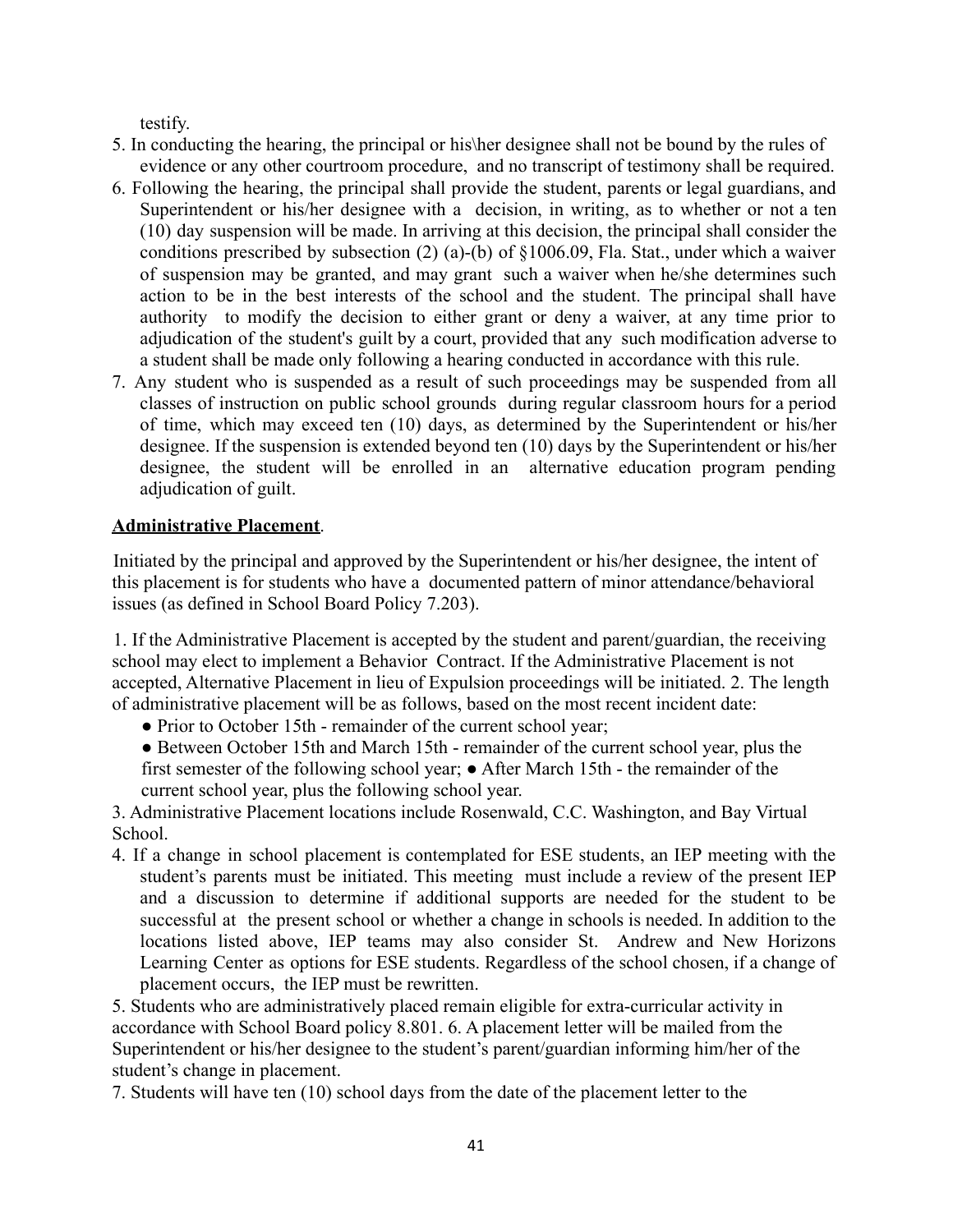parent/guardian to comply with the Administrative Placement option. If not enrolled within ten (10) school days, student will be recommended for Alternative Placement in lieu of Expulsion. 8. After a minimum of ninety (90) school days or at the Superintendent's discretion and with the recommendation of a placement review team designated by the principal, the student and parent/guardian may request in writing to the Superintendent to be allowed to return to a non administratively placed school in accordance with the District's school choice policy contingent upon behavior, attendance and academic progress during the administrative placement period. If granted, the student will be allowed to return at the beginning of the next academic semester following a reentry meeting to be held at the receiving school where a behavior contract may be initiated.

#### **Alternative Placement in lieu of Expulsion**.

Initiated by the principal and approved by the Superintendent or his/her designee, the intent of this placement is for students who have committed an offense qualifying for Major Disciplinary Measures (as defined in School Board Policy 7.203).

- 1. If the Alternative Placement in lieu of Expulsion is accepted by the student and parent/guardian, the receiving school must enter into a Behavior Contract. The Contract shall place the expulsion process in abeyance pending the student's successful completion of the Alternative Placement in lieu of Expulsion. If the Alternative Placement in lieu of Expulsion is not accepted, expulsion proceedings will be initiated.
- 2. The length of alternative placement will be as follows, based on the original incident date:
	- Prior to October 15th remainder of the current school year;

• Between October 15th and March 15th remainder of the current school year, plus the first semester of the following school year; ● After March 15th - the remainder of the current school year, plus the following school year

3. Alternative Placement in lieu of Expulsion locations include Central Academy or an alternative facility designated by the District, Florida Virtual School, Home School and a GED option offered through the Haney Adult Program.

4. New Horizons and St. Andrew are options for ESE students if deemed the appropriate placement through the IEP process 5. Once recommended for Alternative Placement in lieu of Expulsion, all eligibility for extra-curricular activity is forfeited regardless of the child's educational setting. Eligibility to participate in extra-curricular activities is restored upon completion of the original terms or length of the alternative placement period or pending the outcome of an appeal.

6. A placement letter will be mailed from the Superintendent or his/her designee to the student's parent/guardian informing him/her of the student's change in placement.

7. Students will have ten (10) school days from the date of the placement letter to parent/guardian to comply with the Alternative Placement in lieu of Expulsion option. If the student is not enrolled within ten (10) school days, Expulsion proceedings will be initiated. 8. After a minimum of ninety (90) school days or at the Superintendent's discretion, the student and parent/guardian may request in writing to the Superintendent to be allowed to return to Bay District Schools contingent upon behavior, attendance and academic progress during the alternative placement period. If granted, the student will be allowed to return at the beginning of the next academic semester following a reentry meeting to be held at the receiving school where a behavior contract must be initiated.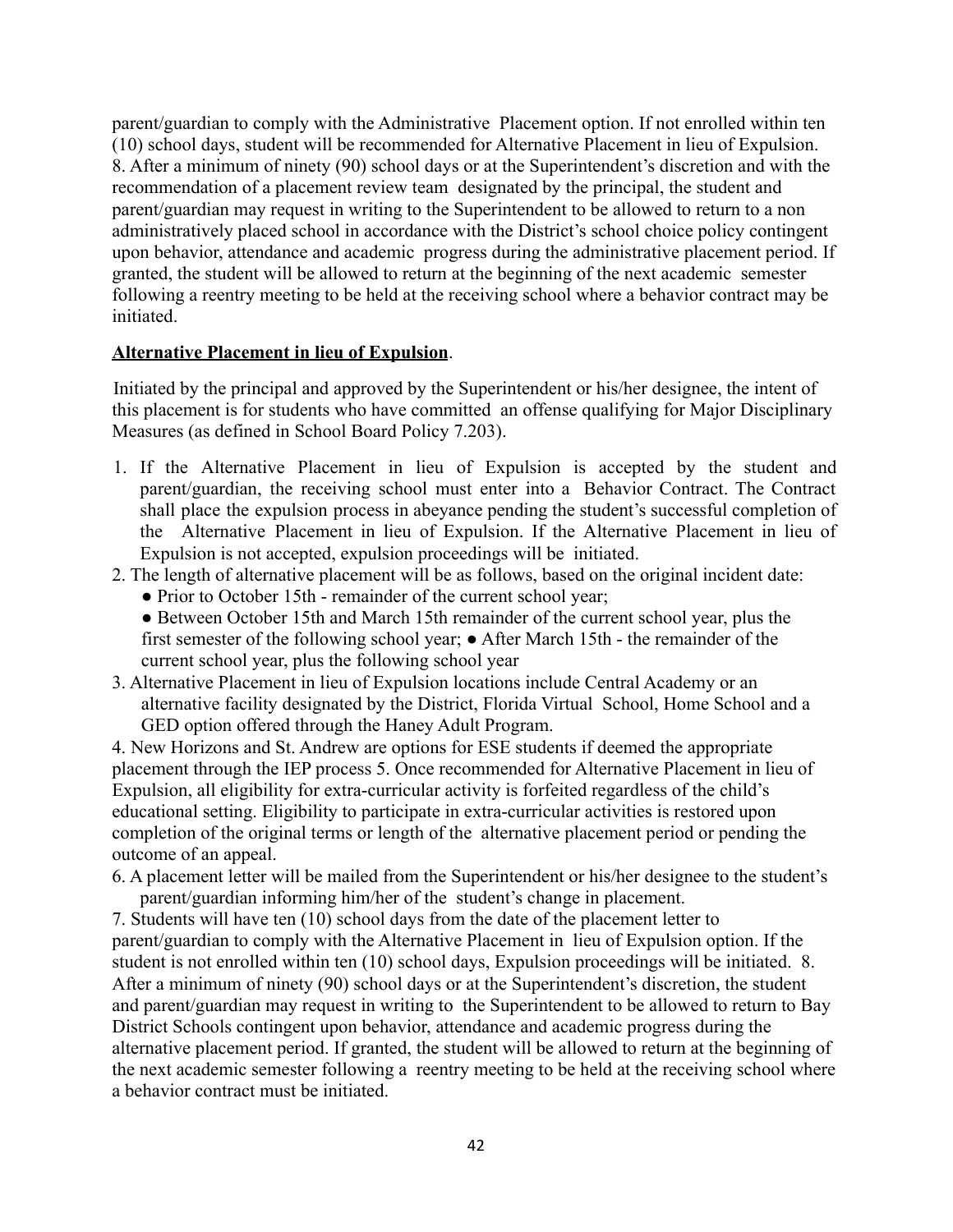## **Expulsion of Students**.

Initiated by the principal, recommended by the Superintendent to the School Board and approved by the School Board. The intent of this decision is to remove the right and obligation of a student to attend a public school who has committed an expellable offense that threatens the integrity of Bay District Schools or the safety of other students in the school district (as defined in School Board Policy 7.203).

**Procedure for Expulsion**. Whenever possible the principal or his/her designee shall hear the student's defense or explanation of his/her conduct and shall explain to the student his/her reasons for the suspension with a recommendation of expulsion. In any case, the principal or his/her designee shall conduct an investigation into the charges and shall obtain written and signed statements from any witness(es) immediately after the incident. A tape recorder may be used to record any proceedings with parents, legal guardians or students that could lead to a recommendation of expulsion. When a student is recommended for expulsion, the following procedures shall be observed.

- 1. Upon receipt of the notice of suspension and recommendation of expulsion, the Superintendent, if he/she concurs in the recommendation for expulsion, shall notify the parents or legal guardians by certified mail with a return receipt requested or by hand delivery, stating that the School Board will meet at a specified time and place to hear the charges and to act on the expulsion recommendation. The parents or legal guardians shall be fully advised that they will be given an opportunity to appear before the School Board during the hearing. The principal and his/her designee shall also be informed as to the time and place of the hearing. Any student being considered for expulsion shall be accorded due process of law prior to expulsion in the manner provided by § 120.57(2), Fla. Stat. and Section 1.105(3) of these rules.
- 2. When the principal suspends a student and initiates the recommendation for expulsion, the Superintendent may extend the suspension assigned by the principal beyond ten (10) days if such suspension period expires before the next regular or special meeting of the School Board or the following School Board meeting when ample parental notification time is required. Where such an extension of a suspension is made by the Superintendent, he/she shall notify the parent or guardian in writing prior to the expiration of the suspension assigned by the principal. Such notice shall state the period of time for which the additional suspension is made. A copy of the notice of the additional suspension shall be sent to the principal.

3. The length of the expulsion period will be recommended by the Superintendent and must be approved by the School Board. 4. Once recommended for Expulsion, all eligibility for extra-curricular activity is forfeited regardless of the child's educational setting. Eligibility to participate in extra-curricular activity is restored upon completion of the original terms or length of the expulsion period. 5. After completion of the expulsion period, the student will be allowed to return at the beginning of the next academic semester following a reentry meeting to be held at the district office where a written reentry plan must be developed prior to the return of an expelled student to the school program. Each plan is to be developed in cooperation with all parties involved, including the student and parent/guardian.

#### **Expulsion Re-Hearing Procedures**.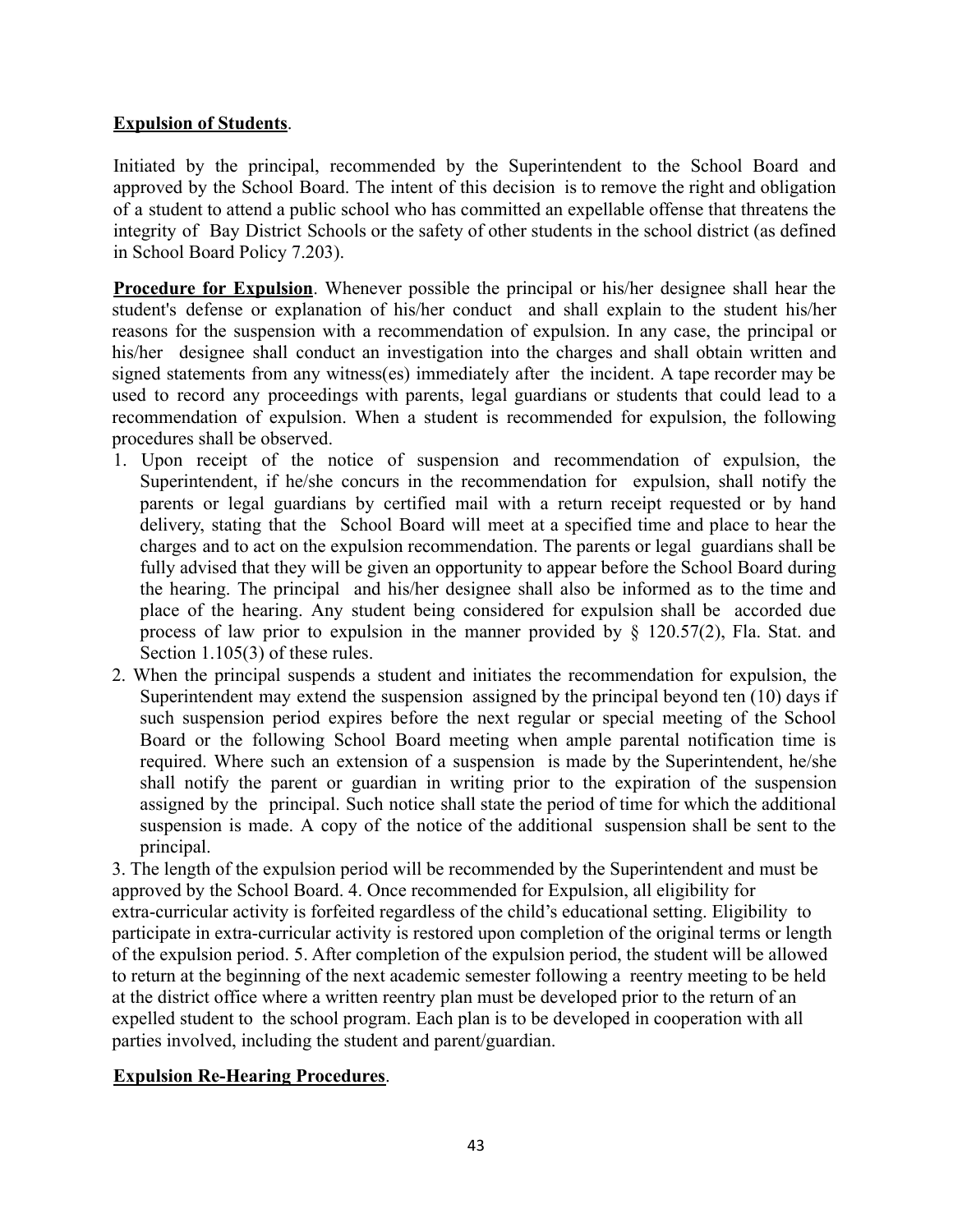After a minimum of 180 school days or at the Superintendent's discretion, the student and parent/guardian may request in writing to the Superintendent that he/she recommend to the School Board a modification of the expulsion order based upon the student's behavior and academic progress (if applicable) during the expulsion period. All requests for modification of the expulsion order must go through the Superintendent.

If granted, the student will be allowed to return at the beginning of the next academic semester following a reentry meeting to be held at the district office where a written reentry plan must be developed prior to the return of an expelled student to the school program. Each plan is to be developed in cooperation with all parties involved, including the student and parent/guardian.

## **Discipline of Students with Disabilities**.

For the purpose of this rule a student with disabilities is defined as any student appropriately classified as 504 or Exceptional Student Education and presently placed in an exceptional student education program, excluding gifted. Parental notification of policies, procedures, and student rights regarding discipline of students with disabilities shall be provided, in writing, at the eligibility staffing meeting or when parental consent for 504/ESE placement is documented. Parental safeguards and rights of due process shall, in addition, be observed and followed at all steps in the process. Additional information is available in the "Florida Department of Education District Implementation Guide for Section 504 (504 Guide)" or the "Special Programs and Procedures for Exceptional Students (SP&P)," adopted by the Board pursuant to Section 1.103 and hereby incorporated by reference as a part of the Rules of the Bay County School Board.

## **Suspension of Students with Disabilities**.

The principal may suspend a student with disabilities for a period of time not to exceed ten (10) school days (or an accumulation of ten (10) school days within a school year) without the provision of a free and appropriate public education. Appropriate due process shall be observed, except in emergency situations in which a student's presence poses a continuing danger to persons or property or represents an on going threat of disruption to the academic process.

When a bus incident occurs, a student with disabilities may be suspended from the bus. It is the principal's responsibility to ensure that a bus suspension will not interfere with the student's access to a free and appropriate public education.

Following procedures outlined in the 504 Guide or the SP&P Manual, the school must conduct a functional behavioral assessment and develop a behavioral intervention plan. This must occur no later than ten (10) business days after removing the student for more than ten (10) school days in a school year, If the student has a behavioral intervention plan, the 504/IEP Team shall meet to review the plan and consider modifying the plan to address the behavior.

**Suspension After Accumulation of Ten Suspension Days**. At such time that accumulated suspensions exceed ten (10) days within a school year and a pattern of removal has been determined, the principal shall convene the 504/IEP Team and include the principal or his/her designee. This Team shall review the student's program and conduct a manifestation determination meeting to determine whether or not the student's disability is a precipitating factor in the disciplinary infraction.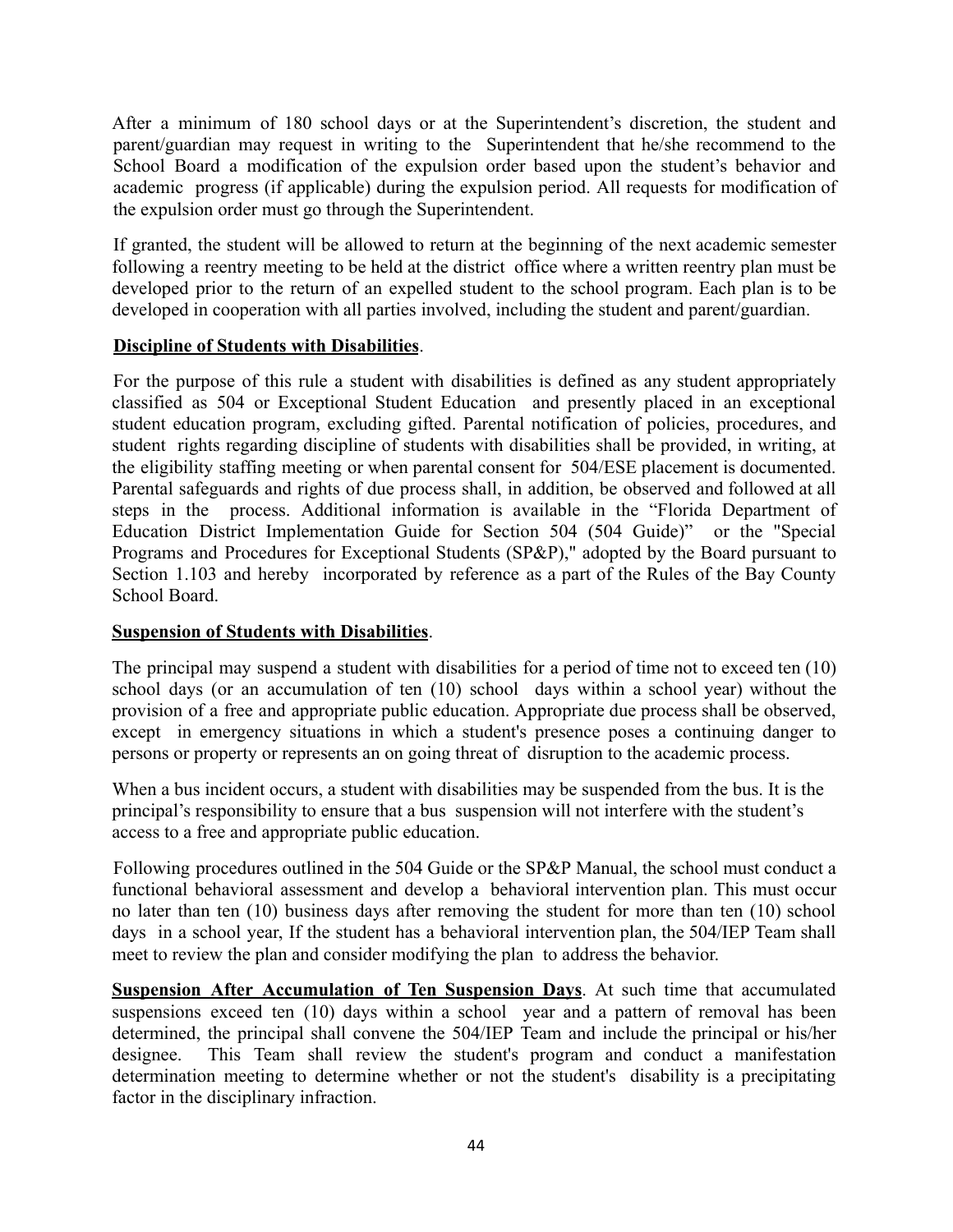If the 504/IEP Team determines that the student's behavior is related to the student's disability, then using procedures outlined in the 504 Guide/SP&P, the Team will amend the student's Plan to address the behaviors.

If the 504/IEP Team determines that the student's behavior is not related to the student's disability, the Team shall document the rationale for this decision in a manifestation determination meeting. In this case, procedures for disciplinary action will follow its regular course of action, as designated in School Board Policy 7.203. Parents must be informed of this decision. In no case will services cease for a student with a disability.

Expulsion of Students with Disabilities. If the student to be expelled is a student with disabilities, the following procedures from the 504 Guide/SP&P must be followed. Instances in which students with disabilities engage in behavior that could warrant expulsion action are described in School Board Policy 7.203.

- 1. Expulsion of an identified student with disabilities constitutes a change in educational placement and may not be an exclusion from educational services.
- 2. When a principal plans to recommend expulsion for a student with disabilities, the Superintendent or his/her designee shall be notified that a 504/ IEP Team meeting will be held. The Team shall meet to determine whether the student's misconduct is a manifestation of his/her disability.

3. The 504/IEP Team shall determine the relationship of the student's behavior to the student's disability and amend the Plan to provide the alternative placement and/or programming. In no case may the District cease provision of educational services. 4. Policies and procedures for conducting 504/IEP meetings and providing procedural safeguards to parents or legal guardians of students with disabilities consistent with Fla. Admin. Code R. 6A-0331(3) apply to this meeting.

5. A copy of these policies and procedures shall be given to parents or legal guardians of students with disabilities at eligibility and 504/IEP manifestation determination meetings.

## **Disciplinary Decision Appeal Procedures.**

A disciplinary decision of a teacher may be appealed to the principal. The principal's decision may be appealed to the Superintendent or his/her designee. An electronic copy of the decision and notification of the right to appeal shall be furnished to the student, parents, or legal guardians via Parent Portal. The student, parents, or legal guardians shall have five (5) working days from receipt of notification of the disciplinary decision to appeal.

## **Definitions**:

.

Administrative Probation. The placing of a student on probation by an administrator, which may include denial of participation in extracurricular activities, and may require the student to maintain frequent contact with a staff member assigned responsibility for monitoring his/her activities.

Bus Expulsion. The removal of district approved transportation privileges for a period of time to be determined by the School Board. During the expulsion period, it is the responsibility of the parent or legal guardian to provide transportation to and from school for the student.

Bus Suspension. Bus suspension is defined as the temporary removal of a student from district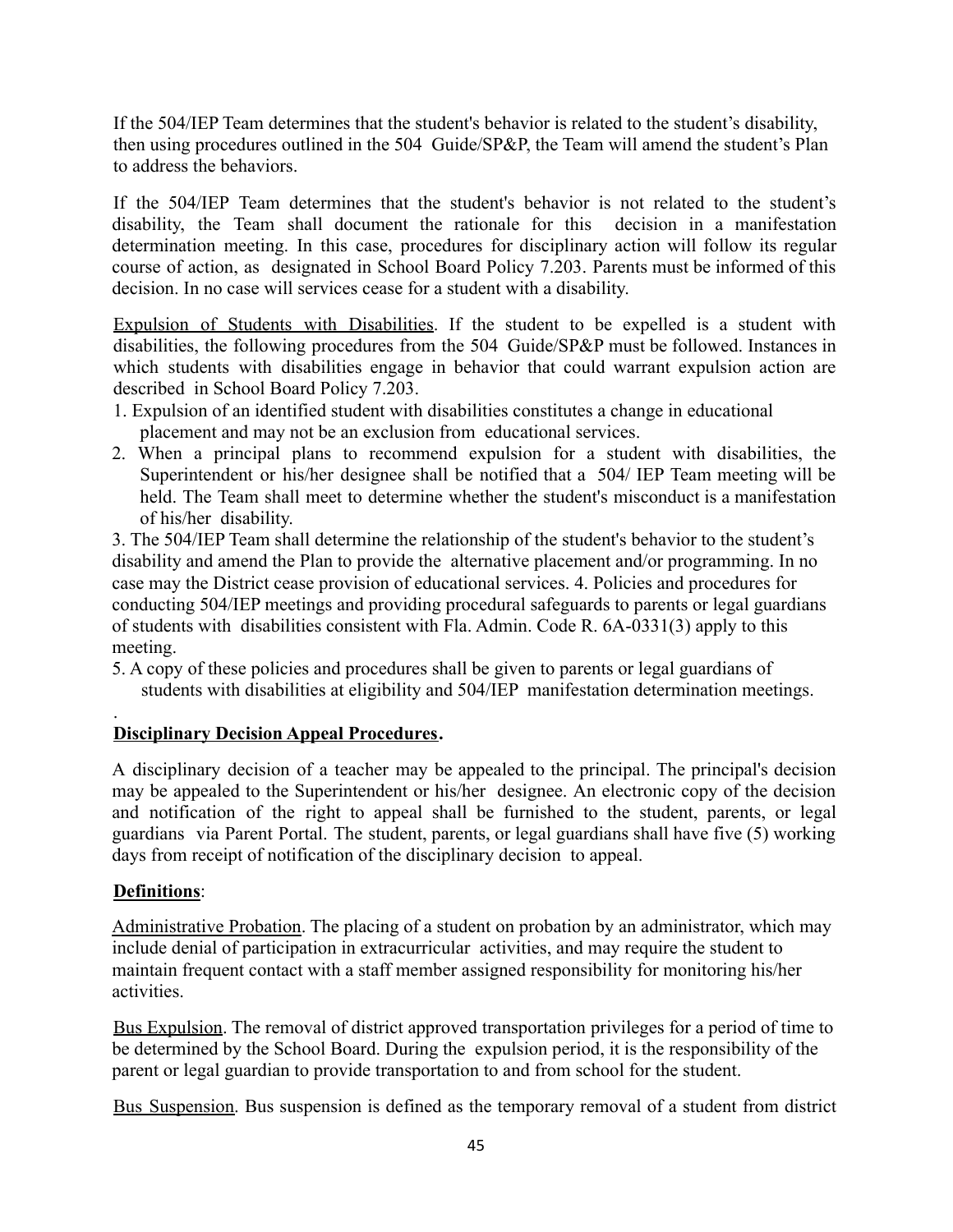approved transportation for a period not to exceed ten (10) school days. During the bus suspension period, it is the responsibility of the parent or legal guardian to provide transportation to and from school for the student.

Counseling. Guidance and written direction given to a student in a conference with teachers, Guidance Counselors, and/or school administrators where problems are discussed and future expectations outlined.

Destructive Device. Any bomb, smokebomb, grenade, mine, rocket, missile, pipebomb, or similar device containing an explosive, incendiary, or poison gas and includes any frangible container filled with an explosive, incendiary, explosive gas, or expanding gas, which is designed or so constructed as to explode by such filler and is capable of causing bodily harm or property damage; any combination of parts either designed or intended for use in converting any device into a destructive device and from which a destructive device may be readily assembled; any device declared a destructive device by the Bureau of Alcohol, Tobacco, and Firearms.

Detention. The assignment during non-classroom time of appropriate work, including work details, for misconduct. When a student is to be detained after school hours, the parents or legal guardians shall be notified. Special transportation arrangements necessitated by student detention are the responsibility of the student, parents or legal guardians.

Electronic cigarette (e-cigarette). Any oral device that provides a vapor of liquid nicotine and/or other substance, and the use or inhalation of which simulates smoking. The term shall include any such devices, whether they are manufactured, distributed, marketed or sold as e-cigarette, e-cigars, e-pipes, or under any other product name or descriptor.

Expulsion. Expulsion is defined as the removal of the right and obligation of a student to attend a public school. An expulsion may not exceed a period of time including the remainder of the school year and one (1) additional year.

Firearm. Any weapon (including a starter gun) which will, is designed to, or may readily be converted to expel a projectile by the action of an explosive; the frame or receiver of any such weapon; any firearm muffler or firearm silencer; any destructive device; or any machine gun. The term firearm does not include an antique firearm unless the antique firearm is used in the commission of a crime.

In School Suspension. Students may be removed from class or classes and assigned to alternative education classes or to other activities on the school campus under the supervision of District personnel.

Out-of-School Suspension. Out of school suspension is defined as the temporary removal of a student from the regular school program and all other school sponsored activities for a period not to exceed ten (10) school days with the student being remanded to the custody of his/her parent(s) with specific homework assignments for the student to complete.

Parental Contacts. Contacts through notes, letters, phone calls or conferences between school personnel and parents or legal guardians.

Possession. Possession is defined as found on a student's person, within his/her control, his/her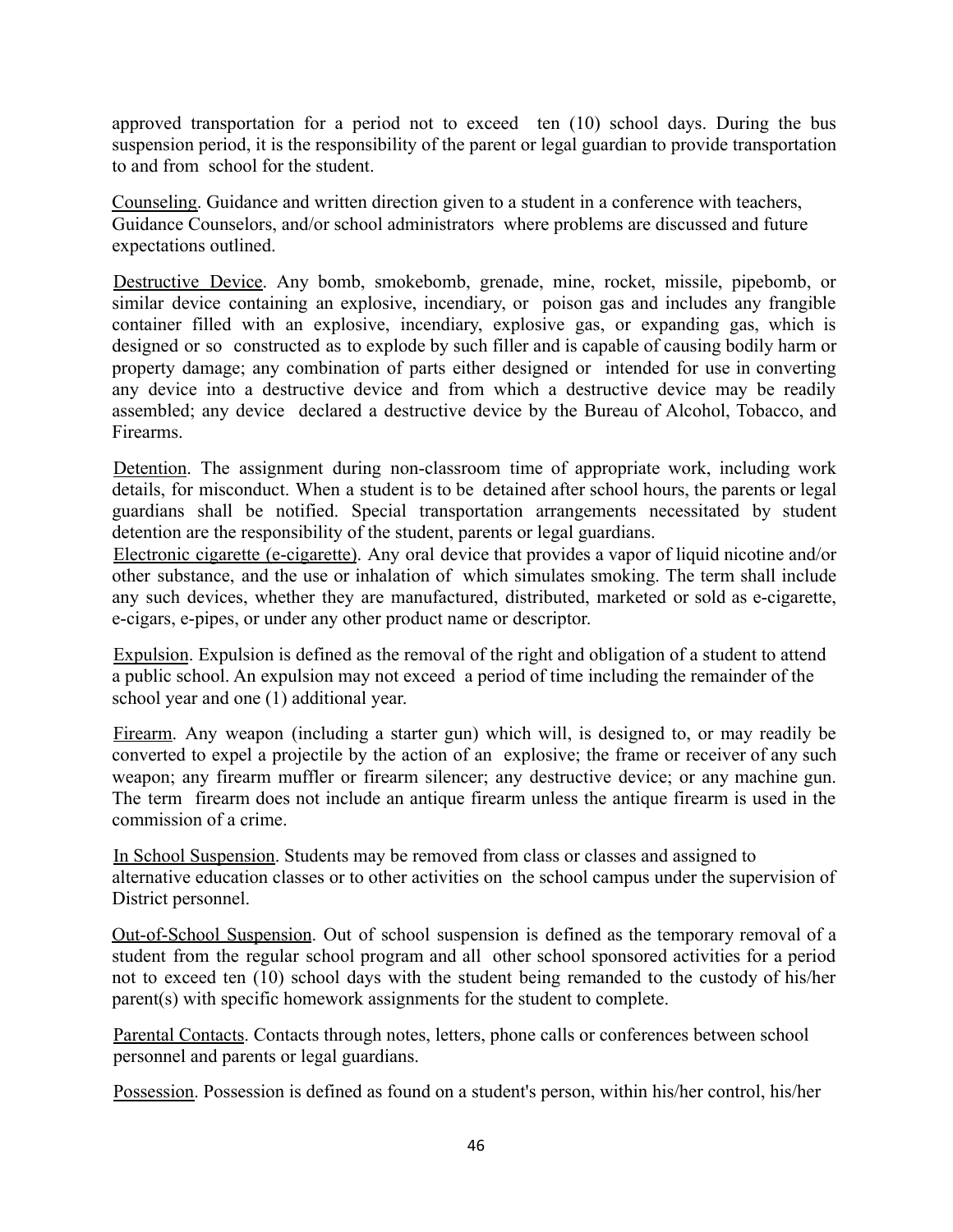locker or other storage space or his/her vehicle (regardless of ownership of the vehicle) while parked on school property.

School Environmental Safety Incident Reporting (SESIR). Incidents that are against the law or represent serious breaches of the code of student conduct. This includes those incidents considered severe enough to require the involvement of a School Resource Officer (SRO) or incidents to

be "Reported to Law Enforcement."

Sexual Harassment. Examples of sexual harassment include unwanted sexual advances or propositions, demands for sexual favors in exchange for favorable treatment, unwanted sexually oriented remarks, verbal abuse of a sexual nature, graphic verbal commentary about an individual's body or sexual prowess, coerced sexual acts of assault, physical contact such as grabbing, pinching, or patting unnecessarily, leering, whistling or gestures of a sexual nature.

Verbal Correction. The verbal correction of a student by any member of the school staff for misconduct in the classroom, hallways, on the school grounds, going to and from school, or while attending school sponsored activities.

Weapon. Any dirk, metallic knuckles, slingshot, billie, tear gas gun, chemical weapon, knife, or any other deadly device except a firearm, a common pocketknife with a blade not exceeding 4", a plastic knife, or a blunt-bladed table knife.

## **POSSESSION AND USE OF WIRELESS COMMUNICATIONS DEVICES** (School Board Policy 7.211).

For the purposes of this policy, "personal electronic mobile device" ("PEMD") shall include, but not be limited to, the following: cellular or satellite telephones of any type, pocket PCs, laptops, and personal data assistants ("PDA") owned, used or possessed by a student but shall not include such devices if owned and provided for use by the District.

Beginning 2012–2013, Bay District schools will allow the use of personal electronic mobile devices during specified times. Students will be allowed to bring their own device (BYOD). High schools will be allowed to participate in this initiative beginning with the 2012-2013 school year. Middle and elementary schools will be allowed to use personal electronic mobile devices when wireless infrastructure is available at the school location. BYOD access will be granted only after teachers have participated in BYOD professional development and with the approval of the Superintendent and principal.

It is not mandatory for students to bring their own personal electronic mobile devices. When personal electronic mobile devices are used to enhance student learning in the classroom, students without a PEMD will be provided access to an appropriate digital device. Students who choose to bring their personal electronic mobile devices MUST log in and use BDS filtered wireless network during the school day.

**NOTE: Students will bring personal electronic mobile devices to school at their own risk. The district WILL NOT be responsible if a phone or other device is lost, stolen, misplaced, damaged, or confiscated. The district WILL NOT be responsible for virus, malware, or other computer related issues associated with connecting to the BDS network.**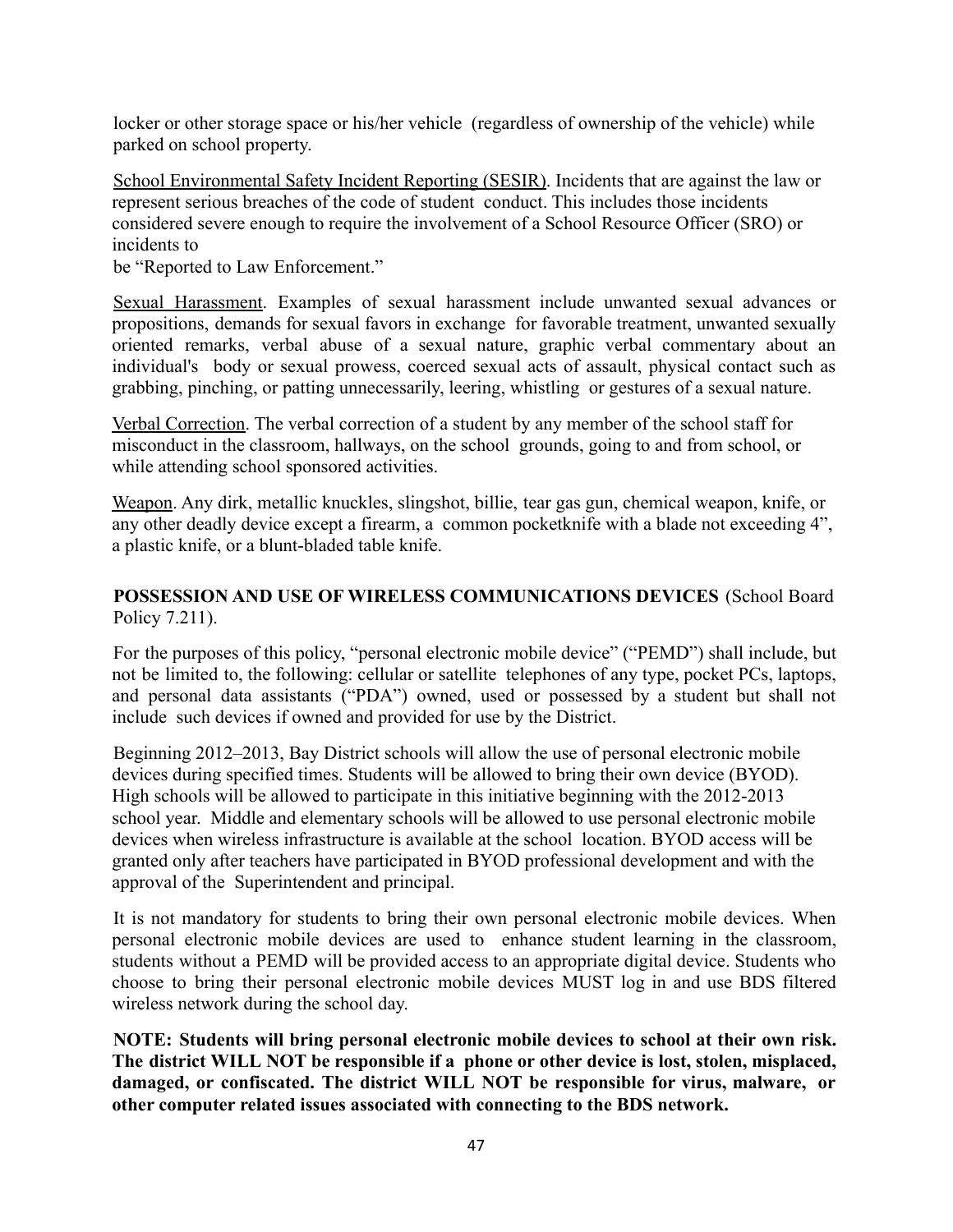Beginning 2012–2013, students may utilize electronic mobile devices in the classroom for educational purposes when the teacher deems appropriate and with a signed AUP on file. While the district encourages students to use electronic mobile devices for educational purposes in the classroom, *high school* students may use these devices during lunch and before and after school. *Middle and elementary* students may use these devices before and after school, not during lunch. All students may use devices in the classroom setting with teacher permission and supervision. Use is STRICTLY prohibited for all students during passing periods due to safety issues.

Use of electronic mobile devices during the school day is a privilege. Adherence to the guidelines below is essential to maintaining an academic environment and the integrity of the classroom.

Teachers that wish to allow students to use mobile devices in the classroom must first participate in professional development opportunities provided by the Bay District Schools Instructional Technology Department.

#### **ELECTRONIC MOBILE DEVICE GUIDELINES**

- Using functions on electronic devices that disrupt the educational environment, from within or from outside the classroom, or violates the rights of others, including, but not limited to using the device to cheat, violate school conduct rules, harass or bully staff or students or use their device for unlawful purposes will be subject to disciplinary action; up to and including suspension, expulsion, and being reported to local authorities.
- Cell phone conversations during instruction or class time should take place only under the supervision of staff personnel unless otherwise directed.
- Using any device that permits recording voice or image of another in any way that disrupts the educational environment, invades privacy of others, or is made without prior consent of individuals being recorded is **prohibited**. Also, using any device that permits recording voice or image of another to take, disseminate, transfer, or share audio, images, video, or photos that reveal private parts of the body that are ordinarily covered by clothing is **prohibited**. The possession of pornographic images or video on any electronic device is **prohibited**.
- Students must comply with staff directives, including but not limited to, using appropriate device volume. When in use, devices must be on vibrate or silent mode so that no audible tone is heard.

PEMDs misused in accordance with this policy shall be confiscated from the student and only returned to the student's parent upon notification from the school office. Continued misuse of PEMDs may subject the student to disciplinary action, as determined by the principal. Use of a PEMD will subject the student to the possibility of the imposition of disciplinary action by the school or criminal penalties if the PEMD is used for the purposes of a criminal act.

Parents may request special permission for their student to use cellular or satellite telephones if the parent has requested such use in writing to the school principal and has provided a physician's statement that provisions for immediate medical needs are necessary. If such permission is granted by the principal at the principal's discretion, the cellular telephone will be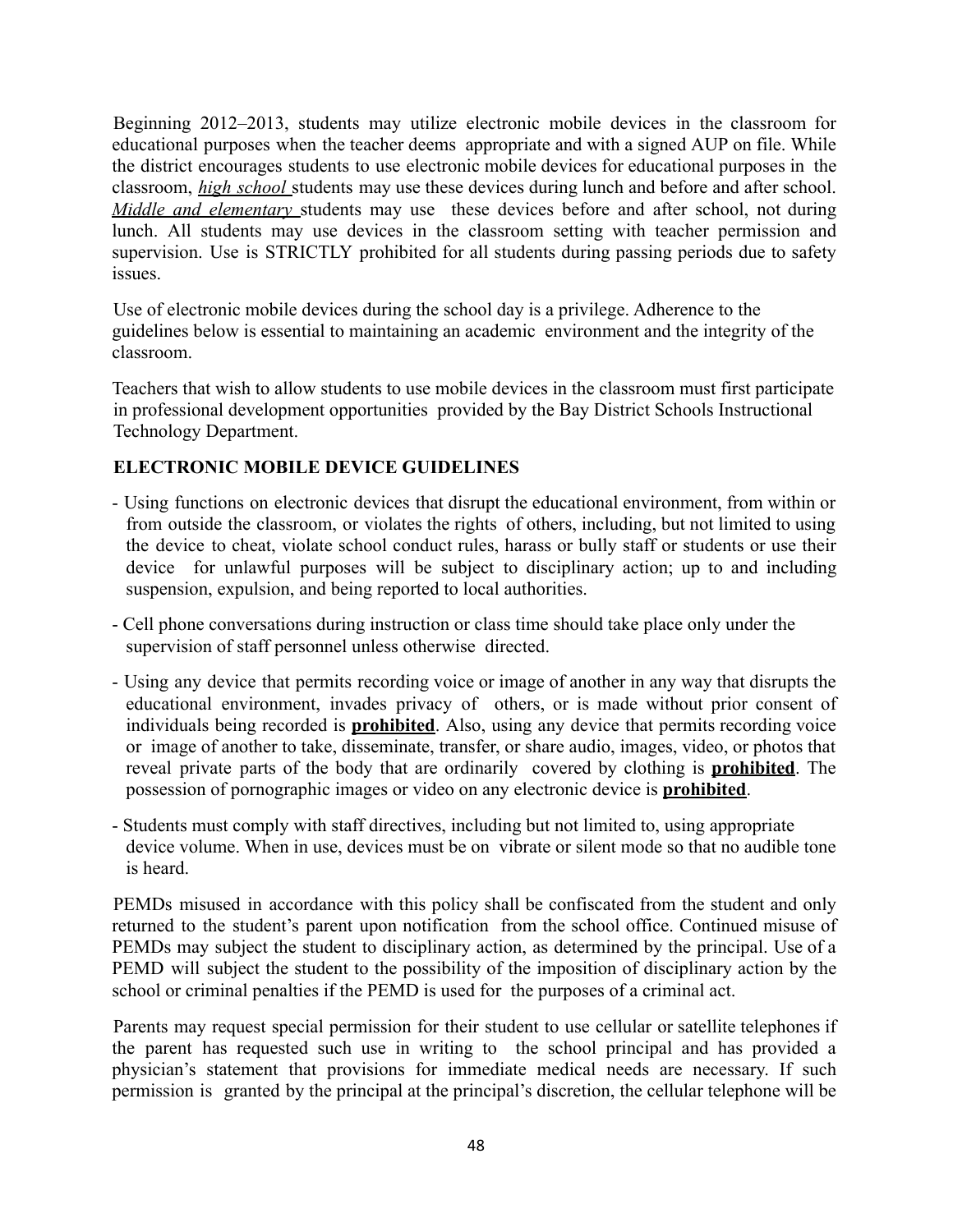placed on "vibrate" so not to disturb other students. Misuse of the cellular telephone under these circumstances will subject the student to disciplinary actions, as determined by the principal. **STUDENT DETENTION, SEARCH, AND SEIZURE** (School Board Policy 7.204).

Any member of the instructional or administrative staff may temporarily detain and question a student when there is reasonable suspicion that the student has committed, is committing, or is about to commit a violation of law or School Board policy. No student shall be temporarily detained longer than is reasonably necessary. Such temporary detention shall not extend beyond the place where it was first effected, or the immediate vicinity thereof. Searches should be conducted discreetly and with an eye toward causing the least amount of embarrassment to the student as possible.

If reasonable suspicion exists, including proper identification by a drug detection dog and its trainer, that a student is concealing or has concealed stolen, prohibited, or illegally possessed substances or objects (contraband) on his/her person, within his/her locker or other storage place, or vehicle owned or operated by the student, then the principal or a school employee designated by the principal may search the student, his/her locker or other storage space, or his/her vehicle owned or operated by the student. Student searches and questioning should be conducted and witnessed by school officials of the same gender as the student.

If the search reveals prohibited, or illegally possessed substances or objects (contraband), such property shall be seized and, when appropriate, turned over to law enforcement authorities.

Any prohibited, illegally possessed substances or other contraband found to be in the possession of students shall be confiscated by the principal and turned over to appropriate law enforcement personnel.

Each principal shall place a sign within the school, in a place readily seen by

students, which shall contain the following text: Notice to Students

"Student lockers, other student storage spaces provided by the school system, and student vehicles are subject to search by school authorities at any time, upon reasonable suspicion, for prohibited or illegally possessed substances or objects."

## **BULLYING, HARASSMENT, CYBERSTALKING, OR TEEN DATING VIOLENCE AND ABUSE** (School Board Policy 7.207)

It is the policy of the School Board of Bay County, Florida (the "District" or "School Board") that all of its students and school employees have an educational setting that is safe, secure, and free from harassment, bullying, and dating violence and abuse of any kind. The District will not tolerate bullying, harassment, or teen dating violence and abuse of any type. Conduct that constitutes bullying, harassment, or teen dating violence and abuse as defined herein, is prohibited, including discrimination on the basis of race, color, national origin, sex and disability. The full policy (7.207) is found in Chapter 7 of the School Board Policy, available at your child's school or www.bay.k12.fl.us.